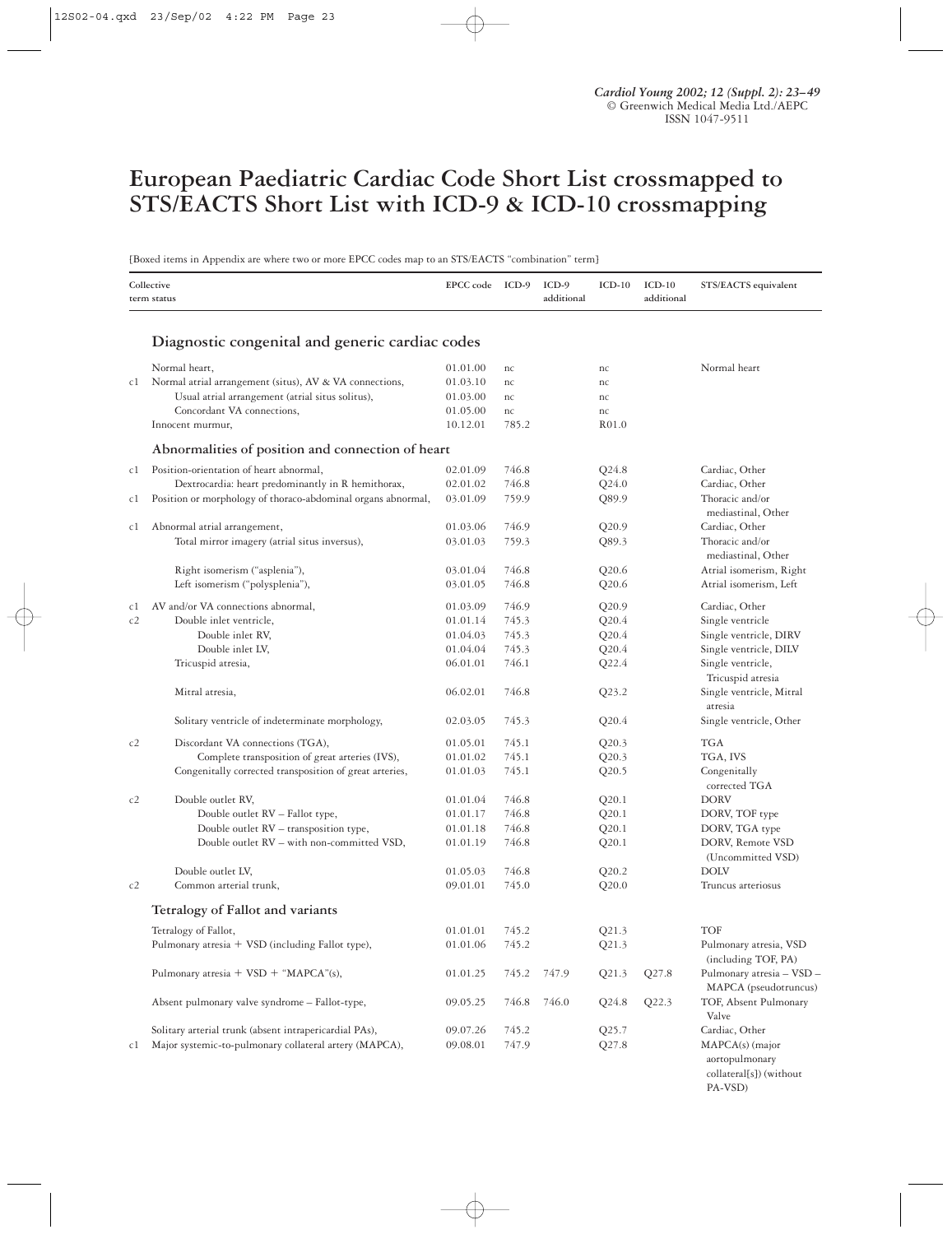|                | Collective term status                                                  |          | ICD-9 | ICD-9<br>additional | $ICD-10$ | $ICD-10$<br>additional | STS/EACTS equivalent                                                                |
|----------------|-------------------------------------------------------------------------|----------|-------|---------------------|----------|------------------------|-------------------------------------------------------------------------------------|
|                | Abnormalities of great veins                                            |          |       |                     |          |                        |                                                                                     |
| c1             | Superior caval vein (SVC) abnormality,                                  | 04.01.00 | 747.4 |                     | Q26.9    |                        | Systemic venous anomaly                                                             |
|                | Left SVC persisting to coronary sinus,                                  | 04.01.01 | 747.4 |                     | Q26.1    |                        | Systemic venous anomaly                                                             |
| c1             | Inferior caval vein (IVC) abnormality,                                  | 04.03.00 | 747.4 |                     | Q26.9    |                        | Systemic venous anomaly                                                             |
|                | Azygous continuation of IVC,                                            | 04.03.10 | 747.4 |                     | Q26.8    |                        | Systemic venous anomaly                                                             |
| cl             | Hepatic vein abnormality,                                               | 04.02.00 | 747.4 |                     | Q26.8    |                        | Systemic venous anomaly                                                             |
| c1             | Systemic vein abnormality - congenital,                                 | 04.05.00 | 747.4 |                     | Q26.9    |                        | Systemic venous anomaly                                                             |
| c1             | Pulmonary vein abnormality,                                             | 04.08.00 | 747.4 |                     | Q26.9    |                        | Cardiac, Other                                                                      |
| c2             | Pulmonary vein stenosis,                                                | 04.08.91 | 747.4 |                     | Q26.8    |                        | Pulmonary vein stenosis                                                             |
| c2             | Totally anomalous pulmonary venous connection,                          | 04.08.05 | 747.4 |                     | Q26.2    |                        | Total anomalous<br>pulmonary venous<br>connection (TAPVC)                           |
|                | Totally anomalous pulmonary venous<br>connection - supracardiac,        | 04.06.00 | 747.4 |                     | Q26.2    |                        | Total anomalous<br>pulmonary venous<br>connection (TAPVC),<br>Type 1 (supracardiac) |
|                | Totally anomalous pulmonary venous<br>connection - intracardiac,        | 04.08.10 | 747.4 |                     | Q26.2    |                        | Total anomalous<br>pulmonary venous<br>connection (TAPVC),<br>Type 2 (cardiac)      |
|                | Totally anomalous pulmonary venous<br>connection - infracardiac,        | 04.08.20 | 747.4 |                     | Q26.2    |                        | Total anomalous<br>pulmonary venous<br>connection (TAPVC),<br>Type 3 (infracardiac) |
|                | Totally anomalous pulmonary venous<br>connection - mixed,               | 04.08.30 | 747.4 |                     | Q26.2    |                        | Total anomalous<br>pulmonary venous<br>connection (TAPVC),<br>Type 4 (mixed)        |
| c2             | Partially anomalous pulmonary venous connection(s),                     | 04.07.01 | 747.4 |                     | Q26.3    |                        | Partial anomalous<br>pulmonary venous<br>connection (PAPVC)                         |
|                | Partially anomalous pulmonary venous<br>connections: Scimitar syndrome, | 01.01.16 | 747.4 |                     | Q26.8    |                        | Partial anomalous<br>pulmonary venous<br>connection (PAPCVC),<br>Scimitar           |
| cl             | Coronary sinus abnormality,                                             | 04.04.00 | 746.8 |                     | Q24.5    |                        | Cardiac, Other                                                                      |
|                | Abnormalities of atriums and atrial septum                              |          |       |                     |          |                        |                                                                                     |
| c1             | RA abnormality,                                                         | 05.01.00 | 746.9 |                     | Q20.8    |                        | Cardiac, Other                                                                      |
| cl             | LA abnormality,                                                         | 05.02.00 | 746.9 |                     | Q20.8    |                        | Cardiac, Other                                                                      |
|                | Cor triatriatum (divided left atrium),                                  | 05.02.01 | 746.8 |                     | Q24.2    |                        | Cor triatriatum                                                                     |
|                | Intact atrial septum,                                                   | 05.03.10 | nc    |                     | nc       |                        |                                                                                     |
| c1             | Atrial septum abnormality,                                              | 05.03.00 | 745.5 |                     | Q21.9    |                        | Cardiac, Other                                                                      |
|                | Patent foramen ovale (PFO),                                             | 05.03.01 | 745.5 |                     | Q21.1    |                        | PFO                                                                                 |
| c2             | ASD,                                                                    | 05.04.01 | 745.5 |                     | Q21.1    |                        | <b>ASD</b>                                                                          |
| c <sub>3</sub> | ASD within oval fossa (secundum),                                       | 05.04.02 | 745.5 |                     | Q21.1    |                        | ASD, Secundum                                                                       |
|                | Spontaneous closure of ASD within<br>oval fossa (secundum),             | 05.04.03 | nc    |                     | nc       |                        |                                                                                     |
| c <sub>3</sub> | Sinus venosus ASD,                                                      | 05.05.00 | 745.5 |                     | Q21.1    |                        | ASD, sinus venosum                                                                  |
|                | Common atrium (virtual absence of atrial septum),                       | 05.06.01 | 745.6 |                     | Q21.2    |                        | ASD, Common atrium                                                                  |
|                |                                                                         |          |       |                     |          |                        | (single atrium)                                                                     |
|                | Interatrial communication (ASD) through<br>coronary sinus orifice,      | 05.05.03 | 745.5 |                     | Q21.1    |                        | ASD, Coronary sinus                                                                 |
|                | Abnormalities of AV valves and AV septal defect                         |          |       |                     |          |                        |                                                                                     |
| cl             | Tricuspid valvar abnormality,                                           | 06.01.00 | 746.9 |                     | Q22.9    |                        | Tricuspid valve, Other                                                              |
| c2             | Tricuspid regurgitation,                                                | 06.01.91 | 746.8 |                     | Q22.8    |                        | Tricuspid regurgitation,<br>non-Ebstein's related                                   |
|                | Tricuspid regurgitation – congenital,                                   | 06.01.25 | 746.8 |                     | Q22.8    |                        | Tricuspid regurgitation,<br>non-Ebstein's related                                   |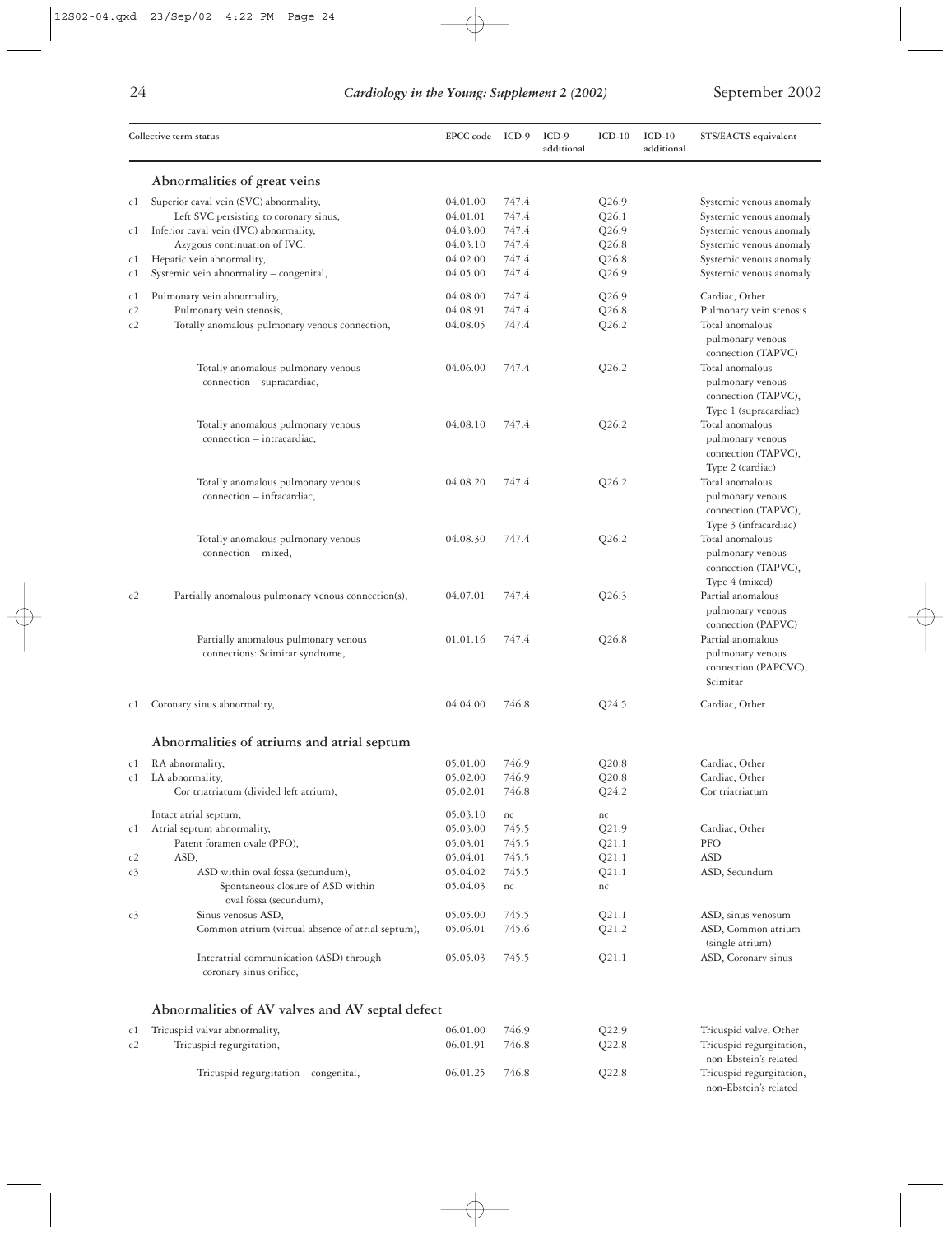|          | Collective term status                                                            | EPCC code ICD-9      |                | $ICD-9$<br>additional | $ICD-10$       | $ICD-10$<br>additional | STS/EACTS equivalent                                                 |
|----------|-----------------------------------------------------------------------------------|----------------------|----------------|-----------------------|----------------|------------------------|----------------------------------------------------------------------|
|          | Tricuspid valvar dysplasia (mucoid thickening),                                   | 06.01.03             | 746.9          |                       | Q22.8          |                        | Tricuspid valve, Other                                               |
|          | Straddling tricuspid valve,                                                       | 06.01.09             | 746.9          |                       | Q22.8          |                        | Tricuspid valve, Other                                               |
|          | Ebstein's malformation of tricuspid valve,                                        | 06.01.34             | 746.2          |                       | Q22.5          |                        | Ebstein's anomaly                                                    |
| c1       | Tricuspid stenosis,                                                               | 06.01.92             | 746.1          |                       | Q22.4          |                        | Tricuspid stenosis                                                   |
| c1       | Mitral stenosis,                                                                  | 06.02.92             | 746.5          |                       | Q23.2          |                        | Mitral stenosis                                                      |
| c1       | Mitral valvar abnormality,                                                        | 06.02.00             | 746.9          |                       | Q23.9          |                        | Mitral valve, Other                                                  |
| c2       | Mitral regurgitation,                                                             | 06.02.91             | 746.6          |                       | Q23.3          |                        | Mitral regurgitation                                                 |
|          | Mitral regurgitation - congenital,                                                | 06.02.25             | 746.6          |                       | Q23.3          |                        | Mitral regurgitation                                                 |
|          | Straddling mitral valve,                                                          | 06.02.09             | 746.9          |                       | Q23.8          |                        | Mitral valve, Other                                                  |
|          | Supravalvar mitral ring,                                                          | 05.02.02             | 746.8          |                       | Q20.8          |                        | Mitral stenosis, Supravalvar<br>mitral ring                          |
|          | Mitral valvar prolapse,                                                           | 06.02.35             | 746.9          |                       | I34.1          |                        | Mitral valve, Other                                                  |
|          | True cleft of mitral valve,                                                       | 06.02.36             | 746.9          |                       | Q23.8          |                        | Mitral valve, Other                                                  |
| c1       | Mitral valve stenosis,                                                            | 06.02.93             | 746.5          |                       | Q23.2          |                        | Mitral stenosis, Valvar                                              |
|          | Mitral valvar stenosis - congenital,                                              | 06.02.07             | 746.5          |                       | Q23.2          |                        | Mitral stenosis, Valvar                                              |
| cl       | Mitral subvalvar apparatus abnormality,                                           | 06.02.12             | 746.9          |                       | Q23.8          |                        | Mitral stenosis, subvalvar                                           |
|          | Mitral subvalvar stenosis,                                                        | 06.02.13             | 746.8          |                       | Q23.8          |                        | Mitral stenosis, subvalvar                                           |
|          | Parachute malformation of mitral valve,                                           | 06.02.56             | 746.9          |                       | Q23.8          |                        | Mitral stenosis, Subvalvar,<br>Parachute                             |
| c1       | Atrioventricular septal defect,                                                   | 06.06.00             | 745.6          |                       | Q21.2          |                        | AVC (AVSD)                                                           |
|          | AVSD: isolated atrial component (primum ASD),                                     | 06.06.01             | 745.6          |                       | Q21.2          |                        | AVC (AVSD), Partial<br>(incomplete) (PAVSD)<br>(ASD, Primum)         |
|          | AVSD: isolated ventricular component,                                             | 06.06.08             | 745.6          |                       | Q21.2          |                        | AVC (AVSD)                                                           |
|          | AVSD: atrial & ventricular components (complete),                                 | 06.06.09             | 745.6          |                       | Q21.2          |                        | AVC (AVSD), Complete<br>(CAVSD)                                      |
|          | AVSD: atrial & ventricular components $+$ separate<br>AV valves ("intermediate"), | 06.06.10             | 745.6          |                       | Q21.2          |                        | AVC (AVSD), Intermediate<br>(transitional)                           |
|          | AVSD with ventricular imbalance,                                                  | 06.07.26             | 745.6          |                       | Q21.2          |                        | Single ventricle,<br>Unbalanced AV Canal                             |
| c1       | AVSD AV valvar abnormality,                                                       | 06.05.01             | 746.9          |                       | Q24.8          |                        | Cardiac, Other                                                       |
| c2       | AVSD AV valvar regurgitation,                                                     | 06.05.06             | 746.8          |                       | $Q$ 24.8       |                        | Cardiac, Other                                                       |
|          | AV septal defect and Tetralogy of Fallot,                                         | 01.01.20             | 745.6          | 745.2                 | Q21.2          | Q21.3                  | TOF, AVC (AVSD)                                                      |
|          | Abnormalities of ventricles and ventricular septum                                |                      |                |                       |                |                        |                                                                      |
| c1       | Functionally univentricular heart,                                                | 01.01.22             | 746.9          |                       | Q20.9          |                        | Single ventricle                                                     |
|          | Ventricular imbalance: dominant LV + hypoplastic RV,                              | 07.08.41             | 746.8          |                       | Q20.8          |                        | Cardiac, Other                                                       |
|          | Ventricular imbalance: dominant RV + hypoplastic LV,                              | 07.08.42             | 746.8          |                       | Q20.8          |                        | Cardiac, Other                                                       |
| c1       | RV abnormality,                                                                   | 07.01.00             | 746.9          |                       | Q24.9          |                        | Cardiac, Other                                                       |
|          | RV aneurysm,                                                                      | 07.01.14             | 746.8          |                       | $Q$ 24.8       |                        | Aneurysm, Ventricular,<br>Right                                      |
| c2       | RV hypoplasia,                                                                    | 07.02.00             | 746.9          |                       | Q20.8          |                        | Hypoplastic RV                                                       |
| c2       | Double chambered RV,                                                              | 07.03.01             | 746.8          |                       | Q24.8          |                        | <b>DCRV</b>                                                          |
| c1       | RV outflow tract obstruction,                                                     | 07.05.01             | 746.8          |                       | $Q$ 24.8       |                        | Cardiac, Other                                                       |
| c1       | LV abnormality,                                                                   | 07.06.00             | 746.9          |                       | Q24.9          |                        | Cardiac, Other                                                       |
| c2       | LV hypoplasia,                                                                    | 07.07.00             | 746.9          |                       | Q20.8          |                        | Hypoplastic LV                                                       |
|          | LV aneurysm,                                                                      | 07.06.13             | 746.8          |                       | Q24.8          |                        | Aneurysm, Ventricular, Left                                          |
|          | Hypoplastic left heart syndrome,                                                  | 01.01.09             | 746.7          |                       | Q23.4          |                        | Hypoplastic left heart<br>syndrome (HLHS)                            |
| сl       | LV outflow tract obstruction,                                                     | 07.09.01             | 746.8          |                       | Q24.8          |                        | Cardiac, Other                                                       |
|          | Intact ventricular septum,                                                        | 07.21.00             | nc             |                       | nc             |                        |                                                                      |
| c1       | VSD,                                                                              | 07.10.00             | 745.4          |                       | Q21.0          |                        | <b>VSD</b>                                                           |
|          | Tiny VSD (Maladie de Roger),                                                      | 07.15.01             | 745.4          |                       | Q21.0          |                        | <b>VSD</b>                                                           |
|          | Single VSD,                                                                       | 07.15.05             | 745.4          |                       | Q21.0          |                        | VSD, Single                                                          |
| c2<br>c2 | Multiple VSDs,<br>Perimembranous VSD,                                             | 07.15.04<br>07.10.01 | 745.4<br>745.4 |                       | Q21.0<br>Q21.0 |                        | VSD, Multiple<br>VSD, Type 2<br>(Perimembranous)<br>(Paramembranous) |
| c2       | $VSD$ + malaligned outlet septum,                                                 | 07.10.12             | 745.4          |                       | Q21.0          |                        | (Conoventricular)<br><b>VSD</b>                                      |
|          |                                                                                   |                      |                |                       |                |                        |                                                                      |

 $\oplus$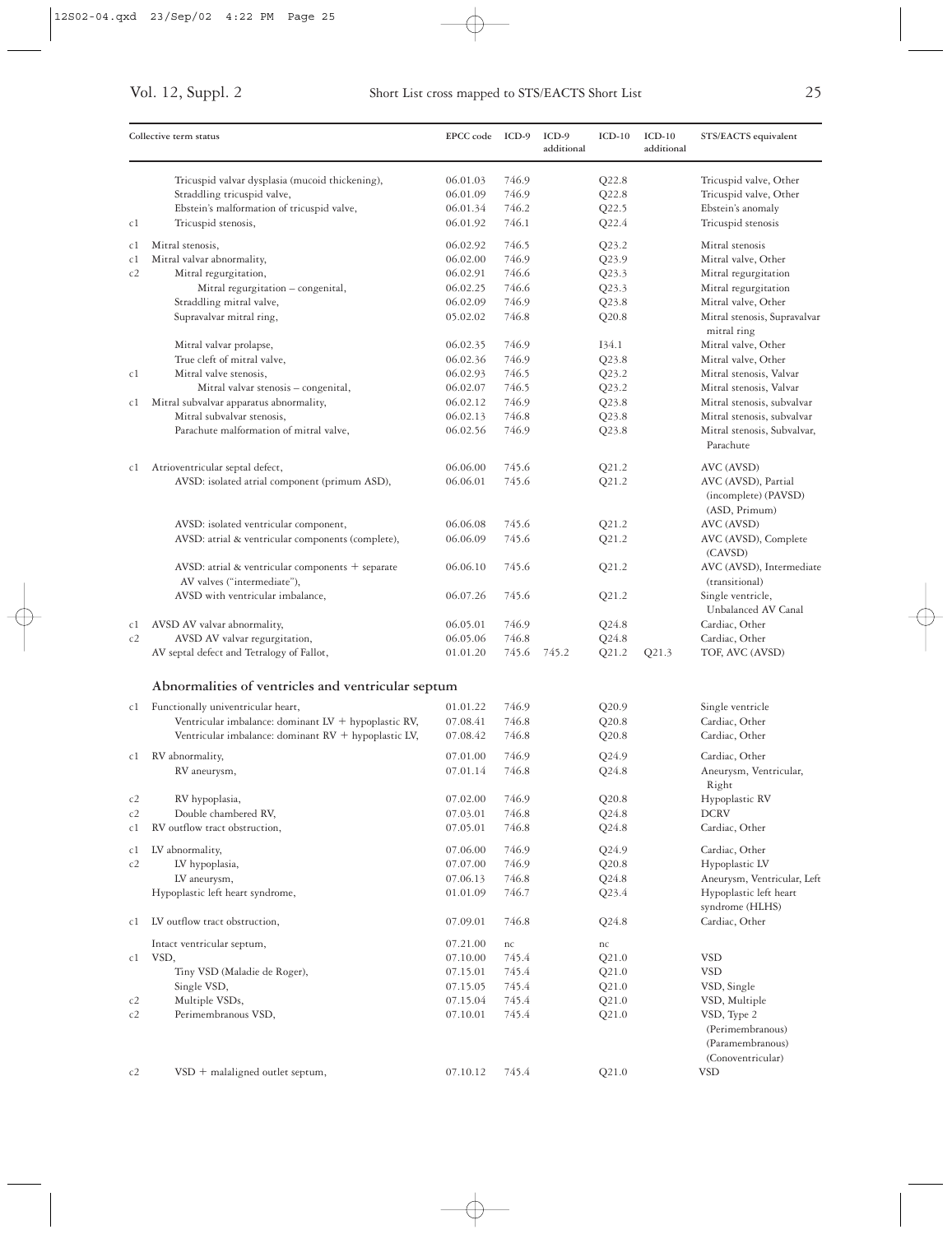| ۰,<br>۰. |
|----------|
| ۰.<br>٧  |
|          |

|    | Collective term status                                                   | EPCC code | ICD-9              | $ICD-9$<br>additional | $ICD-10$ | $ICD-10$<br>additional | STS/EACTS equivalent                                                                                                  |
|----|--------------------------------------------------------------------------|-----------|--------------------|-----------------------|----------|------------------------|-----------------------------------------------------------------------------------------------------------------------|
|    | Inlet VSD,                                                               | 07.14.05  | 745.4              |                       | Q21.0    |                        | VSD, Type 3 (Inlet),                                                                                                  |
|    |                                                                          |           |                    |                       |          |                        | AV Canal type)                                                                                                        |
| c2 | Muscular VSD,                                                            | 07.11.01  | 745.4              |                       | Q21.0    |                        | VSD, Type 4 (Muscular)                                                                                                |
| c1 | Subarterial VSD,                                                         | 07.12.00  | 745.4              |                       | Q21.0    |                        | VSD, Type 1 (Subarterial)<br>(Supracristal) (Conal septal<br>defect) (Infundibular)                                   |
| c2 | Doubly committed subarterial VSD,                                        | 07.12.01  | 745.4              |                       | Q21.0    |                        | <b>VSD</b>                                                                                                            |
|    | Communication between LV-RA (Gerbode defect),                            | 07.14.02  | 745.4              |                       | Q21.0    |                        | VSD, Type: Gerbode type<br>(LV-RA communication)                                                                      |
| c2 | Spontaneous closure of VSD,                                              | 07.16.01  | V <sub>1</sub> 3.6 |                       | Z87.7    |                        |                                                                                                                       |
| c1 | Ventricular septal abnormality,                                          | 07.20.00  | 745.9              |                       | Q21.9    |                        | Cardiac, Other                                                                                                        |
|    | Aneurysm of membranous septum,                                           | 07.20.01  | 745.9              |                       | Q21.9    |                        | Cardiac, Other                                                                                                        |
|    | Abnormalities of VA valves and great arteries                            |           |                    |                       |          |                        |                                                                                                                       |
| cl | Aortopulmonary window,                                                   | 09.04.01  | 745.0              |                       | Q21.4    |                        | AP window                                                                                                             |
|    |                                                                          | 09.09.08  |                    |                       |          |                        | (aortopulmonary window)                                                                                               |
| c1 | Pulmonary artery from ascending aorta (hemitruncus),                     |           | 747.3              |                       | Q25.7    |                        | Pulmonary artery origin<br>from ascending aorta                                                                       |
|    |                                                                          | 09.02.00  | 746.9              |                       | Q24.8    |                        | Cardiac, Other                                                                                                        |
| cl | Truncal valvar abnormality,<br>Truncal valvar regurgitation,             | 09.02.03  | 746.9              |                       | $Q$ 24.8 |                        | Truncal valve insufficiency                                                                                           |
|    |                                                                          |           |                    |                       |          |                        |                                                                                                                       |
| c1 | Pulmonary stenosis,                                                      | 09.05.92  | 746.0              |                       | Q22.3    |                        | Pulmonary stenosis                                                                                                    |
| c2 | Subpulmonary stenosis,                                                   | 07.05.30  | 746.8              |                       | Q24.3    |                        | Pulmonary stenosis,<br>Subvalvar                                                                                      |
| c1 | Pulmonary valvar abnormality,                                            | 09.05.00  | 746.0              |                       | Q22.3    |                        | Pulmonary valve, Other                                                                                                |
| c2 | Pulmonary valvar stenosis,                                               | 09.05.01  | 746.0              |                       | Q22.1    |                        | Pulmonary stenosis, Valvar                                                                                            |
|    | Pulmonary valvar stenosis - congenital,                                  | 09.05.04  | 746.0              |                       | Q22.1    |                        | Pulmonary stenosis, Valvar                                                                                            |
| c2 | Pulmonary regurgitation,                                                 | 09.05.91  | 746.0              |                       | Q22.2    |                        | Pulmonary insufficiency                                                                                               |
|    | Pulmonary regurgitation - congenital,                                    | 09.05.22  | 746.0              |                       | Q22.2    |                        | Pulmonary insufficiency                                                                                               |
| cl | Pulmonary atresia,                                                       | 09.05.11  | 746.0              |                       | Q22.0    |                        | Pulmonary atresia                                                                                                     |
|    | Pulmonary atresia - imperforate valve,                                   | 09.05.12  | 746.0              |                       | Q22.0    |                        | Pulmonary atresia                                                                                                     |
|    | Pulmonary atresia + intact ventricular septum,                           | 01.01.07  | 746.0              |                       | Q22.0    |                        | Pulmonary atresia, IVS                                                                                                |
|    | Coronary fistulas from RV ("sinusoidal"),                                | 09.45.11  | 746.9              |                       | $Q$ 24.8 |                        | Cardiac, Other                                                                                                        |
|    | RV dependent coronary circulation,                                       | 09.46.06  | nc                 |                       | nc       |                        | Cardiac, Other                                                                                                        |
| c1 | Pulmonary trunk (MPA) abnormality,                                       | 09.07.00  | 747.3              |                       | Q25.7    |                        | Cardiac, Other                                                                                                        |
|    | Supravalvar pulmonary trunk stenosis,                                    | 09.07.13  | 747.3              |                       | Q25.6    |                        | Pulmonary artery stenosis                                                                                             |
|    |                                                                          |           |                    |                       |          |                        | (Hypoplasia), Main (Trunk)                                                                                            |
|    | Pulmonary trunk hypoplasia,                                              | 09.07.11  | 747.3              |                       | Q25.7    |                        | Pulmonary artery stenosis<br>(Hypoplasia), Main (Trunk)                                                               |
| cl | Pulmonary arterial abnormality,                                          | 09.10.00  | 747.3              |                       | Q25.7    |                        | Cardiac, Other                                                                                                        |
|    | Pulmonary arterial stenosis,                                             | 09.10.01  | 747.3              |                       | Q25.7    |                        | Pulmonary artery stenosis                                                                                             |
|    | Central pulmonary arterial stenosis - proximal<br>to hilar bifurcation,  | 09.10.07  | 747.3              |                       | Q25.6    |                        | Pulmonary artery stenosis,<br>Branch, Central (within                                                                 |
|    | Peripheral pulmonary arterial stenoses - at/beyond<br>hilar bifurcation, | 09.10.06  | 747.3              |                       | Q25.6    |                        | the hilar bifurcation)<br>Pulmonary artery stenosis,<br>Branch, Peripheral (at or<br>beyond the hilar<br>bifurcation) |
| c2 | Pulmonary arterial hypoplasia,                                           | 09.10.11  | 747.3              |                       | Q25.7    |                        | Pulmonary artery stenosis<br>(Hypoplasia), Main (Trunk)                                                               |
|    | Discontinuous (non-confluent) pulmonary arteries,                        | 09.10.10  | 747.3              |                       | Q25.7    |                        | Pulmonary artery,                                                                                                     |
| c2 | Pulmonary arterial aneurysm,                                             | 09.10.44  | 747.3              |                       | Q25.7    |                        | Discontinuous<br>Aneurysm, Pulmonary<br>artery                                                                        |
| c1 | Aortic stenosis,                                                         | 09.15.92  | 746.3              |                       | Q23.0    |                        | Aortic stenosis,                                                                                                      |
| c2 | Subaortic stenosis,                                                      | 07.09.00  | 746.8              |                       | $Q$ 24.4 |                        | Aortic stenosis, Subvalvar                                                                                            |
|    | Subaortic stenosis due to fibromuscular shelf,                           | 07.09.03  | 746.8              |                       | $Q$ 24.4 |                        | Aortic stenosis, Subvalvar                                                                                            |
| c1 | Aortic valvar abnormality,                                               | 09.15.00  | 746.9              |                       | Q23.9    |                        | Aortic valve, Other                                                                                                   |
| c2 | Aortic valvar stenosis,                                                  | 09.15.13  | 746.3              |                       | Q23.0    |                        | Aortic stenosis, Valvar                                                                                               |
|    | Aortic valvar stenosis - congenital,                                     | 09.15.01  | 746.3              |                       | Q23.0    |                        | Aortic stenosis, Valvar                                                                                               |
|    | Eccentric opening of tricuspid aortic valve,                             | 09.15.12  | 746.9              |                       | Q23.8    |                        | Aortic valve, Other                                                                                                   |
| c2 | Aortic regurgitation,                                                    | 09.15.91  | 746.4              |                       | Q23.1    |                        | Aortic insufficiency                                                                                                  |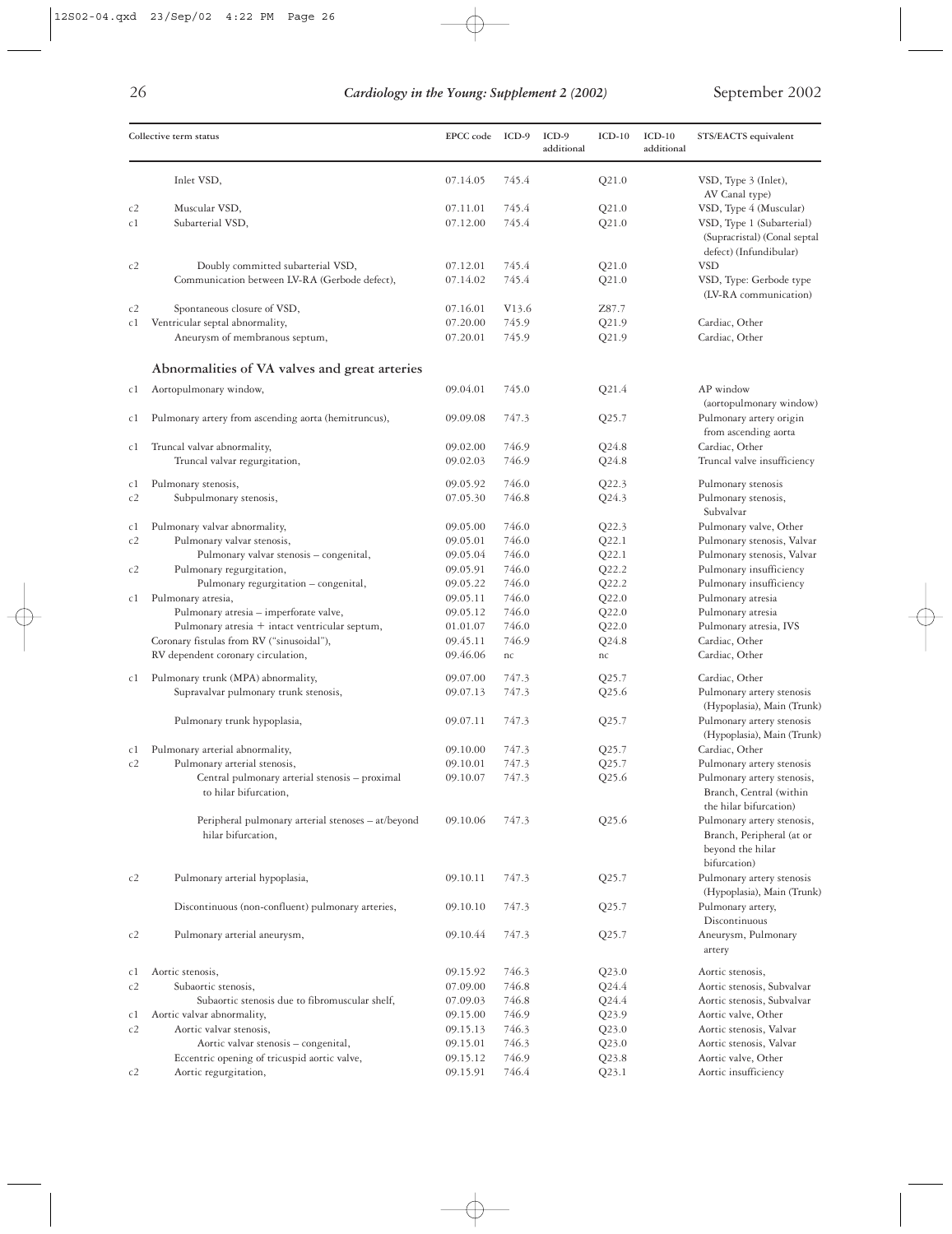|    | Collective term status                                                         | <b>EPCC</b> code | ICD-9             | ICD-9<br>additional | $ICD-10$          | $ICD-10$<br>additional | STS/EACTS equivalent                                |
|----|--------------------------------------------------------------------------------|------------------|-------------------|---------------------|-------------------|------------------------|-----------------------------------------------------|
|    | Aortic regurgitation - congenital,                                             | 09.15.07         | 746.4             |                     | Q23.1             |                        | Aortic insufficiency                                |
|    | Bicuspid aortic valve,                                                         | 09.15.22         | 746.4             |                     | Q23.1             |                        | Aortic valve, Other                                 |
| c2 | Aortic valvar atresia,                                                         | 09.15.03         | 746.7             |                     | Q23.0             |                        | Aortic valve atresia                                |
| c2 | Aortic valvar prolapse,                                                        | 09.15.30         | 746.9             |                     | Q23.8             |                        | Aortic valve, Other                                 |
| сl | Ascending aorta abnormality,                                                   | 09.16.10         | 747.2             |                     | Q25.3             |                        | Cardiac, Other                                      |
|    | Ascending aorta hypoplasia,                                                    | 09.16.02         | 747.2             |                     | Q25.4             |                        | Cardiac, Other                                      |
| c2 | Supravalvar aortic stenosis,                                                   | 09.16.00         | 747.2             |                     | Q25.3             |                        | Aortic stenosis, Supravalvar                        |
| c2 | Ascending aorta dilation,                                                      | 09.16.09         | 747.2             |                     | Q25.4             |                        | Cardiac, Other                                      |
|    | Ascending aorta dilation associated with<br>Marfan syndrome,                   | 09.16.05         | 441.6             | 759.8               | Q87.4†            | $I79.0*$               | Cardiac, Other                                      |
| c1 | Aortic sinus of Valsalva aneurysm,                                             | 09.18.01         | 747.2             |                     | Q25.4             |                        | Sinus of Valsalva aneurysm                          |
| c1 | Aorto-LV tunnel,                                                               | 09.17.02         | 747.2             |                     | Q25.4             |                        | LV to aorta tunnel                                  |
| c1 | Aortic arch abnormality,                                                       | 09.28.00         | 747.2             |                     | Q25.4             |                        | Cardiac, Other                                      |
|    | Right aortic arch,                                                             | 09.28.15         | 747.2             |                     | Q25.4             |                        | Cardiac, Other                                      |
| c2 | Aortic coarctation,                                                            | 09.29.01         | 747.1             |                     | Q25.1             |                        | Coarctation of aorta                                |
| c2 | Aortic arch hypoplasia (tubular),                                              | 09.29.11         | 747.2             |                     | Q25.4             |                        | Aortic arch hypoplasia                              |
| c2 | Interrupted aortic arch,                                                       | 09.29.31         | 747.1             |                     | Q25.4             |                        | Interrupted aortic arch                             |
| c2 | Aortic arch branch abnormality,                                                | 09.30.00         | 747.6             |                     | Q27.8             |                        | Cardiac, Other                                      |
|    | Aberrant origin R subclavian artery,                                           | 09.30.02         | 747.6             |                     | Q27.8             |                        | Cardiac, Other                                      |
| сl | Vascular ring,                                                                 | 09.31.00         | 747.2             |                     | Q25.4             |                        | Vascular ring                                       |
| c2 | Double aortic arch,                                                            | 09.28.09         | 747.2             |                     | Q25.4             |                        | Vascular ring                                       |
|    | Pulmonary arterial sling,                                                      | 09.09.06         | 747.3             |                     | Q25.7             |                        | Pulmonary artery sling                              |
|    | Descending aorta dilation,                                                     | 09.28.16         | 747.2             |                     | Q25.4             |                        | Cardiac, Other                                      |
|    | Descending/abdominal aorta hypoplasia                                          | 09.29.16         | 747.2             |                     | Q25.4             |                        | Cardiac, Other                                      |
|    | (middle aortic syndrome),                                                      |                  |                   |                     |                   |                        |                                                     |
|    | Abnormalities of coronary arteries, arterial duct and pericardium; AV fistulae |                  |                   |                     |                   |                        |                                                     |
| c1 | Coronary arterial abnormality,                                                 | 09.46.00         | 746.8             |                     | Q24.5             |                        | Coronary artery anomaly                             |
| c2 | Anomalous origin of coronary artery from                                       | 09.41.01         | 746.8             |                     | Q24.5             |                        | Coronary artery anomaly,                            |
|    | pulmonary artery,                                                              |                  |                   |                     |                   |                        | Anomalous pulmonary                                 |
|    |                                                                                |                  |                   |                     |                   |                        | origin (includes ALCAPA)                            |
| c2 | Coronary fistula,                                                              | 09.45.01         | 746.8             |                     | Q24.5             |                        | Coronary artery anomaly,<br>Fistula                 |
| c2 | Coronary artery: anomalous aortic origin/course,                               | 09.42.00         | 746.8             |                     | Q24.5             |                        | Coronary artery anomaly,<br>Anomalous aortic origin |
|    | Coronary arterial aneurysm(s),                                                 | 09.46.01         | 746.8             |                     | Q24.5             |                        | Coronary artery anomaly,<br>Aneurysm                |
| c1 | Arterial duct (ductus arteriosus) abnormality,                                 | 09.27.00         | 747.8             |                     | Q25.8             |                        | Cardiac, Other                                      |
| c2 | Patent arterial duct (PDA),                                                    | 09.27.21         | 747.0             |                     | Q25.0             |                        | Patent ductus arteriosus                            |
| c1 | Arteriovenous fistula,                                                         | 09.19.01         | 747.6             |                     | Q27.3             |                        |                                                     |
|    | Pulmonary arteriovenous fistula,                                               | 09.19.05         | 747.3             |                     | Q25.7             |                        | Pulmonary AV fistula                                |
| c1 | Distal systemic arterial abnormality,                                          | 09.20.20         | 747.9             |                     | Q27.8             |                        | Peripheral vasculature,                             |
|    |                                                                                |                  |                   |                     |                   |                        | Other                                               |
| c1 | Pericardial abnormality,                                                       | 10.01.00         | 746.8             |                     | Q24.8             |                        | Pericardial disease, Other                          |
|    | Cardiac abnormality (DESCRIBE),                                                | 01.01.39         | 746.8             |                     | $Q$ 24.8          |                        | Cardiac, Other                                      |
|    | Diagnostic hereditary, fetal, neonatal and non-cardiac codes                   |                  |                   |                     |                   |                        |                                                     |
|    | Multiple congenital malformations,                                             | 14.06.01         | 759.7             |                     | Q89.7             |                        |                                                     |
|    | Family history of congenital heart lesion,                                     | 10.23.01         | V <sub>19.5</sub> |                     | Z82.7             |                        |                                                     |
|    | Family history of disorder with cardiac involvement,                           | 10.23.03         | V <sub>19.5</sub> |                     | Z82.7             |                        |                                                     |
| c1 | Maternal teratogen associated with congenital heart disease,                   | 14.05.01         | 760.7             |                     | Q86.8             |                        |                                                     |
|    | Maternal SLE,                                                                  | 10.23.02         | 655.4             |                     | P <sub>00.8</sub> |                        |                                                     |
|    | Neonatal and fetal disorders or abnormalities                                  |                  |                   |                     |                   |                        |                                                     |
| c1 | Neonatal disorder,                                                             | 10.15.00         | 779.9             |                     | P <sub>96.9</sub> |                        |                                                     |
|    | Infant of diabetic mother,                                                     | 10.22.03         | 775.0             |                     | P70.1             |                        |                                                     |
|    | Heart muscle disease in infant of diabetic mother,                             | 10.07.71         | 775.0†            | 425.8*              | $P70.1\dagger$    | $I43.8*$               | Cardiac, Other                                      |
|    | Premature birth,                                                               | 10.22.02         | 765.1             |                     | P <sub>07.3</sub> |                        |                                                     |
|    | Meconium aspiration,                                                           | 10.15.12         | 770.1             |                     | P <sub>24.0</sub> |                        | Meconium aspiration                                 |
|    | Necrotising enterocolitis,                                                     | 10.15.05         | 777.5             |                     | P77               |                        |                                                     |
|    | Transient myocardial ischaemia,                                                | 10.15.10         | 779.8             |                     | P <sub>29.4</sub> |                        |                                                     |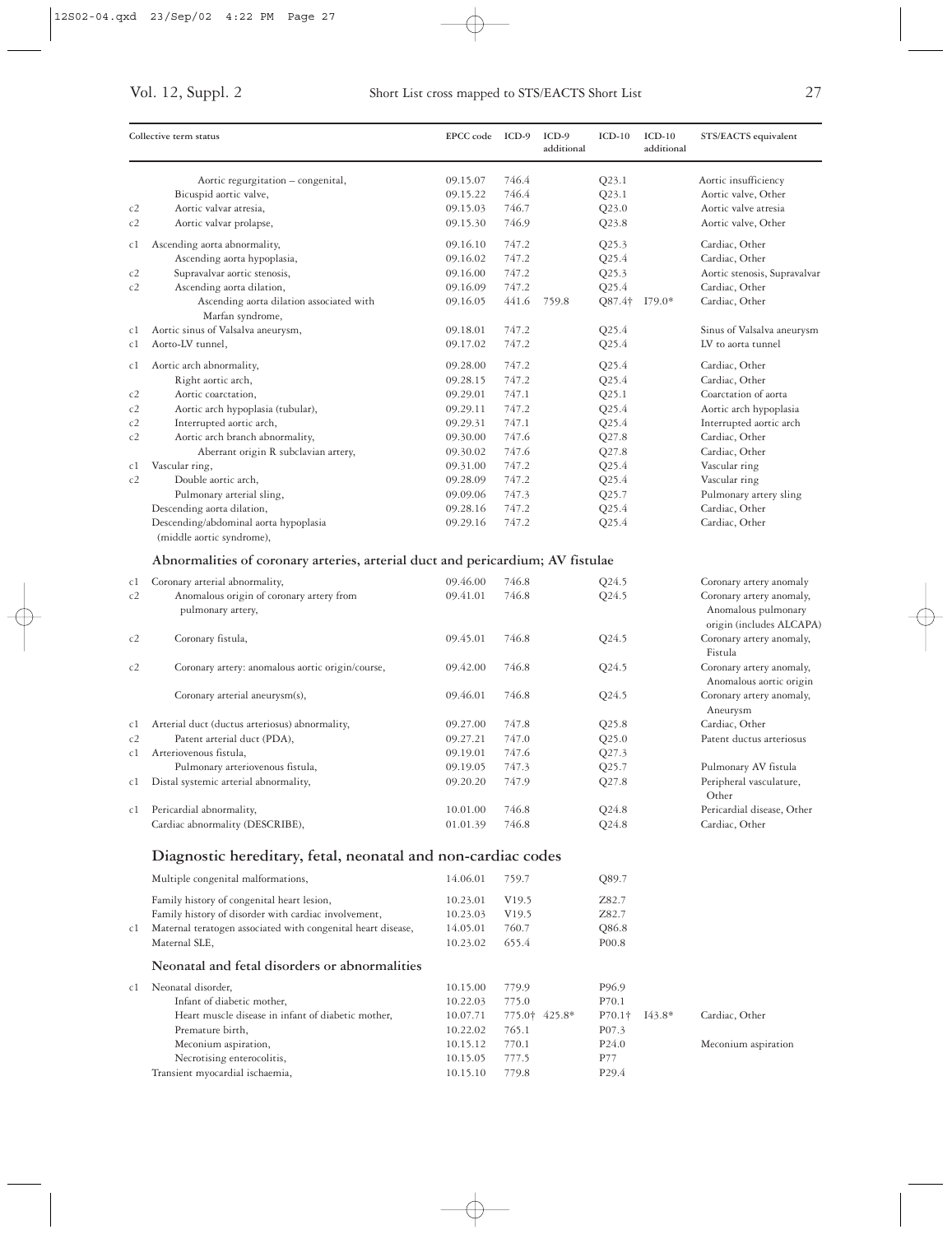|    | Collective term status                                                      |                      | ICD-9          | ICD-9<br>additional | $ICD-10$          | $ICD-10$<br>additional | STS/EACTS equivalent                                         |  |
|----|-----------------------------------------------------------------------------|----------------------|----------------|---------------------|-------------------|------------------------|--------------------------------------------------------------|--|
|    | Persistent pulmonary hypertension of the newborn (PFC),                     | 10.15.01             | 747.9          |                     | P <sub>29.3</sub> |                        | Persistent fetal circulation                                 |  |
| c1 | Fetal abnormality,                                                          | 14.10.01             | 655.9          |                     | O35.9             |                        |                                                              |  |
| c2 | Increased nuchal thickness,                                                 | 14.10.12             | 655.9          |                     | O <sub>28.3</sub> |                        |                                                              |  |
| c2 | Fetal hydrops,                                                              | 14.10.02             | 778.0          |                     | 36.2              |                        |                                                              |  |
|    | Twin-to-twin transfusion syndrome,                                          | 14.10.11             | 762.3          |                     | P <sub>02.3</sub> |                        |                                                              |  |
|    | Fetal arrhythmia,                                                           | 14.10.06             | 768.2          |                     | O35.8             |                        | Arrhythmia                                                   |  |
| c2 | Fetal echocardiographic abnormality,                                        | 14.10.25             | 655.9          |                     | O28.3             |                        |                                                              |  |
|    | Fetal structural heart abnormality,                                         | 14.10.60             | 655.9          |                     | O28.3             |                        |                                                              |  |
|    | Fetal echogenic focus ("golf ball"),<br>Fetal abnormal venous Doppler flow, | 14.10.08             | 655.9          |                     | O28.3             |                        |                                                              |  |
|    | Fetal unexplained R heart dominance,                                        | 14.10.26<br>14.10.07 | 655.9<br>655.9 |                     | O28.3<br>O28.3    |                        |                                                              |  |
|    | Fetal unexplained L heart dominance,                                        | 14.10.45             | 655.9          |                     | O28.3             |                        |                                                              |  |
|    | Chromosomal anomalies and other syndromes                                   |                      |                |                     |                   |                        |                                                              |  |
| c1 | Chromosomal anomaly,                                                        | 14.01.01             | 758.9          |                     | Q99.9             |                        | Other chromosomal/                                           |  |
|    | Trisomy 21 - Down's syndrome,                                               | 14.01.02             | 758.0          |                     | Q90.9             |                        | syndromic abnormality<br>Down Syndrome                       |  |
|    | 45XO - Turner's syndrome,                                                   | 14.01.05             | 758.6          |                     | Q96               |                        | Turner Syndrome                                              |  |
|    | 22q11 microdeletion - CATCH 22,                                             | 14.01.21             | 758.3          |                     | Q93.8             |                        | 22q11 deletion                                               |  |
|    | Trisomy 18 - Edwards' syndrome,                                             | 14.01.03             | 758.2          |                     | Q91.3             |                        | Other chromosomal/                                           |  |
|    |                                                                             |                      |                |                     |                   |                        | syndromic abnormality                                        |  |
|    | Trisomy $13$ – Patau's syndrome,                                            | 14.01.04             | 758.1          |                     | Q91.7             |                        | Other chromosomal/<br>syndromic abnormality                  |  |
| c1 | Hereditary disorder associated with heart disease,                          | 10.23.04             | 759.7          |                     | Q87.8             |                        | Other chromosomal/<br>syndromic abnormality                  |  |
|    | Pompe's disease: glycogen storage disease type IIa,                         | 14.02.21             | 271.0          |                     | E74.0             |                        | Other chromosomal/<br>syndromic abnormality                  |  |
|    | Friedreich's ataxia,                                                        | 14.02.10             | 334.0          |                     | G11.1             |                        | Other chromosomal/<br>syndromic abnormality                  |  |
|    | Duchenne's muscular dystrophy,                                              | 14.02.34             | 359.1          |                     | G71.0             |                        | Other chromosomal/<br>syndromic abnormality                  |  |
|    | Marfan syndrome,                                                            | 14.02.17             | 759.8          |                     | Q87.4             |                        | Marfan syndrome                                              |  |
|    | Noonan syndrome,                                                            | 14.02.19             | 759.8          |                     | Q87.1             |                        | Other chromosomal/<br>syndromic abnormality                  |  |
|    | Tuberous sclerosis,                                                         | 14.02.28             | 759.5          |                     | Q85.1             |                        | Other chromosomal/<br>syndromic abnormality                  |  |
|    | DiGeorge sequence,                                                          | 14.02.06             | 279.1          |                     | D82.1             |                        | DiGeorge                                                     |  |
|    | Williams syndrome (infantile hypercalcaemia),                               | 14.02.30             | 275.4          | 747.2               | Q93.8             |                        | Williams Beuren syndrome                                     |  |
|    | Alagille syndrome: arteriohepatic dysplasia,                                | 14.02.66             | 751.6          |                     | Q44.7             |                        | Alagille syndrome<br>(intrahepatic biliary duct<br>agenesis) |  |
|    | Fetal rubella syndrome,                                                     | 14.02.32             | 771.0          |                     | P35.0             |                        | Rubella                                                      |  |
| cl | Syndrome/association with cardiac involvement,                              | 14.02.00             | 759.9          |                     | Q87.8             |                        | Other chromosomal/<br>syndromic abnormality                  |  |
| cl | Dyslipidaemia,                                                              | 10.19.01             | 272.4          |                     | E78.9             |                        |                                                              |  |
|    | Non-cardiac anomalies associated with heart anomalies                       |                      |                |                     |                   |                        |                                                              |  |
|    | Hereditary/non-cardiac abnormality not apparent,                            | 10.23.00             | nc             |                     | nc                |                        | None                                                         |  |
| cl | Non-cardiac abnormality associated with heart disease,                      | 14.03.00             | 759.9          |                     | Q89.9             |                        | Other preoperative<br>noncardiac abnormality                 |  |
|    | Spleen absent (asplenia),                                                   | 03.07.03             | 759.0          |                     | Q20.6             |                        | Asplenia                                                     |  |
|    | Multiple spleens (polysplenia),                                             | 03.07.04             | 759.0          |                     | Q20.6             |                        | Polysplenia                                                  |  |
|    | Cystic fibrosis,                                                            | 14.03.06             | 277.0          |                     | E84.9             |                        | Other preoperative<br>noncardiac abnormality                 |  |
|    | Tracheo-oesophageal fistula,                                                | 14.03.08             | 750.3          |                     | Q39.2             |                        | Other preoperative<br>noncardiac abnormality                 |  |
|    | Diaphragmatic hernia,                                                       | 14.03.07             | 756.6          |                     | Q79.0             |                        | Other preoperative<br>noncardiac abnormality                 |  |
|    | Omphalocoele,                                                               | 14.03.10             | 553.1          |                     | Q79.2             |                        | Other preoperative<br>noncardiac abnormality                 |  |
|    | Duodenal stenosis/atresia,                                                  | 14.03.11             | 751.1          |                     | Q41.0             |                        | Other preoperative<br>noncardiac abnormality                 |  |

 $\oplus$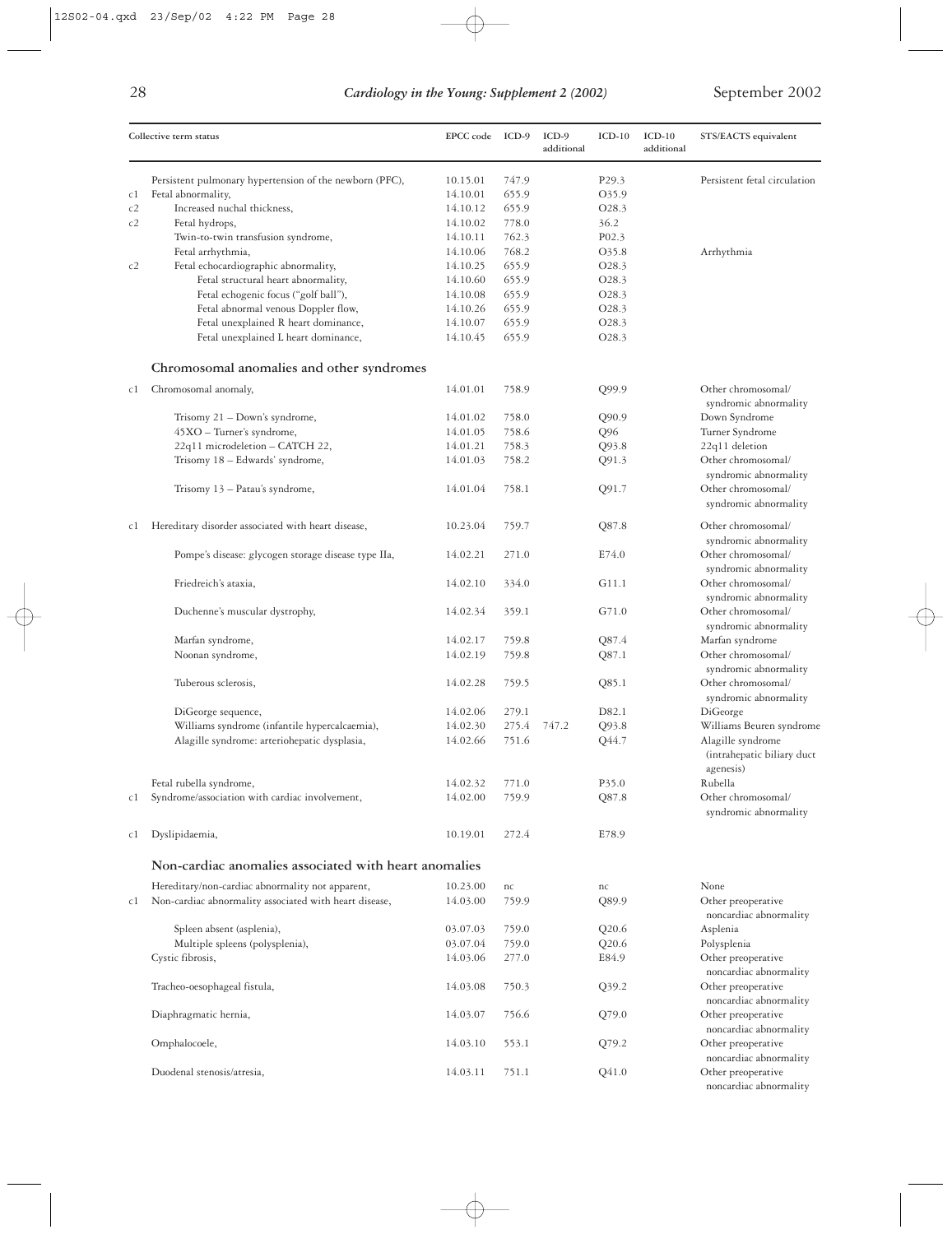| Collective term status |                                                     | EPCC code | $ICD-9$ | $ICD-9$<br>additional | $ICD-10$        | $ICD-10$<br>additional | STS/EACTS equivalent                         |
|------------------------|-----------------------------------------------------|-----------|---------|-----------------------|-----------------|------------------------|----------------------------------------------|
| c1                     | Renal abnormality,                                  | 14.03.23  | 753.9   |                       | Q64.9           |                        | Other preoperative<br>noncardiac abnormality |
|                        | Microcephaly,                                       | 14.03.33  | 742.1   |                       | Q <sub>02</sub> |                        | Other preoperative<br>noncardiac abnormality |
|                        | Psychomotor developmental delay,                    | 14.03.05  | 315.5   |                       | F79             |                        | Other preoperative<br>noncardiac abnormality |
|                        | Cleft lip/palate,                                   | 14.04.12  | 749.2   |                       | Q <sub>37</sub> |                        | Other preoperative<br>noncardiac abnormality |
|                        | Kyphoscoliosis,                                     | 14.04.09  | 756.1   |                       | Q67.5           |                        | Other preoperative<br>noncardiac abnormality |
| c1                     | Anterior chest wall (pectus) deformity,             | 14.04.14  | 754.8   |                       | Q67.8           |                        | Pectus                                       |
|                        | Pectus carinatum,                                   | 14.04.04  | 754.8   |                       | Q67.7           |                        | Pectus                                       |
|                        | Pectus excavatum,                                   | 14.04.05  | 754.8   |                       | Q67.6           |                        | Pectus                                       |
| c1                     | Non-cardiothoracic/vascular abnormality (DESCRIBE), | 14.03.04  | 759.8   |                       | Q89.8           |                        | Miscellaneous, Other                         |
| c1                     | Thoracic/mediastinal abnormality,                   | 14.03.29  | 759.8   |                       | Q89.8           |                        | Thoracic and/or mediastinal.<br>Other        |

### **Diagnostic codes for acquired and post-procedural abnormalities or disorders**

**Rheumatic and infective heart disease**

| c1       | Acute rheumatic fever,                       | 10.05.01 | 390   |          | I <sub>0</sub>     |             |                            |
|----------|----------------------------------------------|----------|-------|----------|--------------------|-------------|----------------------------|
|          | Rheumatic fever with cardiac involvement,    | 10.05.21 | 391   |          | I <sub>01</sub>    |             | Cardiac, Other             |
| c1       | Rheumatic valvar disease,                    | 10.05.30 | 397.9 |          | I09.1              |             | Cardiac, Other             |
| c2       | Rheumatic mitral valvar disease,             | 10.05.31 | 394.9 |          | I05.9              |             | Mitral valve, Other        |
| c2       | Rheumatic aortic valvar disease,             | 10.05.33 | 395.9 |          | I06.9              |             | Aortic valve, Other        |
|          |                                              |          |       |          |                    |             |                            |
| c1       | Infective endocarditis,                      | 10.06.01 | 421.0 |          | 133.0              |             | Endocarditis               |
| c2       | Bacterial endocarditis,                      | 10.06.41 | 421.0 |          | 133.0              |             | Endocarditis               |
|          | Post-procedural endocarditis,                | 10.06.64 | 421.0 | E878.8   | 133.0              | Y83.8       | Postoperative endocarditis |
| c1       | Heart abscess,                               | 10.06.20 | 429.8 |          | 151.8              |             | Cardiac, Other             |
| c1       | Infectious myocarditis,                      | 10.07.01 | 422.9 |          | I40.0              |             | Cardiac, Other             |
| c2       | Viral myocarditis,                           | 10.07.03 | 422.9 | 79.9     | I40.0              | <b>B</b> 97 | Cardiac, Other             |
|          | Trypanosomal myocarditis (Chagas' disease),  | 10.07.08 | 86.0† | $425.6*$ | B57.2 <sup>+</sup> | $I41.2*$    | Cardiac, Other             |
| c1       | Infectious pericarditis,                     | 10.08.01 | 420.9 |          | I30.1              |             | Pericarditis               |
|          | Viral pericarditis,                          | 10.08.03 | 420.9 | 79.9     | I30.1              | <b>B</b> 97 | Pericarditis               |
| c2       | Bacterial pericarditis,                      | 10.08.04 | 420.9 | 41.9     | I30.1              | B96.8       | Pericarditis               |
|          |                                              |          |       |          |                    |             |                            |
|          | Great vein and atrial acquired abnormalities |          |       |          |                    |             |                            |
| c1       | Systemic vein abnormality - acquired,        | 10.30.00 | 459.9 |          | I87.9              |             | Cardiac, Other             |
| c2       | Systemic vein obstruction,                   | 10.30.09 | 459.2 |          | I87.1              | Y83.8       | Systemic vein obstruction  |
| c1       | SVC abnormality - acquired,                  | 10.31.01 | 459.9 |          | I87.9              |             | Cardiac, Other             |
| c2       | Post-procedural SVC complication,            | 15.04.01 | 459.9 | E878.8   | 187.9              | Y83.8       | Cardiac, Other             |
| c1       | IVC abnormality - acquired,                  | 10.31.21 | 459.9 |          | I87.9              |             | Cardiac, Other             |
| c2       | Post-procedural IVC complication,            | 15.04.05 | 459.9 | E878.8   | I87.9              | Y83.8       | Cardiac, Other             |
|          | Pulmonary venous abnormality - acquired,     | 10.24.00 | 459.9 |          | I28.9              |             | Cardiac, Other             |
| c1<br>c2 | Post-procedural pulmonary vein complication, | 15.05.01 | 459.9 | E878.8   | I28.9              | Y83.8       | Cardiac, Other             |
| c2       | Pulmonary vein obstruction,                  | 15.05.03 | 459.2 | E878.8   | I28.8              | Y83.8       | Pulmonary vein obstruction |
|          |                                              |          |       |          |                    |             |                            |
| c1       | Post-procedural major vein complication,     | 15.04.34 | 459.9 | E878.8   | I87.9              | Y83.8       | Peripheral vascular, Other |
| c2       | Post-procedural femoral vein complication,   | 15.04.15 | 459.9 | E878.8   | I87.9              | Y83.8       | Peripheral vascular, Other |
| c1       | RA abnormality - acquired,                   | 15.10.10 | 429.8 |          | I51.8              |             | Cardiac, Other             |
| c2       | Post-procedural RA complication,             | 15.10.11 | 997.1 | E878.8   | 197.8              |             | Cardiac, Other             |
|          | Obstruction of RA conduit (TCPC),            | 15.10.13 | 996.7 |          | T82.8              |             | Conduit failure            |
| c1       | LA abnormality - acquired,                   | 15.10.20 | 429.8 |          | I51.8              |             | Cardiac, Other             |
| c2       | Post-procedural LA complication,             | 15.10.21 | 997.1 | E878.8   | I97.8              |             | Cardiac, Other             |
| c1       | Atrial septum abnormality - acquired,        | 10.17.40 | 429.8 |          | I51.8              |             | Cardiac, Other             |
| c2       | Post-procedural atrial septum complication,  | 15.10.61 | 997.1 |          | I97.8              |             | Cardiac, Other             |
|          | Residual ASD,                                | 15.10.63 | 745.5 | E878.8   | Q21.1              | Y83.8       | <b>ASD</b>                 |
|          | Ineffective balloon atrial septostomy,       | 15.10.66 | 429.4 | E878.8   | 197.8              | Y83.8       |                            |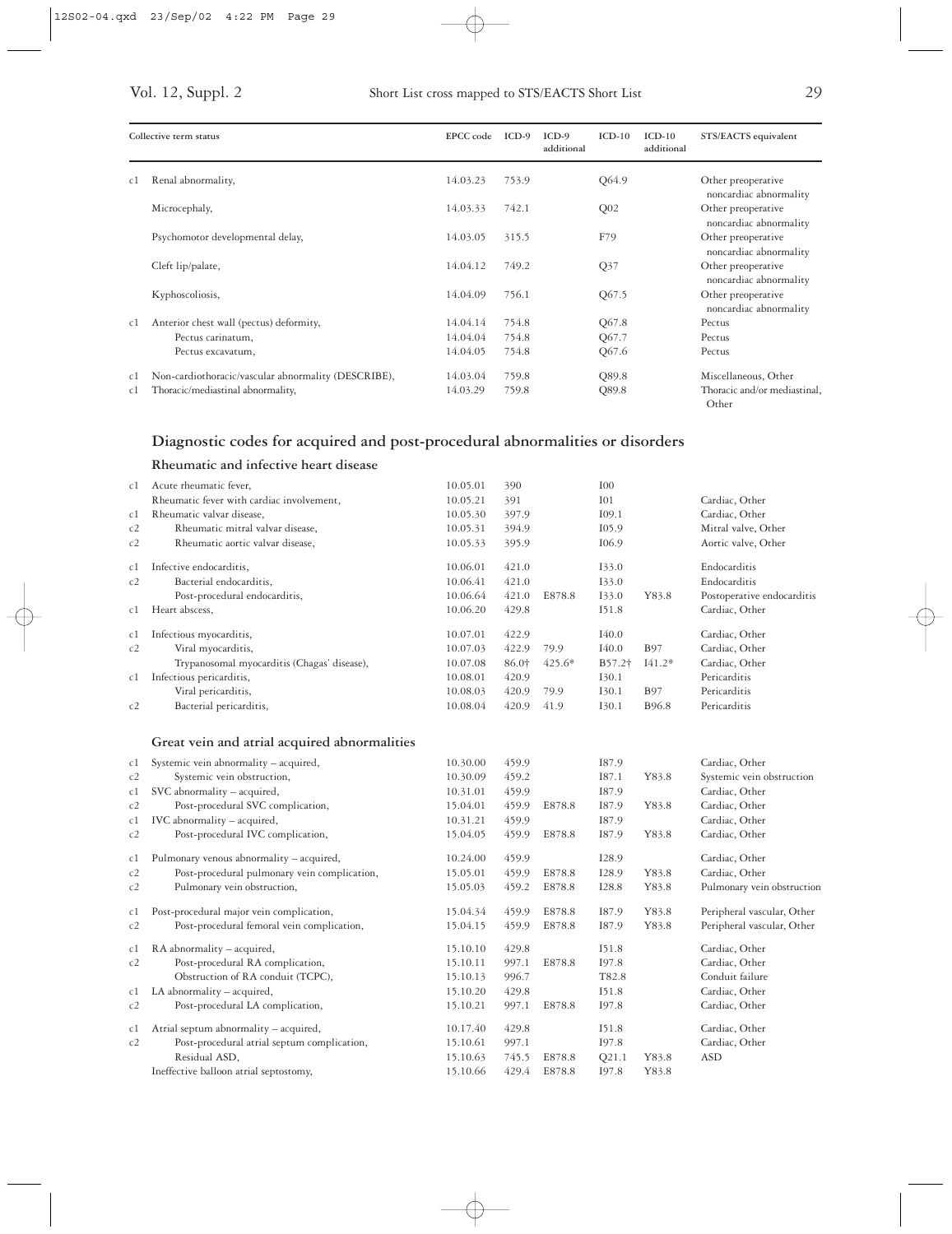|                      | Collective term status                                                                                                                                                                                                                                                  | EPCC code                                                                        | ICD-9                                                       | $ICD-9$<br>additional      | $ICD-10$                                                    | $ICD-10$<br>additional  | STS/EACTS equivalent                                                                                                                                                        |
|----------------------|-------------------------------------------------------------------------------------------------------------------------------------------------------------------------------------------------------------------------------------------------------------------------|----------------------------------------------------------------------------------|-------------------------------------------------------------|----------------------------|-------------------------------------------------------------|-------------------------|-----------------------------------------------------------------------------------------------------------------------------------------------------------------------------|
|                      | Acquired valvar and AV septal defect abnormalities                                                                                                                                                                                                                      |                                                                                  |                                                             |                            |                                                             |                         |                                                                                                                                                                             |
| c1                   | Heart valvar abnormality – acquired,<br>Prosthetic valve failure,                                                                                                                                                                                                       | 10.32.00<br>10.33.00                                                             | 424.9<br>996                                                |                            | I38<br>T82.0                                                |                         | Cardiac, Other<br>Prosthetic valve failure                                                                                                                                  |
| c1<br>c2             | Tricuspid valvar abnormality - acquired,<br>Post-procedural tricuspid valvar complication,<br>Residual tricuspid regurgitation,                                                                                                                                         | 10.32.01<br>15.11.00<br>15.11.03                                                 | 424.2<br>424.2<br>746.8                                     | E878.8<br>E878.8           | I36.9<br>I36.9<br>Q22.8                                     | Y83.8<br>Y83.8          | Tricuspid valve, Other<br>Tricuspid valve, Other<br>Tricuspid regurgitation,<br>non-Ebstein's related                                                                       |
| c2                   | Tricuspid valvar prosthesis complication,                                                                                                                                                                                                                               | 15.11.08                                                                         | 996.0                                                       |                            | T82.0                                                       |                         | Tricuspid valve, Other                                                                                                                                                      |
| c1<br>c2<br>c2<br>c2 | Mitral valvar abnormality - acquired,<br>Mitral stenosis - acquired,<br>Mitral valvar stenosis - recurrent,<br>Mitral regurgitation - acquired,<br>Mitral regurgitation - recurrent,<br>Post-procedural mitral valvar complication,<br>Residual mitral valvar stenosis, | 10.33.01<br>10.33.02<br>10.33.03<br>10.33.04<br>10.33.06<br>15.12.00<br>15.12.01 | 424.0<br>394.0<br>394.0<br>424.0<br>424.0<br>394.9<br>746.5 | E878.8<br>E878.8           | 134.9<br>I34.2<br>I34.2<br>I34.0<br>I34.0<br>I34.9<br>Q23.2 | Y83.8<br>Y83.8          | Mitral valve, Other<br>Mitral stenosis, Valvar<br>Mitral stenosis, Valvar<br>Mitral regurgitation<br>Mitral regurgitation<br>Mitral valve, Other<br>Mitral stenosis, Valvar |
| c2                   | Residual mitral regurgitation,<br>Mitral valvar prosthesis complication,                                                                                                                                                                                                | 15.12.03<br>15.12.09                                                             | 746.6<br>996.0                                              | E878.8                     | Q23.3<br>T82.0                                              | Y83.8                   | Mitral regurgitation<br>Mitral valve, Other                                                                                                                                 |
| c1<br>c2<br>c1       | Truncal valvar abnormality - acquired,<br>Residual truncal regurgitation,<br>Common arterial trunk abnormality - acquired,                                                                                                                                              | 10.37.01<br>15.25.03<br>10.51.01                                                 | 424.9<br>746.9<br>447.8                                     | E878.8                     | <b>I38</b><br>Q24.8<br>I77.8                                | Y83.8                   | Cardiac, Other<br>Truncal valve insufficiency<br>Cardiac, Other                                                                                                             |
| c1<br>c2             | Pulmonary valvar abnormality - acquired,<br>Pulmonary valvar stenosis - acquired,<br>Pulmonary valvar stenosis - recurrent,<br>Pulmonary regurgitation - acquired,<br>Pulmonary valvar atresia - acquired,                                                              | 10.35.01<br>10.35.02<br>10.35.03<br>10.35.04<br>09.05.15                         | 424.3<br>424.3<br>424.3<br>424.3<br>424.3                   |                            | I37.9<br>I37.0<br>I37.0<br>I37.1<br>I37.8                   |                         | Pulmonary valve, Other<br>Pulmonary stenosis, Valvar<br>Pulmonary stenosis, Valvar<br>Cardiac, Other<br>Pulmonary atresia                                                   |
| c2<br>c2             | Post-procedural pulmonary valvar complication,<br>Residual pulmonary valvar stenosis,<br>Residual pulmonary regurgitation,<br>Pulmonary valvar prosthesis complication,                                                                                                 | 15.30.00<br>15.30.01<br>15.30.03<br>15.30.08                                     | 424.3<br>746.0<br>746.0<br>996.0                            | E878.8<br>E878.8<br>E878.8 | I37.9<br>Q22.1<br>Q22.2<br>T82.0                            | Y83.8<br>Y83.8<br>Y83.8 | Pulmonary valve, Other<br>Pulmonary stenosis, Valvar<br>Pulmonary insufficiency<br>Pulmonary valve, Other                                                                   |
| c1<br>c2             | Aortic valvar abnormality – acquired,<br>Aortic valvar stenosis - acquired,<br>Aortic valvar stenosis - recurrent,<br>Aortic regurgitation - acquired,<br>Aortic regurgitation - recurrent,                                                                             | 10.36.01<br>10.36.02<br>10.36.03<br>10.36.04<br>10.36.06                         | 424.1<br>424.1<br>424.1<br>424.1<br>424.1                   |                            | I35.9<br>I35.0<br>I35.0<br>I35.1<br>I35.1                   |                         | Aortic valve, Other<br>Aortic stenosis, Valvar<br>Aortic stenosis, Valvar<br>Aortic insufficiency<br>Aortic insufficiency                                                   |
| c2<br>c2             | Post-procedural aortic valvar complication,<br>Residual aortic valvar stenosis,<br>Residual aortic regurgitation,<br>Aortic valvar prosthesis complication,                                                                                                             | 15.35.00<br>15.35.01<br>15.35.03<br>15.35.08                                     | 424.1<br>746.3<br>746.4<br>996.0                            | E878.8<br>E878.8<br>E878.8 | I35.9<br>Q23.0<br>Q23.1<br>T82.0                            | Y83.8<br>Y83.8<br>Y83.8 | Aortic valve, Other<br>Aortic stenosis, Valvar<br>Aortic insufficiency<br>Aortic valve, Other                                                                               |
| c1                   | Post-procedural AV septal defect complication,<br>Residual ventricular component of AV septal defect,                                                                                                                                                                   | 15.16.00<br>15.16.02                                                             | 429.8<br>745.6                                              | E878.8<br>E878.8           | Q21.2<br>Q21.2                                              | Y83.8<br>Y83.8          | Cardiac, Other<br><b>VSD</b>                                                                                                                                                |
| c1<br>c2<br>c2       | AV valvar abnormality in AVSD - acquired,<br>Residual common AV valvar regurgitation,<br>Post-procedural right AV valvar complication,<br>Post-procedural left AV valvar complication,<br>Acquired left AV valvar regurgitation,                                        | 10.34.60<br>15.13.02<br>15.14.00<br>15.15.00<br>10.34.44                         | 424.9<br>746.9<br>424.2<br>394.9<br>424.0                   | E878.8<br>E878.8<br>E878.8 | <b>I38</b><br>Q24.8<br>I36.9<br>I34.9<br>I34.0              | Y83.8<br>Y83.8<br>Y83.8 | Cardiac, Other<br>Cardiac, Other<br>Cardiac, Other<br>Cardiac, Other<br>Mitral regurgitation                                                                                |
|                      | Acquired ventricular and ventricular septal abnormalities                                                                                                                                                                                                               |                                                                                  |                                                             |                            |                                                             |                         |                                                                                                                                                                             |
| c1<br>c2<br>c2<br>c1 | RV abnormality - acquired,<br>Post-procedural RV complication,<br>RV dysfunction,<br>Right ventricular/congestive heart failure,<br>Post-procedural RV outflow tract complication,<br>Aneurysm of RV outflow tract patch,                                               | 10.16.00<br>15.20.01<br>07.01.11<br>10.16.08<br>15.20.21<br>15.20.25             | 429.8<br>997.1<br>429.8<br>428.0<br>429.8<br>996.7          | E878.8                     | I51.8<br>I97.8<br>I51.8<br>I50.0<br>I51.8<br>T82.8          | Y83.8                   | Cardiac, Other<br>Cardiac, Other<br>Cardiac, Other<br>Cardiac, Other<br>Cardiac, Other<br>Aneurysm, Ventricular,                                                            |
|                      | Residual RV outflow tract obstruction,                                                                                                                                                                                                                                  | 15.20.23                                                                         | 746.8                                                       | E878.8                     | Q24.8                                                       | Y83.8                   | Right<br>Pulmonary stenosis                                                                                                                                                 |
| c1<br>c2<br>c2       | LV abnormality - acquired,<br>Post-procedural LV complication,<br>LV dysfunction,                                                                                                                                                                                       | 10.16.40<br>15.21.01<br>07.06.10                                                 | 429.8<br>997.1<br>429.8                                     |                            | I51.8<br>197.8<br>I51.8                                     |                         | Cardiac, Other<br>Cardiac, Other<br>Cardiac, Other                                                                                                                          |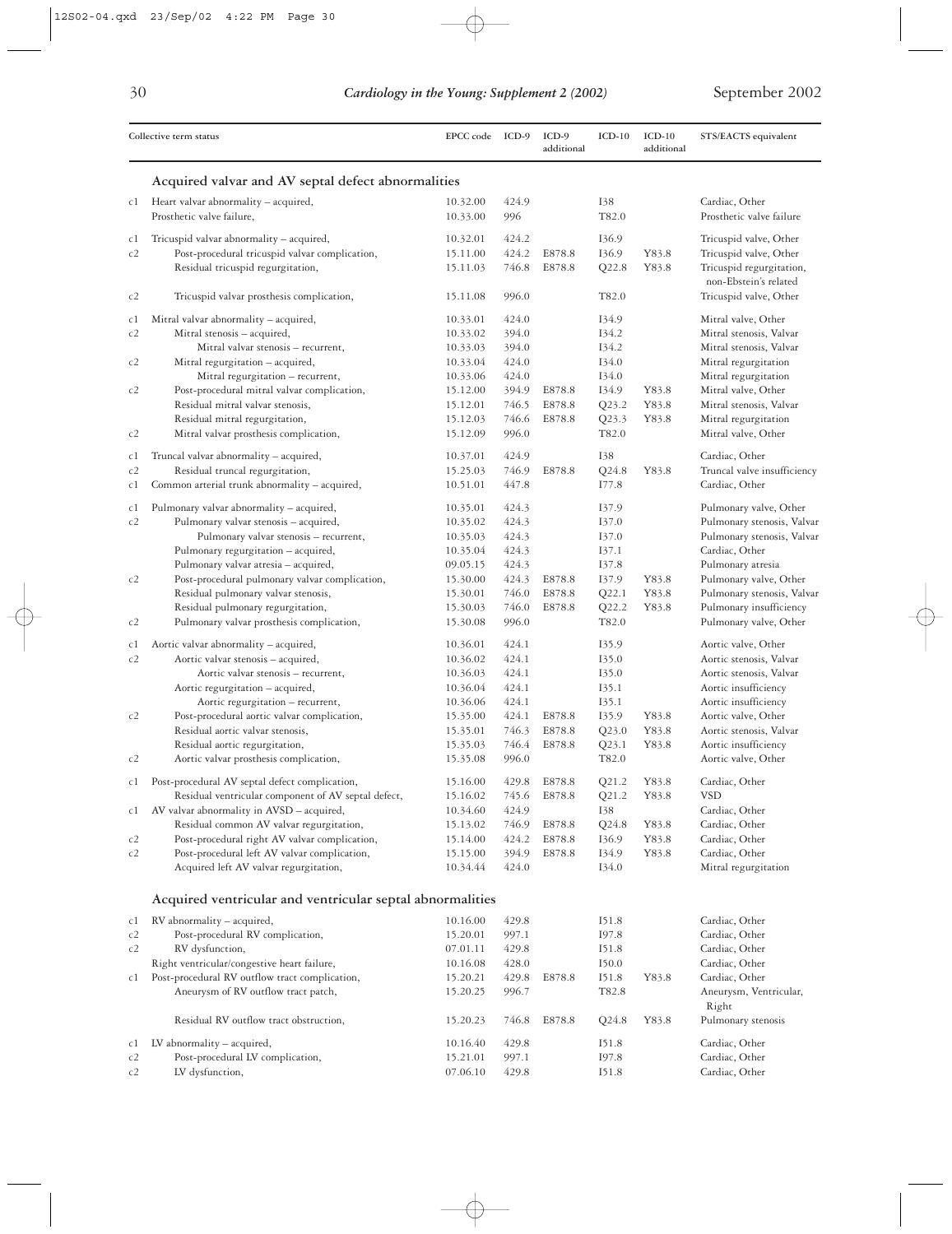|          | Collective term status                                                                                                                                                          | <b>EPCC</b> code                 | $ICD-9$                 | $ICD-9$<br>additional | $ICD-10$                  | $ICD-10$<br>additional | STS/EACTS equivalent                                                   |
|----------|---------------------------------------------------------------------------------------------------------------------------------------------------------------------------------|----------------------------------|-------------------------|-----------------------|---------------------------|------------------------|------------------------------------------------------------------------|
| c1       | Left ventricular failure,<br>Post-procedural LV outflow tract complication,<br>Recurrent LV outflow tract obstruction,                                                          | 10.16.47<br>15.21.21<br>10.16.46 | 428.1<br>429.8<br>429.8 | E878.8                | I50.1<br>I51.8<br>I51.8   | Y83.8                  | Cardiac, Other<br>Cardiac, Other<br>Cardiac, Other                     |
| cl<br>c1 | Narrowing of constructed intracardiac tunnel – acquired,<br>Subaortic stenosis in complex heart disease - acquired,                                                             | 10.16.81<br>10.16.82             | 996.7<br>429.8          |                       | T82.8<br>I51.8            |                        | Cardiac, Other<br>Aortic stenosis, Subvalvar                           |
| cl       | Residual subaortic stenosis in complex heart disease,<br>Subpulmonary stenosis in complex heart disease - acquired,<br>Residual subpulmonary stenosis in complex heart disease, | 15.20.75<br>10.16.83<br>15.20.76 | 429.8<br>429.8<br>429.8 | E878.8<br>E878.8      | I51.8<br>I51.8<br>151.8   | Y83.8<br>Y83.8         | Aortic stenosis, Subvalvar<br>Pulmonary stenosis<br>Pulmonary stenosis |
| cl       | Abnormality associated with VSD - acquired,<br>Post-myocardial infarct VSD,                                                                                                     | 10.16.60<br>10.16.62             | 429.8<br>410            |                       | I51.0<br>I23.2            |                        | Cardiac, Other<br><b>VSD</b>                                           |
|          | Residual VSD,                                                                                                                                                                   | 15.22.02                         | 745.4                   | E878.8                | Q21.0                     | Y83.8                  | <b>VSD</b>                                                             |
|          | Cardiomyopathy and heart muscle diseases                                                                                                                                        |                                  |                         |                       |                           |                        |                                                                        |
|          | Myocardial failure in end stage congenital heart disease,                                                                                                                       | 10.07.40                         | 428.9                   | 746.9                 | I50.9                     | Q24.9                  | Cardiomyopathy, End-stage<br>congenital heart disease                  |
| c1       | Cardiomyopathy,                                                                                                                                                                 | 10.10.01                         | 425.4                   |                       | I42.9                     |                        | Cardiomyopathy                                                         |
| c2       | Hypertrophic cardiomyopathy,                                                                                                                                                    | 10.10.20                         | 425.4                   |                       | I42.2                     |                        | Cardiomyopathy                                                         |
| c2       | Dilated cardiomyopathy,                                                                                                                                                         | 10.10.25                         | 425.4                   |                       | I42.0                     |                        | Cardiomyopathy                                                         |
|          | Arrhythmogenic RV cardiomyopathy,                                                                                                                                               | 07.01.10                         | 425.4                   |                       | I42.8                     |                        | Cardiomyopathy                                                         |
| c2       | Endocardial fibroelastosis,                                                                                                                                                     | 10.10.12                         | 425.3                   |                       | I42.4                     |                        | Cardiomyopathy                                                         |
| c2       | Idiopathic restrictive cardiomyopathy,<br>Infiltrative cardiomyopathy,                                                                                                          | 10.10.11<br>10.10.13             | 425.4<br>425.4          |                       | I42.5<br>I42.8            |                        | Cardiomyopathy<br>Cardiomyopathy                                       |
| cl       | Drug induced heart muscle disease,                                                                                                                                              | 10.07.05                         | 425.9                   |                       | I42.7                     |                        | Cardiac, Other                                                         |
| c1       | Nutritional heart muscle disease,                                                                                                                                               | 10.07.61                         |                         | 269.9† 425.7*         | E63.9 <sup>+</sup>        | $I43.2*$               | Cardiac, Other                                                         |
| c1       | Heart muscle disease in collagen vascular disorder,                                                                                                                             | 10.07.81                         |                         | 710.9† 425.8*         | M35.9 <sup>†</sup> I43.8* |                        | Cardiac, Other                                                         |
|          | Acquired pulmonary arterial abnormalities                                                                                                                                       |                                  |                         |                       |                           |                        |                                                                        |
| cl       | Pulmonary arterial abnormality - acquired,                                                                                                                                      | 10.13.50                         | 417.9                   |                       | I28.9                     |                        | Cardiac, Other                                                         |
| c2       | Post-procedural pulmonary trunk complication,                                                                                                                                   | 15.32.01                         | 417.8                   | E878.8                | I28.8                     | Y83.8                  | Cardiac, Other                                                         |
| c2       | Post-procedural RPA complication,                                                                                                                                               | 15.32.21                         | 417.8                   | E878.8                | I28.8                     | Y83.8                  | Cardiac, Other                                                         |
| c2       | Post-procedural LPA complication,<br>Residual RPA stenosis,                                                                                                                     | 15.32.41<br>15.32.23             | 417.8<br>747.3          | E878.8<br>E878.8      | I28.8<br>Q25.6            | Y83.8<br>Y83.8         | Cardiac, Other<br>Pulm art stenosis, Branch,                           |
|          | Residual LPA stenosis,                                                                                                                                                          | 15.32.43                         | 747.3                   | E878.8                | Q25.6                     | Y83.8                  | Central<br>Pulm art stenosis, Branch,<br>Central                       |
|          |                                                                                                                                                                                 |                                  |                         |                       |                           |                        |                                                                        |
| cl       | Pulmonary arterial hypertension,                                                                                                                                                | 10.13.01                         | 416.8                   |                       | I27.0                     |                        |                                                                        |
| c2       | Primary pulmonary hypertension,                                                                                                                                                 | 10.13.02                         | 416.0                   |                       | I27.0                     |                        | Primary pulmonary<br>hypertension                                      |
| c2       | Secondary pulmonary hypertension,                                                                                                                                               | 10.13.20                         | 416.8<br>416.8          |                       | I27.8<br>I27.8            |                        |                                                                        |
| c1       | Pulmonary hypertension due to L to R shunt,<br>Pulmonary vascular disease,                                                                                                      | 10.13.21<br>10.13.06             | 416.8                   |                       | I27.8                     |                        | Pulmonary vascular<br>obstructive disease<br>(Eisenmenger)             |
|          | Irreversible pulmonary vascular disease (Eisenmenger),                                                                                                                          | 10.13.08                         | 416.8                   |                       | I27.8                     |                        | Pulmonary vascular<br>obstructive disease<br>(Eisenmenger)             |
| c1       | Pulmonary embolism,                                                                                                                                                             | 10.13.51                         | 415.1                   |                       | I26.9                     |                        | Pulmonary embolism                                                     |
|          | Acquired systemic arterial, coronary and ductal abnormalities                                                                                                                   |                                  |                         |                       |                           |                        |                                                                        |
| c1       | Abnormality of aorta – acquired,                                                                                                                                                | 10.14.70                         | 447.8                   |                       | I77.8                     |                        | Cardiac, Other                                                         |
| c2       | Post-procedural ascending aorta complication,                                                                                                                                   | 15.36.01                         | 447.8                   | E878.8                | I77.8                     | Y83.8                  | Cardiac, Other                                                         |
| c2       | Post-procedural descending aorta complication,                                                                                                                                  | 15.37.01                         | 447.8                   | E878.8                | I77.8                     | Y83.8                  | Cardiac, Other                                                         |
| c2       | Residual aortic coarctation,                                                                                                                                                    | 15.37.05                         | 747.1                   | E878.8                | Q25.1                     | Y83.8                  | Coarctation of aorta                                                   |
| c2       | Post-procedural aneurysm of aorta at coarctation site,                                                                                                                          | 15.37.07                         | 441.2                   | E878.8                | I71.2                     | Y83.8                  | Aneurysm, Other                                                        |
|          | Recoarctation of aorta,                                                                                                                                                         | 10.14.72                         | 447.1                   |                       | I77.1                     |                        | Coarctation of aorta                                                   |
| c2       | Ascending aorta dilation - acquired,                                                                                                                                            | 10.14.40<br>10.14.51             | 441.6<br>441.0          |                       | I71.9                     |                        | Cardiac, Other<br>Aortic dissection                                    |
| c2       | Aortic dissection,<br>Ascending aorta dissection & propagation beyond<br>arch (Type I),                                                                                         | 10.14.52                         | 441.0                   |                       | I71.0<br>I71.0            |                        | Aortic dissection                                                      |
|          | Ascending aorta dissection not beyond arch (Type II),                                                                                                                           | 10.14.53                         | 441.0                   |                       | I71.0                     |                        | Aortic dissection                                                      |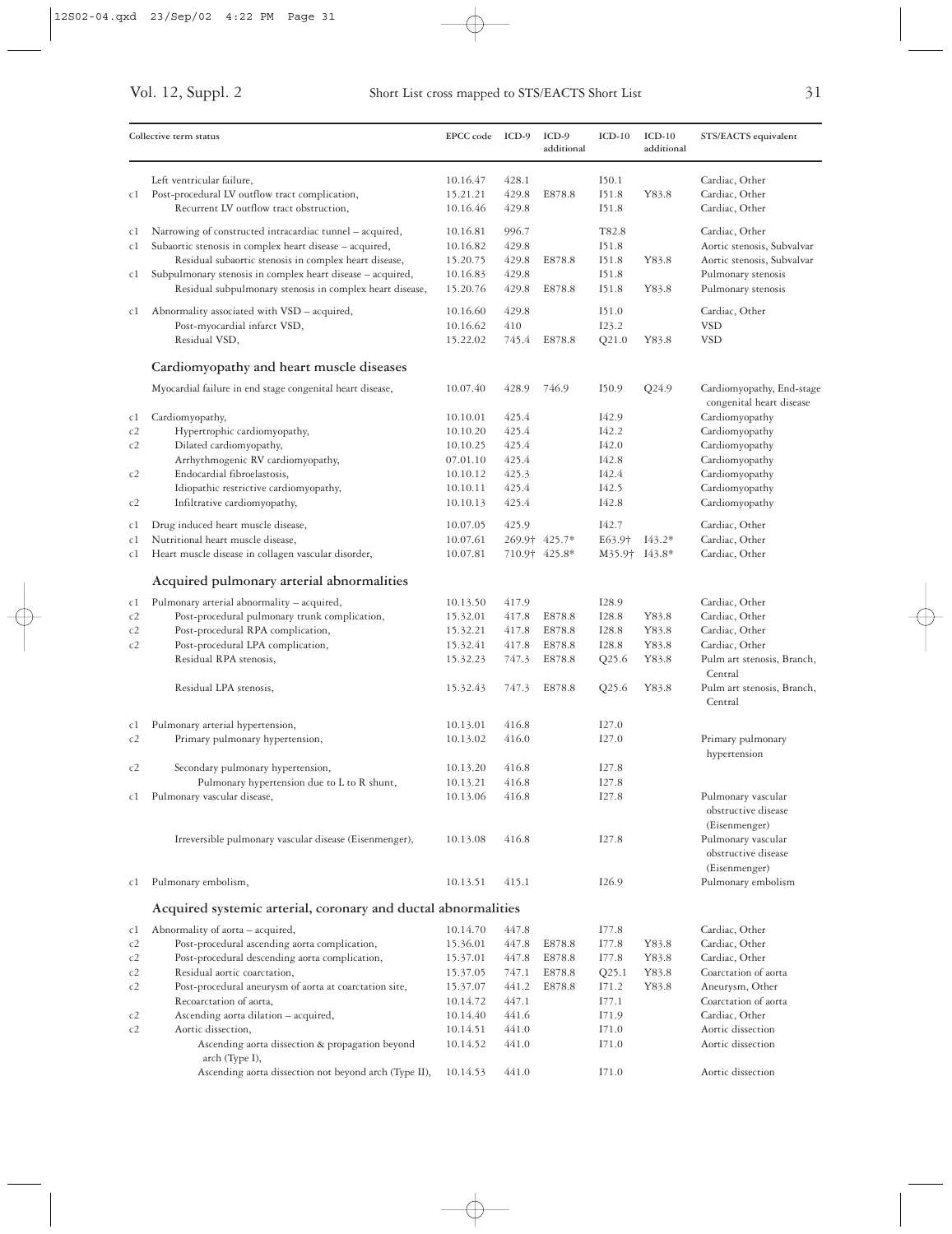|          | Collective term status                                                                    | EPCC code            | ICD-9          | $ICD-9$<br>additional | $ICD-10$                             | $ICD-10$<br>additional | STS/EACTS equivalent                                             |
|----------|-------------------------------------------------------------------------------------------|----------------------|----------------|-----------------------|--------------------------------------|------------------------|------------------------------------------------------------------|
|          | Descending aorta dissection & distal                                                      | 10.14.54             | 441.0          |                       | I71.0                                |                        | Aortic dissection                                                |
| c2       | propagation (Type III),<br>Aortic aneurysm,                                               | 10.14.50             | 441.2          |                       | I71.2                                |                        | Aortic aneurysm (including                                       |
|          | Ascending aorta aneurysm,                                                                 | 10.14.42             | 441.2          |                       | I71.2                                |                        | pseudoaneurysm)<br>Aortic aneurysm (including                    |
|          | Descending aorta aneurysm,                                                                | 10.14.43             | 441.2          |                       | I71.2                                |                        | pseudoaneurysm)<br>Aortic aneurysm (including                    |
|          | Abdominal aorta aneurysm,                                                                 | 10.14.44             | 441.4          |                       | I71.4                                |                        | pseudoaneurysm)<br>Aortic aneurysm (including<br>pseudoaneurysm) |
|          | Rupture of thoracic aortic aneurysm,<br>Rupture of abdominal aortic aneurysm,             | 10.14.45<br>10.14.46 | 441.1<br>441.3 |                       | I71.1<br>I71.5                       |                        | Aortic dissection<br>Aortic dissection                           |
| cl       | Systemic arteritis,                                                                       | 10.14.60             | 447.6          |                       | I77.6                                |                        |                                                                  |
| c1       | Kawasaki disease,                                                                         | 10.09.01             | 446.1          |                       | M30.3                                |                        |                                                                  |
|          | Kawasaki disease without cardiac involvement,                                             | 10.09.08             | 446.1          |                       | M30.3                                |                        |                                                                  |
|          | Kawasaki disease with aneurysm or<br>dilation coronary vessels,                           | 10.09.02             | 446.1          | 414.1                 | M30.3                                | I25.4                  | Coronary artery anomaly,<br>Aneurysm                             |
| cl       | Acquired coronary arterial disease,                                                       | 10.09.10             | 414.9          |                       | I25.9                                |                        | Coronary artery anomaly,<br>Other                                |
| c2       | Ischaemic heart disease,                                                                  | 10.09.30             | 414.9          |                       | I25.9                                |                        | Coronary artery anomaly,<br>Other                                |
| c2       | Myocardial infarction,                                                                    | 10.18.00             | 410            |                       | I21.9                                |                        | Myocardial infarction                                            |
| c3       | Acute myocardial infarction,                                                              | 10.18.01             | 410            |                       | I21.9                                |                        | Myocardial infarction                                            |
| c2       | Post-procedural coronary arterial complication,                                           | 15.41.00             | 447.8          | E878.8                | I77.8                                | Y83.8                  | Coronary artery anomaly,<br>Other                                |
| c1       | Systemic hypertension,                                                                    | 10.14.01             | 401.9          |                       | I10                                  |                        |                                                                  |
|          | Primary (essential) systemic hypertension,                                                | 10.14.02             | 401.9          |                       | I10                                  |                        |                                                                  |
| c2       | Secondary systemic hypertension,<br>Systemic hypertension due to aortic arch obstruction, | 10.14.00<br>10.14.04 | 405.9<br>405.9 |                       | I15.9<br>I15.8                       |                        |                                                                  |
| cl       | Acquired arterial duct (ductus arteriosus) abnormality,                                   | 10.14.80             | 447.8          |                       | I77.8                                |                        | Cardiac, Other                                                   |
| c2       | Post-procedural arterial duct complication,                                               | 15.39.01             | 447.8          | E878.8                | I77.8                                | Y83.8                  | Cardiac, Other                                                   |
|          | Residual arterial duct (PDA) patency,                                                     | 15.39.02             | 747.0          | E878.8                | Q25.0                                | Y83.8                  | Patent ductus arteriosus                                         |
| c1       | Post-procedural systemic-to-pulmonary collateral<br>artery complication,                  | 15.39.50             | 447.8          | E878.8                | I77.8                                | Y83.8                  | Cardiac, Other                                                   |
|          | Acquired cardiac conduit/shunt, pericardial and post-transplant abnormalities             |                      |                |                       |                                      |                        |                                                                  |
| cl       | Cardiac conduit complication,                                                             | 15.55.00             | 996.7          |                       | T82.9                                |                        | Conduit failure                                                  |
| c2       | Cardiac conduit failure,                                                                  | 15.55.16             | 996.0          |                       | T82.5                                |                        | Conduit failure                                                  |
| c1       | Systemic-pulm arterial shunt complication,                                                | 15.56.00             | 996.7          |                       | T82.9                                |                        |                                                                  |
| c2       | Systemic to PA shunt partial obstruction,                                                 | 15.56.01             | 996.0          |                       | T82.5                                |                        |                                                                  |
|          | Systemic to PA shunt complete obstruction,                                                | 15.56.02             | 996.0          |                       | T82.5                                |                        |                                                                  |
| cl       | Pericardial abnormality - acquired,                                                       | 10.08.29             | 423.9          |                       | 131.9                                |                        | Pericardial disease, Other                                       |
| c2       | Pericarditis,                                                                             | 10.08.00             | 420.9          |                       | 130.9                                |                        | Pericarditis                                                     |
|          | Constrictive pericarditis,                                                                | 10.08.09             | 423.2          |                       | I31.1                                |                        | Pericardial disease, Other                                       |
| c2       | Pericardial effusion,                                                                     | 10.08.31             | 423.9          |                       | 131.3                                |                        | Pericardial effusion                                             |
| cl<br>c1 | Heart tumour,<br>Traumatic injury of heart,                                               | 10.03.01<br>10.90.01 | 239.8<br>861.0 |                       | D <sub>48.7</sub><br>S <sub>26</sub> |                        | Cardiac tumor<br>Cardiac, Other                                  |
| c1       | Complication after heart or lung transplant,                                              | 15.95.00             | 996.8          | E878.0                | 197.9                                | Y83.0                  | Cardiac, Other                                                   |
| c2       | Heart muscle disease in cardiac rejection,                                                | 10.07.42             | 996.8          |                       | T <sub>86.2</sub>                    |                        | Cardiac, Other                                                   |
|          | Cardiac transplant associated coronary arteriosclerosis,                                  | 15.41.13             | 414.0          | 996.8                 | I25.1                                | T86.2                  | Coronary artery anomaly,<br>Other                                |
|          | Lung disease in lung transplant rejection,                                                | 15.95.66             | 996.8          |                       | T86.3                                |                        |                                                                  |
|          | Post-lung transplant obliterative bronchiolitis,                                          | 15.95.64             | 491.8          | 996.8                 | J44.8                                | T86.3                  |                                                                  |
|          | Diagnostic codes for rhythm and conduction disturbances                                   |                      |                |                       |                                      |                        |                                                                  |
| cl       | ECG abnormality,                                                                          | 11.20.00             | 794.3          |                       | R94.3                                |                        | Arrhythmia                                                       |
| c1       | Arrhythmia,                                                                               | 11.00.00             | 427.9          |                       | I49.9                                |                        | Arrhythmia                                                       |

 $\oplus$ 

c1 Cardiac arrest, 11.00.21 427.5 I46.9 Arrhythmia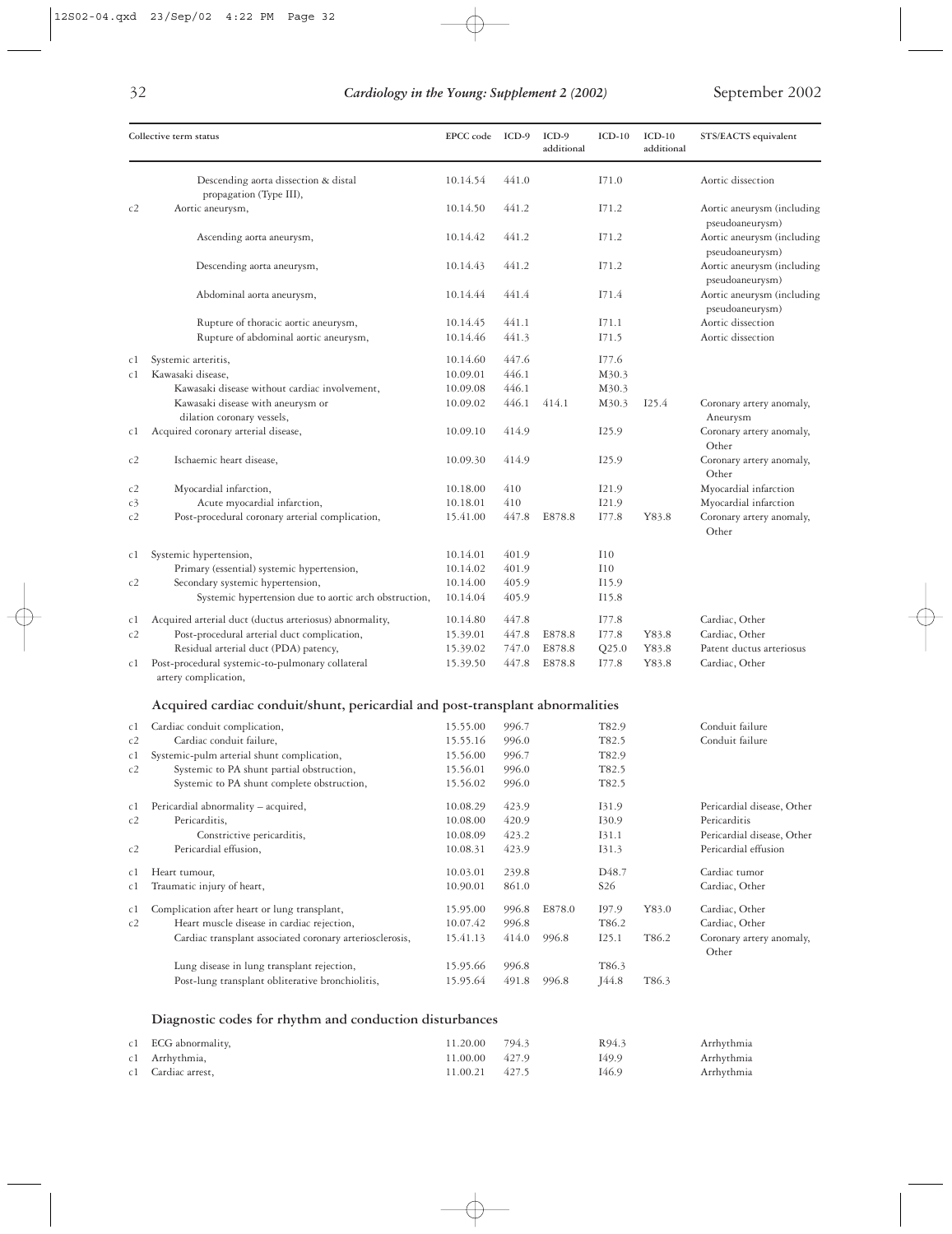|     | Collective term status                                     | <b>EPCC</b> code | ICD-9 | ICD-9<br>additional | $ICD-10$          | $ICD-10$<br>additional | STS/EACTS equivalent                                 |
|-----|------------------------------------------------------------|------------------|-------|---------------------|-------------------|------------------------|------------------------------------------------------|
|     | Sinus bradycardia,                                         | 11.02.04         | 427.8 |                     | I49.8             |                        | Arrhythmia                                           |
|     | Sinus tachycardia,                                         | 11.02.07         | 427.8 |                     | I47.1             |                        | Arrhythmia                                           |
| c1  | Supraventricular rhythm disturbance,                       | 11.01.01         | 427.0 |                     | I49.8             |                        | Arrhythmia, atrial                                   |
| c2  | Supraventricular tachycardia,                              | 11.01.00         | 427.0 |                     | I47.1             |                        | Arrhythmia, atrial                                   |
|     | Ectopic (automatic) atrial tachycardia,                    | 11.03.12         | 427.8 |                     | I47.1             |                        | Arrhythmia, atrial                                   |
| c2  | Sinus node dysfunction (sick sinus),                       | 11.02.03         | 427.8 |                     | I <sub>49.5</sub> |                        | Arrhythmia, atrial                                   |
| c2  | Premature atrial complexes,                                | 11.03.21         | 427.6 |                     | I49.1             |                        | Arrhythmia, atrial                                   |
|     | Atrial flutter,                                            | 11.03.07         | 427.3 |                     | I48               |                        | Arrhythmia, atrial                                   |
|     | Atrial fibrillation,                                       | 11.03.08         | 427.3 |                     | I48               |                        | Arrhythmia, atrial                                   |
|     | Paroxysmal atrial tachycardia,                             | 11.03.05         | 427.0 |                     | I47.1             |                        | Arrhythmia, atrial                                   |
| сl  | Rhythm disturbance at level of AV junction,                | 11.04.00         | 427.8 |                     | I49.8             |                        | Arrhythmia, atrial                                   |
|     | AV junctional (nodal) tachycardia,                         | 11.04.07         | 427.0 |                     | I47.1             |                        | Arrhythmia, atrial                                   |
|     | AV nodal re-entry tachycardia,                             | 11.04.11         | 427.0 |                     | I47.1             |                        | Arrhythmia, atrial                                   |
|     | His bundle (junctional ectopic) tachycardia - post op,     | 11.04.12         | 997.1 |                     | I97.1             |                        | Arrhythmia, atrial                                   |
| c1  | Accessory pathway,                                         | 11.07.11         | 426.7 |                     | I45.6             |                        | Arrhythmia, atrial                                   |
|     | WPW,                                                       | 11.07.01         | 426.7 |                     | I45.6             |                        | Arrhythmia, atrial                                   |
|     | Accessory pathway: retrograde conduction only (concealed), | 11.07.06         | 426.7 |                     | I45.8             |                        | Arrhythmia, atrial                                   |
|     | Orthodromic AV re-entry tachycardia,                       | 11.07.22         | 426.7 |                     | I45.6             |                        | Arrhythmia, atrial                                   |
|     | Antidromic AV re-entry tachycardia,                        | 11.07.23         | 426.7 |                     | I45.6             |                        | Arrhythmia, atrial                                   |
|     | Permanent junctional reciprocating tachycardia (PJRT),     | 11.07.14         | 427.8 |                     | I47.1             |                        | Arrhythmia, atrial                                   |
| c1  | Ventricular rhythm disturbance,                            | 11.05.00         | 427.8 |                     | I49.8             |                        | Arrhythmia, ventricular                              |
| c2  | Ventricular tachycardia,                                   | 11.05.06         | 427.1 |                     | I47.2             |                        | Arrhythmia, ventricular                              |
|     | Non-sustained ventricular tachycardia,                     | 11.05.50         | 427.1 |                     | I47.2             |                        | Arrhythmia, ventricular                              |
|     | Ventricular flutter,                                       | 11.05.09         | 427.4 |                     | I49.0             |                        | Arrhythmia, ventricular                              |
|     | Ventricular fibrillation,                                  | 11.05.10         | 427.4 |                     | I49.0             |                        | Arrhythmia, ventricular                              |
| c2  | Premature ventricular complexes,                           | 11.05.21         | 427.6 |                     | 149.3             |                        | Arrhythmia, ventricular                              |
| c1  | Conduction disturbance,                                    | 11.06.00         | 426.9 |                     | I45.9             |                        | Arrhythmia, Heart block                              |
|     | Sinoatrial block,                                          | 11.06.01         | 426.6 |                     | I45.5             |                        | Arrhythmia, atrial                                   |
|     | 1st degree AV block,                                       | 11.06.02         | 426.1 |                     | I44.0             |                        | Arrhythmia, atrial                                   |
| c2  | 2nd degree AV block,                                       | 11.06.03         | 426.1 |                     | I44.1             |                        | Arrhythmia, atrial                                   |
| c2  | Complete AV block,                                         | 11.06.07         | 426.0 |                     | I44.2             |                        | Arrhythmia, Heart block                              |
|     | Congenital complete heart block,                           | 11.06.16         | 746.8 |                     | Q24.6             |                        | Arrhythmia, Heart block,                             |
|     |                                                            |                  |       |                     |                   |                        | Congenital                                           |
|     | Acquired complete AV block,                                | 11.06.10         | 426.0 |                     | I44.2             |                        | Arrhythmia, Heart block,                             |
|     |                                                            |                  |       |                     |                   |                        | Acquired                                             |
|     | Complete R bundle branch block,                            | 11.06.23         | 426.4 |                     | I45.1             |                        | Arrhythmia                                           |
|     | Complete L bundle branch block,                            | 11.06.24         | 426.3 |                     | I44.7             |                        | Arrhythmia                                           |
| cl  | Long QT interval,                                          | 11.12.01         | 426.9 |                     | I45.8             |                        | Arrhythmia                                           |
| C I | Pacemaker dysfunction/complication,                        | 11.11.01         | 996.0 |                     | T82.1             |                        | Arrhythmia, Pacemaker,<br>Indication for replacement |
|     | Pacemaker battery exhaustion – end of life (EOL),          | 11.11.03         | 996.0 |                     | T82.1             |                        | Arrhythmia, Pacemaker,                               |
|     |                                                            |                  |       |                     |                   |                        | Indication for replacement                           |
|     | Pacemaker loss of capture,                                 | 11.11.17         | 996.0 |                     | T82.1             |                        |                                                      |
|     | Pacemaker dysfunction/complication                         | 11.11.00         | 996.0 |                     | T82.1             |                        | Arrhythmia, Pacemaker,                               |
|     | necessitating replacement,                                 |                  |       |                     |                   |                        | Indication for replacement                           |
| c1  | Pacemaker lead dysfunction/complication,                   | 11.11.40         | 996.0 |                     | T82.1             |                        |                                                      |
| c1  | Pacemaker generator site local complication,               | 11.11.59         | 996.0 |                     | T82.9             |                        |                                                      |
| сl  | AICD dysfunction/complication,                             | 11.11.60         | 996.0 |                     | T82.1             |                        |                                                      |
|     | Diagnostic codes for lung and thoracic disease             |                  |       |                     |                   |                        |                                                      |
|     | Tracheal stenosis,                                         | 16.10.01         | 519.1 |                     | J39.8             |                        | Tracheal stenosis                                    |
|     | Tracheal disease,                                          | 16.10.09         | 519.1 |                     | J39.8             |                        | Tracheal disease, Other                              |
| сl  | Empyema,                                                   | 16.01.11         | 510.9 |                     | J86               |                        | Empyema                                              |
|     | Lung disease - benign,                                     | 16.03.01         | 212.3 |                     | D <sub>14.3</sub> |                        | Lung disease, Benign                                 |
|     | Lung disease - malignant,                                  | 16.03.21         | 162.9 |                     | C <sub>34.9</sub> |                        | Lung disease, Malignant                              |
|     | Lower respiratory tract infection,                         | 16.03.02         | 518.9 |                     | J98.8             |                        | Pneumonia                                            |
|     | Respiratory failure,                                       | 16.30.01         | 518.8 |                     | J96.9             |                        | Thoracic and/or mediastinal,                         |
|     |                                                            |                  |       |                     |                   |                        | Other                                                |
|     | Pneumothorax,                                              | 16.01.01         | 512   |                     | J93.9             |                        | Pneumothorax                                         |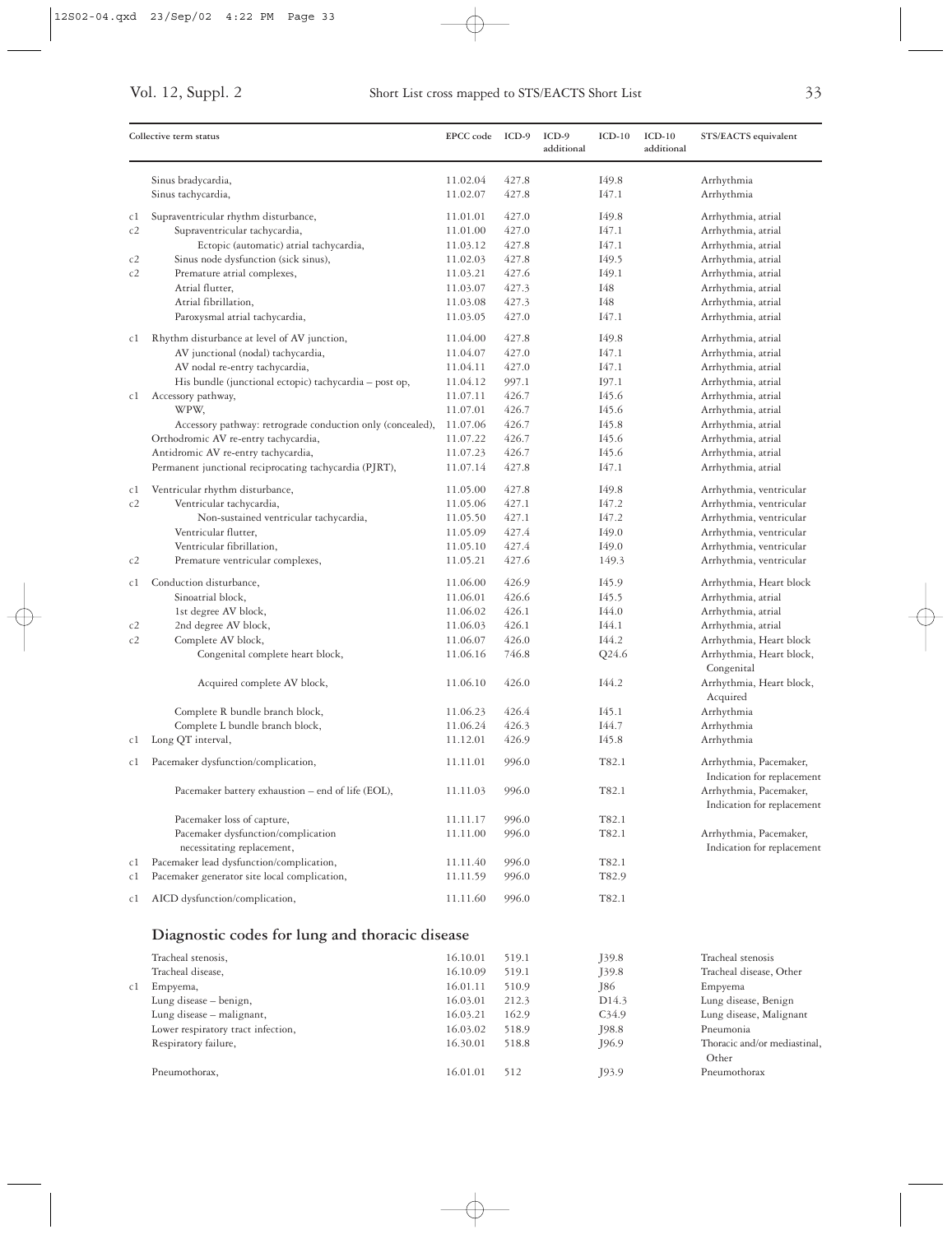|    | Collective term status                                        | EPCC code            | ICD-9             | $ICD-9$<br>additional | $ICD-10$                   | $ICD-10$<br>additional | STS/EACTS equivalent                                                                    |
|----|---------------------------------------------------------------|----------------------|-------------------|-----------------------|----------------------------|------------------------|-----------------------------------------------------------------------------------------|
|    | Pleural effusion,                                             | 16.01.04             | 511.9             |                       | J90                        |                        | Pleural effusion                                                                        |
|    | Chylothorax,                                                  | 16.01.07             | 457.8             |                       | J94.0                      |                        | Chylothorax                                                                             |
|    | Empyema,                                                      | 16.01.11             | 510.9             |                       | J86                        |                        | Empyema                                                                                 |
|    | Pleural disease - benign,                                     | 16.01.21             | 212.4             |                       | D <sub>15.7</sub>          |                        | Pleural disease, Benign                                                                 |
|    | Pleural disease - malignant,                                  | 16.01.22             | 163.9             |                       | C <sub>38.4</sub>          |                        | Pleural disease, Malignant                                                              |
|    | Oesophageal disease - benign,                                 | 16.20.01             | 211.0             |                       | D <sub>1</sub> 3.0         |                        | Esophageal disease, Benign                                                              |
|    | Oesophageal disease - malignant,                              | 16.20.02             | 150.9             |                       | C15.9                      |                        | Esophageal disease,<br>Malignant                                                        |
|    | Mediastinal disease - benign,                                 | 16.05.11             | 212.5             |                       | D <sub>15.2</sub>          |                        | Mediastinal disease, Benign                                                             |
|    | Mediastinal disease - malignant,                              | 16.05.12             | 164.9             |                       | C <sub>38.3</sub>          |                        | Mediastinal disease,<br>Malignant                                                       |
|    | Diaphragm disease,                                            | 16.15.09             | 519.4             |                       | J98.6                      |                        | Diaphragm disease, Other                                                                |
|    | Diagnostic codes for symptoms and signs                       |                      |                   |                       |                            |                        |                                                                                         |
| c1 | Symptom/sign of heart disease,                                | 10.17.00             | 785.9             |                       | R <sub>09.8</sub>          |                        |                                                                                         |
| c2 | Syncope,                                                      | 10.40.01             | 780.2             |                       | R <sub>55</sub>            |                        |                                                                                         |
|    | Cyanosis,                                                     | 10.17.03             | 782.5             |                       | R <sub>2</sub> 3.0         |                        |                                                                                         |
|    | Heart failure,                                                | 10.17.05             | 428.9             |                       | I50.9                      |                        |                                                                                         |
|    | Cyanotic spells,                                              | 10.17.12             | 785.9             |                       | R <sub>09.8</sub>          |                        |                                                                                         |
|    | Palpitations,                                                 | 10.17.13             | 785.1             |                       | R <sub>00.2</sub>          |                        |                                                                                         |
|    | Chest pain,                                                   | 10.12.42             | 786.5             |                       | R <sub>07.4</sub>          |                        |                                                                                         |
|    |                                                               |                      |                   |                       | R <sub>62.8</sub>          |                        |                                                                                         |
| c2 | Failure to thrive,                                            | 10.12.39<br>10.40.30 | 783.4<br>458.9    |                       |                            |                        |                                                                                         |
|    | Hypotension,<br>Cardiac symptom without pathology (DESCRIBE), | 10.17.09             | 785.9             |                       | 195.9<br>R <sub>09.8</sub> |                        |                                                                                         |
|    |                                                               |                      |                   |                       |                            |                        |                                                                                         |
|    | Diagnostic codes for Preoperative Risk Factors                |                      |                   |                       |                            |                        |                                                                                         |
|    | No pre-procedural risk factors,                               | 10.20.00             | nc                |                       | nc                         |                        | None                                                                                    |
| сl | Pre-procedural risk factor,                                   | 10.20.19             | nc                |                       | nc                         |                        | Other preoperative risk<br>factor                                                       |
|    | Pre-procedural arrhythmia,                                    | 10.20.03             | 427.9             |                       | I49.9                      |                        | Preoperative arrhythmia                                                                 |
|    | Pre-procedural complete AV block,                             | 11.06.35             | 426.0             |                       | I44.2                      |                        | Preoperative complete AV<br>block                                                       |
|    | Pre-procedural shock,                                         | 10.20.02             | 785.5             |                       | R57.0                      |                        | Preoperative shock                                                                      |
|    | Pre-procedural acidosis,                                      | 10.20.05             | 276.9             |                       | E87.8                      |                        | Preoperative acidosis                                                                   |
|    | Pre-procedural pulmonary hypertension,                        | 10.20.16             | 518.5             |                       | J95.8                      |                        | Preoperative pulmonary<br>hypertensive crises<br>(PA pressure $>$ systemic<br>pressure) |
|    | Pre-procedural mechanical ventilatory support,                | 10.20.14             | V <sub>46.1</sub> |                       | Z99.1                      |                        | Preoperative mechanical<br>ventilatory support                                          |
|    | Pre-procedural tracheostomy,                                  | 10.20.17             | V44.0             |                       | Z93.0                      |                        | Preoperative tracheostomy                                                               |
| c1 | Pre-procedural renal failure,                                 | 10.20.07             | 584.9             |                       | N <sub>17.9</sub>          |                        | Preoperative renal failure<br>(creationine > 2)                                         |
|    | Pre-procedural renal failure requiring dialysis,              | 10.20.08             | $V_{45.1}$        |                       | Z99.2                      |                        | Preoperative renal failure<br>requiring dialysis                                        |
|    | Pre-procedural coagulation disorder,                          | 10.20.06             | 286.9             |                       | D <sub>68.9</sub>          |                        | Preoperative bleeding<br>disorder                                                       |
|    | Pre-procedural mechanical circulatory support,                | 10.20.15             | V <sub>46.8</sub> |                       | Z99.8                      |                        | Preoperative mechanical<br>circulatory support (IABP,<br>VAD, ECMO, or CPS)             |
|    | Pre-procedural septicaemia,                                   | 10.20.09             | 038.9             |                       | A41.9                      |                        | Preoperative septicemia                                                                 |
|    | Pre-procedural endocarditis,                                  | 10.06.65             | 421.0             |                       | 133.0                      |                        | Preoperative endocarditis                                                               |
|    | Pre-procedural neurological impairment,                       | 10.20.12             | 348.9             |                       | G93.9                      |                        | Preoperative neurological<br>deficit                                                    |
|    | Pre-procedural seizures,                                      | 10.20.18             | 345.9             |                       | R <sub>56.8</sub>          |                        | Preoperative seizures                                                                   |
|    |                                                               |                      |                   |                       |                            |                        |                                                                                         |

### **Codes for diagnostic procedures**

| Clinical evaluation of patient, | 13.00.01 |
|---------------------------------|----------|
| c1 ECG.                         | 13.00.10 |
| 24 hour ECG recording,          | 13.00.11 |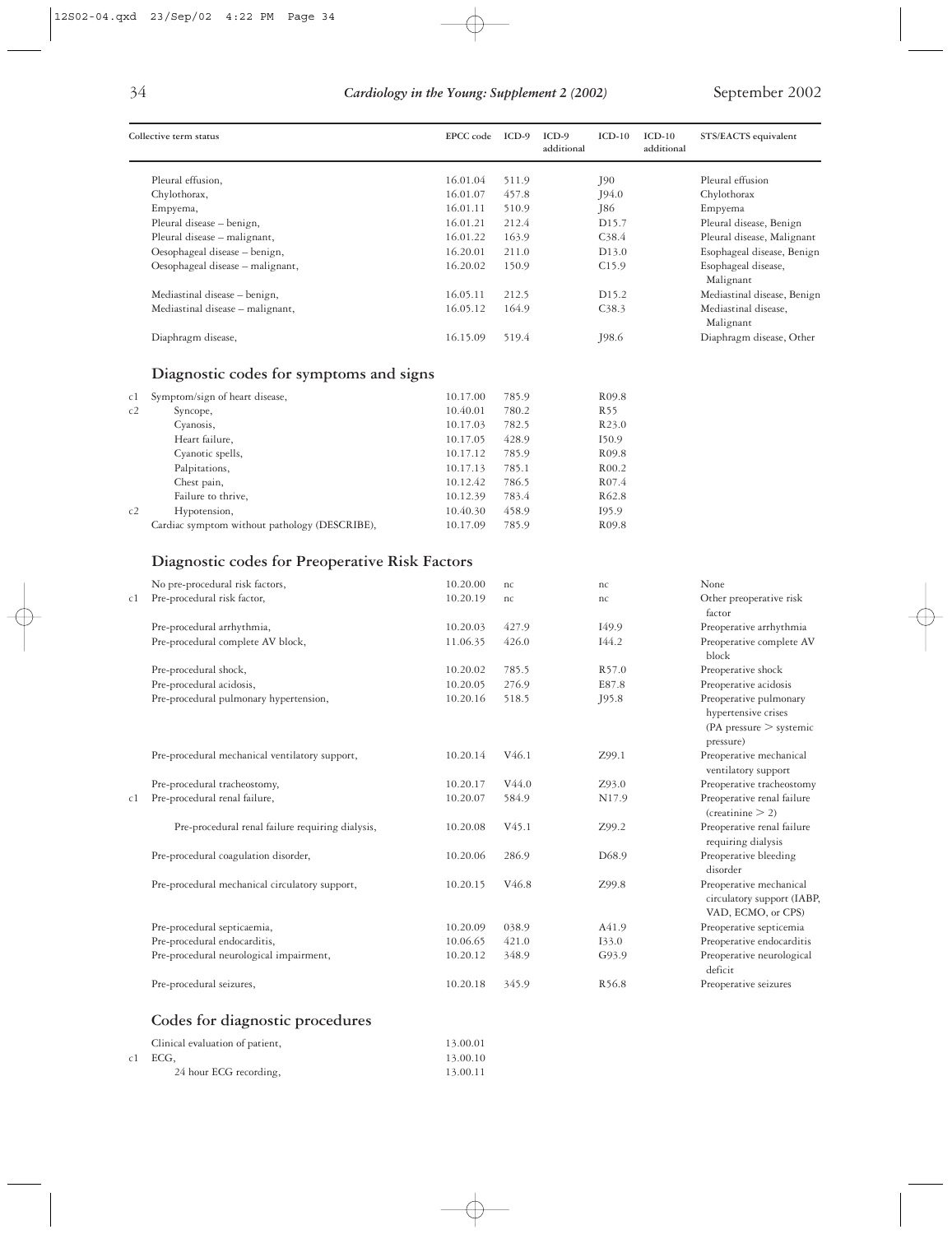|    | Collective term status                                     | EPCC code ICD-9 | $ICD-9$<br>additional | $ICD-10$ | $ICD-10$<br>additional | STS/EACTS equivalent                           |
|----|------------------------------------------------------------|-----------------|-----------------------|----------|------------------------|------------------------------------------------|
|    | Exercise stress test,                                      | 13.00.13        |                       |          |                        |                                                |
|    | Chest x-ray,                                               | 13.00.21        |                       |          |                        |                                                |
| c1 | Echocardiographic examination,                             | 13.01.00        |                       |          |                        |                                                |
|    | Fetal echocardiographic examination,                       | 13.01.01        |                       |          |                        |                                                |
|    | Transthoracic echocardiographic examination,               | 13.01.02        |                       |          |                        |                                                |
|    | Transoesophageal echocardiographic examination,            | 13.01.03        |                       |          |                        |                                                |
|    | CT scan of chest,                                          | 13.00.23        |                       |          |                        |                                                |
|    | MRI of heart,                                              | 13.00.24        |                       |          |                        |                                                |
|    | Myocardial perfusion scan,                                 | 13.00.31        |                       |          |                        |                                                |
|    | Exploratory procedure to assess heart,                     | 12.32.03        |                       |          |                        |                                                |
|    | Post mortem examination of heart and lungs,                | 13.00.71        |                       |          |                        |                                                |
| c1 | Diagnostic catheterisation procedure,                      | 13.05.01        |                       |          |                        |                                                |
|    | Diagnostic qualifier codes                                 |                 |                       |          |                        |                                                |
|    | - status: post-procedure,                                  | Q1.90.51        |                       |          |                        |                                                |
|    | - diagnosis uncertain,                                     | Q1.90.67        |                       |          |                        |                                                |
|    | Codes for operations and interventions                     |                 |                       |          |                        |                                                |
|    | Cardiopulmonary bypass used during procedure,              | 12.00.90        |                       |          |                        |                                                |
|    | Cardiopulmonary bypass not used during procedure,          | 12.00.91        |                       |          |                        |                                                |
|    | Reoperation,                                               | 12.43.00        |                       |          |                        |                                                |
|    | Unplanned reoperation during current admission,            | 15.43.06        |                       |          |                        | Reoperation during this                        |
|    |                                                            |                 |                       |          |                        | admission (unplanned<br>reoperation)           |
|    | Cardiopulmonary bypass for non-cardiac lesion,             | 12.00.92        |                       |          |                        | Bypass for non-cardiac<br>lesion               |
|    | Thoracoscopic approach (VATS),                             | 12.40.06        |                       |          |                        | VATS (video assisted<br>thoracoscopic surgery) |
|    | Minimally invasive procedure,                              | 12.40.13        |                       |          |                        | Minimally invasive<br>procedure                |
|    | Transatrial approach,                                      | 12.08.11        |                       |          |                        |                                                |
|    | Trans-RV approach,                                         | 12.08.12        |                       |          |                        |                                                |
|    | Great vein procedures                                      |                 |                       |          |                        |                                                |
| c1 | Pulmonary vein procedure,                                  | 12.00.20        |                       |          |                        | Cardiac procedure, Other                       |
| c1 | TAPVC repair,                                              | 12.00.00        |                       |          |                        | TAPVC repair                                   |
| c1 | Partially APVC repair,                                     | 12.00.02        |                       |          |                        | PAPVC repair                                   |
|    | Scimitar syndrome (PAPVC) repair,                          | 12.00.17        |                       |          |                        | PAPVC, Scimitar, Repair                        |
|    | Pulmonary vein stenosis repair,                            | 12.00.03        |                       |          |                        | Pulmonary venous stenosis<br>repair            |
| c1 | Pulmonary venous pathway procedure (post Senning/Mustard), | 12.29.52        |                       |          |                        | Cardiac procedure, Other                       |
| c1 | Systemic vein procedure,                                   | 12.00.30        |                       |          |                        | Cardiac procedure, Other                       |
| c2 | Anomalous systemic venous connection repair,               | 12.00.81        |                       |          |                        | Anomalous systemic                             |
|    |                                                            |                 |                       |          |                        | venous connection repair                       |
|    | Systemic venous stenosis repair,                           | 12.00.83        |                       |          |                        | Systemic venous stenosis<br>repair             |
| c1 | Systemic venous pathway procedure (post Senning/Mustard),  | 12.00.29        |                       |          |                        | Cardiac procedure, Other                       |
| c1 | Coronary sinus procedure,                                  | 12.00.50        |                       |          |                        | Cardiac procedure, Other                       |
|    | <b>Atrial Procedures</b>                                   |                 |                       |          |                        |                                                |
| c1 | Right atrial procedure,                                    | 12.01.60        |                       |          |                        | Cardiac procedure, Other                       |
| c1 | Left atrial procedure,                                     | 12.01.30        |                       |          |                        | Cardiac procedure, Other                       |
|    | Cor triatriatum (divided LA) repair,                       | 12.01.31        |                       |          |                        | Cor triatriatum repair                         |
|    | Patent foramen ovale (PFO) direct closure,                 | 12.01.53        |                       |          |                        | PFO, primary closure                           |
| c1 | ASD closure,                                               | 12.01.01        |                       |          |                        | ASD repair                                     |
|    | ASD closure with direct suture,                            | 12.01.02        |                       |          |                        | ASD repair, Primary closure                    |
|    | ASD closure with patch,                                    | 12.01.03        |                       |          |                        | ASD repair, Patch                              |
| c2 | Sinus venosus ASD closure,                                 | 12.01.10        |                       |          |                        | ASD repair                                     |
|    | ASD closure - partial,                                     | 12.01.08        |                       |          |                        | ASD partial closure                            |
|    | Coronary sinus ASD repair,                                 | 12.00.55        |                       |          |                        | ASD repair                                     |
| c1 | Interatrial communication creation/enlargement,            | 12.01.90        |                       |          |                        | ASD creation/enlargement                       |
|    | Atrial septectomy - closed (Blalock Hanlon),               | 12.01.42        |                       |          |                        | ASD creation/enlargement                       |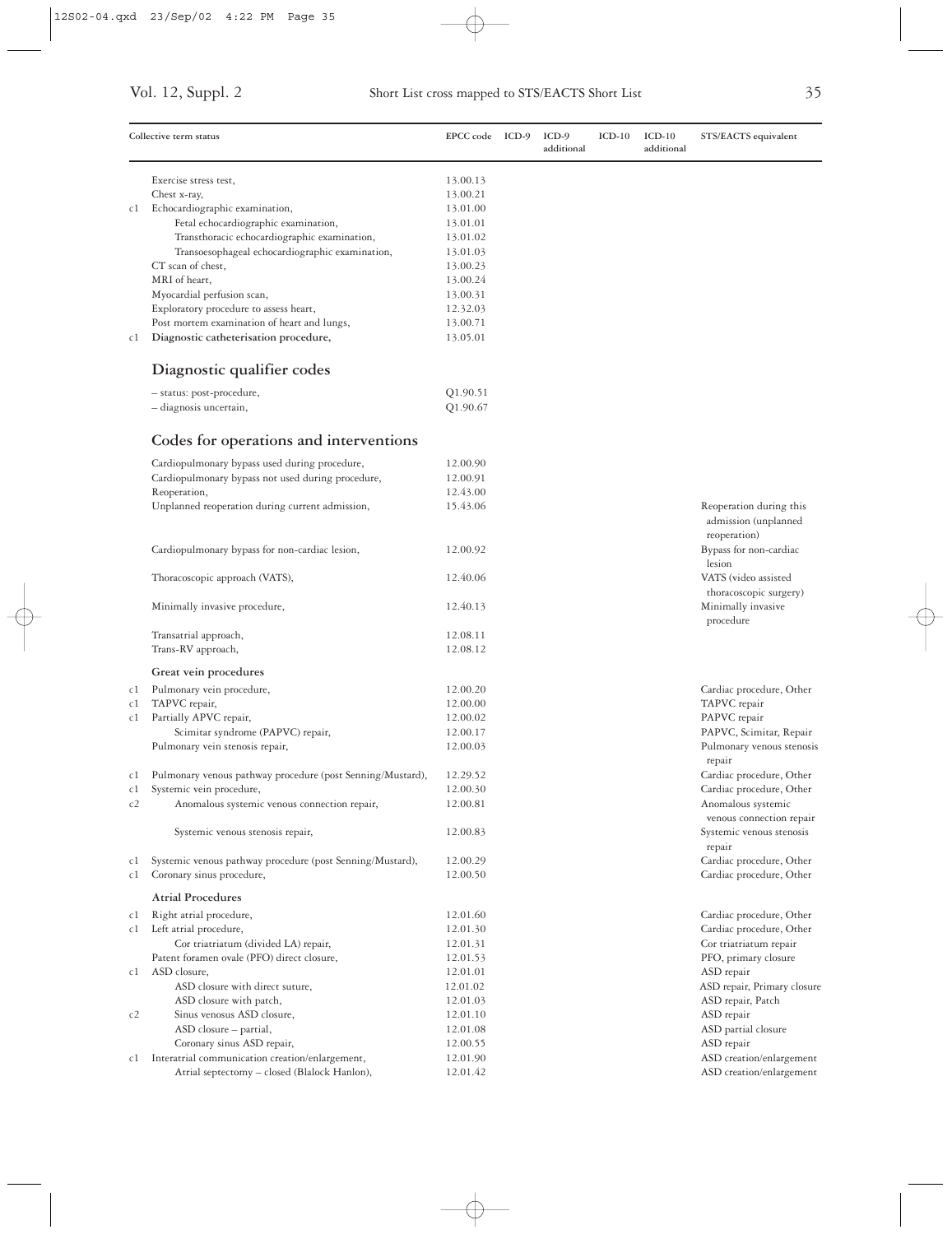|    | Collective term status                         | EPCC code | ICD-9 | $ICD-9$<br>additional | $ICD-10$ | $ICD-10$<br>additional | STS/EACTS equivalent         |
|----|------------------------------------------------|-----------|-------|-----------------------|----------|------------------------|------------------------------|
|    | Atrial septectomy,                             | 12.01.43  |       |                       |          |                        | ASD creation/enlargement     |
| c2 | Fenestration of atrial septum,                 | 12.30.20  |       |                       |          |                        | Atrial septal fenestration   |
|    | Atrial septation procedure,                    | 12.01.22  |       |                       |          |                        | ASD, Common atrium           |
|    |                                                |           |       |                       |          |                        | (single atrium), Septation   |
|    | Atrial baffle procedure,                       | 12.01.57  |       |                       |          |                        | Atrial baffle procedure      |
|    |                                                |           |       |                       |          |                        | (non-Mustard,                |
|    |                                                |           |       |                       |          |                        | non-Senning)                 |
|    | Interatrial communication left open,           | 12.01.80  |       |                       |          |                        |                              |
|    | AV valvar & AV septal defect procedures        |           |       |                       |          |                        |                              |
| c1 | Tricuspid valvar procedure,                    | 12.02.00  |       |                       |          |                        | Valve surgery, Other,        |
|    |                                                |           |       |                       |          |                        | Tricuspid                    |
| c2 | Tricuspid valvar annuloplasty,                 | 12.02.04  |       |                       |          |                        | Valve surgery, Other,        |
|    |                                                |           |       |                       |          |                        | Tricuspid                    |
| c2 | Tricuspid leaflet (valvoplasty) procedure,     | 12.02.02  |       |                       |          |                        | Valvuloplasty, Tricuspid     |
| c2 | Tricuspid valvar replacement,                  | 12.02.11  |       |                       |          |                        | Valve replacement,           |
|    |                                                |           |       |                       |          |                        | Tricuspid (TVR)              |
| c2 | Tricuspid valvar closure,                      | 12.02.70  |       |                       |          |                        | Valve closure, Tricuspid     |
|    |                                                |           |       |                       |          |                        | (exclusion, univentricular   |
|    |                                                |           |       |                       |          |                        | approach)                    |
|    | Tricuspid valvectomy,                          | 12.02.22  |       |                       |          |                        | Valve excision, Tricuspid    |
|    |                                                |           |       |                       |          |                        | (without replacement)        |
| c1 | Mitral valvar procedure,                       | 12.03.00  |       |                       |          |                        | Valve surgery, Other, Mitral |
| c2 | Mitral valvar annuloplasty,                    | 12.03.04  |       |                       |          |                        | Valve surgery, Other, Mitral |
| c2 | Mitral leaflet (valvoplasty) procedure,        | 12.03.03  |       |                       |          |                        | Valvuloplasty, Mitral        |
| c2 | Mitral valvotomy,                              | 12.03.01  |       |                       |          |                        | Valve surgery, Other, Mitral |
| c2 | Mitral valvar replacement,                     | 12.03.11  |       |                       |          |                        | Valve replacement, Mitral    |
|    |                                                |           |       |                       |          |                        | (MVR)                        |
|    | Supra-mitral valvar LA-ring excision,          | 12.01.32  |       |                       |          |                        | Mitral stenosis, Supravalvar |
|    |                                                |           |       |                       |          |                        | mitral ring repair           |
| c1 | Mitral subvalvar apparatus procedure,          | 12.03.19  |       |                       |          |                        | Valve surgery, Other, Mitral |
| c1 | AV valvar procedure in double inlet ventricle, | 12.46.00  |       |                       |          |                        | Cardiac procedure, Other     |
| сl | AV septal defect procedure,                    | 12.04.00  |       |                       |          |                        | AVC (AVSD) repair            |
| c2 | AVSD: partial (primum ASD) repair,             | 12.04.01  |       |                       |          |                        | AVC (AVSD) repair, Partial   |
|    |                                                |           |       |                       |          |                        | (Incomplete) (PAVSD)         |
| c2 | AVSD: complete (common valve orifice) repair,  | 12.05.01  |       |                       |          |                        | AVC (AVSD) repair,           |
|    |                                                |           |       |                       |          |                        | Complete (CAVSD)             |
|    | AVSD: "intermediate" repair,                   | 12.05.10  |       |                       |          |                        | AVC (AVSD) repair,           |
|    |                                                |           |       |                       |          |                        | Intermediate (Transitional)  |
| c2 | AVSD: R AV valvar procedure,                   | 12.04.20  |       |                       |          |                        | Valvuloplasty, Tricuspid     |
| c2 | AVSD: L AV valvar procedure,                   | 12.04.40  |       |                       |          |                        | Valvuloplasty, Mitral        |
| c2 | AVSD: L AV valvar replacement,                 | 12.04.45  |       |                       |          |                        | Valve replacement, Mitral    |
|    |                                                |           |       |                       |          |                        | (MVR)                        |
|    | AVSD: Suturing together sup $+$ inf bridging   | 12.48.02  |       |                       |          |                        | Valvuloplasty, Mitral        |
|    | leaflets to L of septum ("cleft"),             |           |       |                       |          |                        |                              |
|    | AVSD & Tetralogy of Fallot repair,             | 12.05.11  |       |                       |          |                        | TOF- AVC (AVSD) repair       |
|    | Ventricular and ventricular septum procedures  |           |       |                       |          |                        |                              |
| c1 | RV procedure,                                  | 12.06.26  |       |                       |          |                        | Cardiac procedure, Other     |
|    | Repair of double chambered RV,                 | 12.06.35  |       |                       |          |                        | DCRV repair                  |
|    | RV aneurysm repair,                            | 12.06.38  |       |                       |          |                        | Aneurysm, Ventricular,       |
|    |                                                |           |       |                       |          |                        | Right, Repair                |
| c1 | RV outflow tract procedure,                    | 12.06.00  |       |                       |          |                        | RVOT procedure               |
| c2 | RV outflow tract obstruction relief,           | 12.06.41  |       |                       |          |                        | RVOT procedure               |
| c2 | Subpulmonary obstruction relief,               | 12.08.21  |       |                       |          |                        | RVOT procedure               |
|    | 1.5 ventricle repair: RV outflow tract         | 12.06.19  |       |                       |          |                        | 1 1/2 ventricular repair     |
|    | reconstruction $+$ Glenn anastomosis,          |           |       |                       |          |                        |                              |
| c1 | LV procedure,                                  | 12.07.26  |       |                       |          |                        | Cardiac procedure, Other     |
| c2 | LV aneurysm repair,                            | 12.07.37  |       |                       |          |                        | Aneurysm, Ventricular,       |
|    |                                                |           |       |                       |          |                        | Left, Repair                 |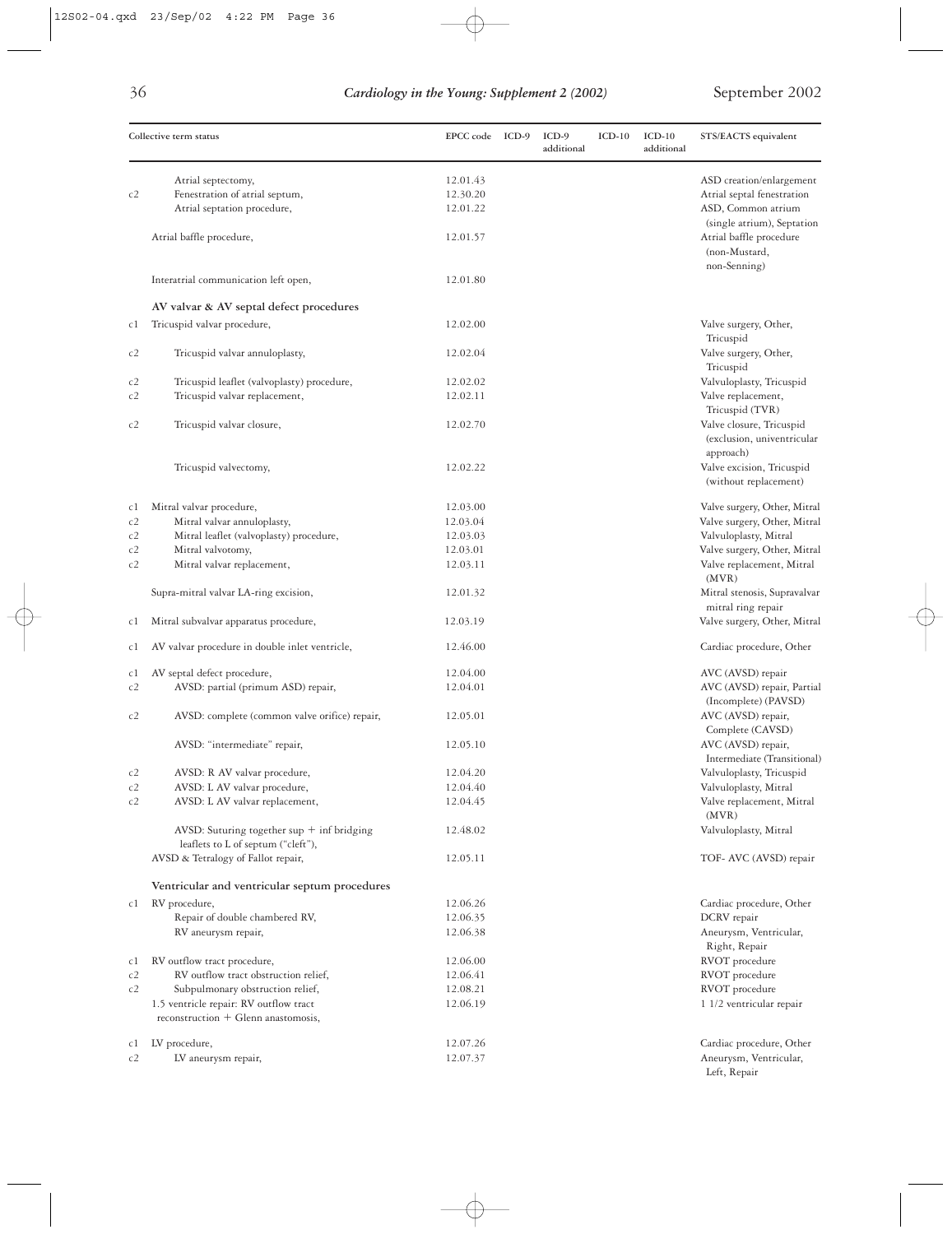|    | Collective term status                                                                | EPCC code ICD-9      | ICD-9<br>additional | $ICD-10$ | $ICD-10$<br>additional | STS/EACTS equivalent                                                                         |
|----|---------------------------------------------------------------------------------------|----------------------|---------------------|----------|------------------------|----------------------------------------------------------------------------------------------|
|    | Partial left ventriculectomy/volume reduction (Batista),                              | 12.07.38             |                     |          |                        | Partial left ventriculectomy<br>(LV volume reduction)<br>(Batista)                           |
| cl | LV outflow tract procedure,                                                           | 12.07.00             |                     |          |                        | Cardiac procedure, Other                                                                     |
| c2 | LV outflow tract obstruction relief,                                                  | 12.07.13             |                     |          |                        | Aortic stenosis, Subvalvar,<br>Repair                                                        |
|    | LV outflow tract myectomy/myotomy,                                                    | 12.07.11             |                     |          |                        | Aortic stenosis, Subvalvar,<br>Repair                                                        |
| c3 | Subaortic obstruction relief,                                                         | 12.08.22             |                     |          |                        | Aortic stenosis, Subvalvar,<br>Repair                                                        |
|    | Subaortic fibromuscular shelf resection,                                              | 12.07.01             |                     |          |                        | Aortic stenosis, Subvalvar,<br>Repair                                                        |
|    | LV outflow tract obstruction relief – complex<br>(Konno etc),                         | 12.07.12             |                     |          |                        | Konno procedure                                                                              |
| сl | VSD closure,                                                                          | 12.08.01             |                     |          |                        | VSD repair                                                                                   |
|    | VSD closure by direct suture,                                                         | 12.08.02             |                     |          |                        | VSD repair, Primary closure                                                                  |
|    | VSD closure using patch,                                                              | 12.08.03             |                     |          |                        | VSD repair, Patch                                                                            |
|    | Closure of multiple VSDs,                                                             | 12.08.16             |                     |          |                        | VSD multiple repair                                                                          |
|    | VSD closure with prosthesis - intraoperatively,                                       | 12.08.28             |                     |          |                        | VSD repair                                                                                   |
| сl | VSD enlargement/creation,                                                             | 12.08.35             |                     |          |                        | VSD creation/enlargement                                                                     |
|    | VSD enlargement,                                                                      | 12.08.06             |                     |          |                        | VSD creation/enlargement                                                                     |
|    | Open fenestration of VSD patch,                                                       | 12.08.19             |                     |          |                        | Ventricular septal<br>fenestration                                                           |
|    | VA valvar and great arterial procedures                                               |                      |                     |          |                        |                                                                                              |
| c1 | Common arterial trunk (truncus) repair,                                               | 12.11.00             |                     |          |                        | Truncus Arteriosus repair                                                                    |
| c1 | Repair of truncal valve cusp(s) (valvoplasty),<br>Truncal valve replacement,          | 12.11.34<br>12.11.41 |                     |          |                        | Valvuloplasty, truncal valve<br>Valve replacement, Truncal<br>valve                          |
| cl | Pulmonary valvar procedure,                                                           | 12.13.00             |                     |          |                        | Valve surgery, Other,<br>Pulmonic                                                            |
|    | Pulmonary valvotomy - open,                                                           | 12.13.02             |                     |          |                        | Valvuloplasty, Pulmonic                                                                      |
|    | Pulmonary valvar replacement (not conduit),                                           | 12.13.21             |                     |          |                        | Valve replacement,<br>Pulmonic (PVR)                                                         |
|    | Pulmonary valvar replacement using homograft,                                         | 12.13.22             |                     |          |                        | Valve replacement,<br>Pulmonic (PVR)                                                         |
| c2 | Pulmonary valvectomy,                                                                 | 12.13.12             |                     |          |                        | Valve excision, Pulmonary<br>(without replacement)                                           |
|    | Pulmonary valve closure/oversewing,                                                   | 12.13.15             |                     |          |                        | Valve closure, Semilunar                                                                     |
|    | Pulmonary trunk band (PA band),                                                       | 12.14.02             |                     |          |                        | PA banding (PAB)                                                                             |
|    | Pulmonary trunk band removal (de-band),                                               | 12.14.03             |                     |          |                        | PA debanding                                                                                 |
|    | Pulmonary artery ligation,                                                            | 12.14.31             |                     |          |                        | Ligation, Pulmonary artery                                                                   |
|    | Pulmonary trunk arterioplasty,                                                        | 12.14.01             |                     |          |                        | PA reconstruction (plasty),<br>Main (trunk)                                                  |
| c1 | Pulmonary arterioplasty/reconstruction,                                               | 12.14.20             |                     |          |                        | PA reconstruction (Plasty)                                                                   |
|    | Pulmonary arterioplasty/reconstruction - central<br>(proximal to hilar bifurcation),  | 12.14.21             |                     |          |                        | PA reconstruction (plasty),<br>Branch, Central (within<br>the hilar bifurcation)             |
|    | Pulmonary arterioplasty/reconstruction - peripheral<br>(at/beyond hilar bifurcation), | 12.14.22             |                     |          |                        | PA reconstruction (plasty),<br>Branch, Peripheral (at or<br>beyond the hilar<br>bifurcation) |
|    | Pulmonary aneurysm repair,                                                            | 12.15.24             |                     |          |                        | Aneurysm, Pulmonary<br>artery, Repair                                                        |
| c2 | Pulmonary arteriovenous fistula closure,                                              | 12.25.07             |                     |          |                        | Pulmonary AV fistula<br>repair/occlusion                                                     |
| c1 | Pulmonary embolectomy,                                                                | 12.15.48             |                     |          |                        | Pulmonary embolectomy                                                                        |
| c1 | Aortic valvar procedure,                                                              | 12.16.00             |                     |          |                        | Valve surgery, Other, Aortic                                                                 |
|    | Aortic valvotomy - closed,                                                            | 12.16.04             |                     |          |                        | Valvuloplasty, Aortic                                                                        |
|    | Aortic valvotomy - open,                                                              | 12.16.02             |                     |          |                        | Valvuloplasty, Aortic                                                                        |
| c2 | Aortic valvoplasty,                                                                   | 12.16.11             |                     |          |                        | Valvuloplasty, Aortic                                                                        |
|    | Aortic valve closure/oversewing,                                                      | 12.16.61             |                     |          |                        | Valve closure, Semilunar                                                                     |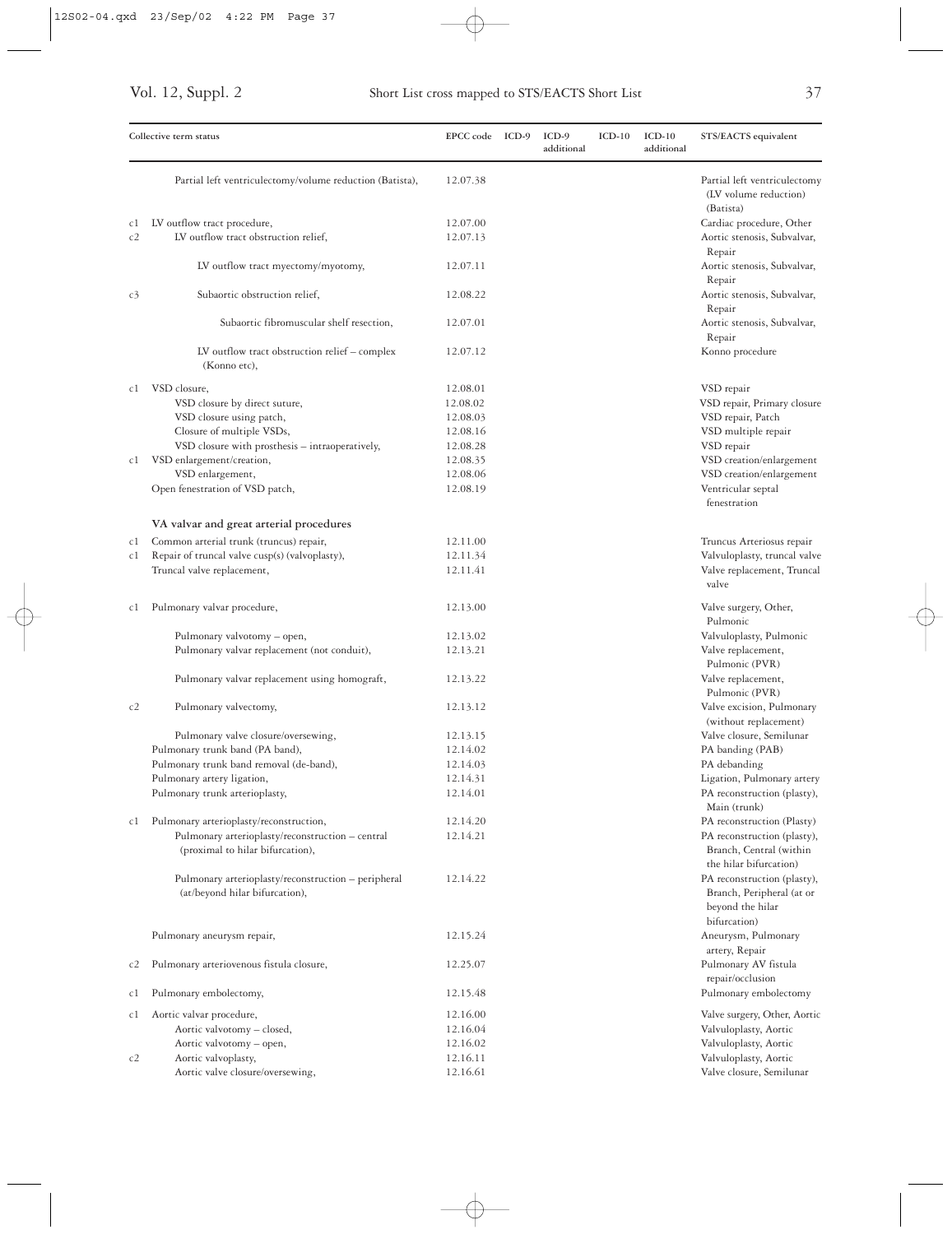| $\mathcal{L}$<br>I | ٠             |
|--------------------|---------------|
| .,                 | ٠             |
| ۰.<br>۰,<br>I<br>v | ۰.<br>×<br>۰. |

|                | Collective term status                                                            | EPCC code ICD-9      | $ICD-9$<br>additional | $ICD-10$ | $ICD-10$<br>additional | STS/EACTS equivalent                                   |
|----------------|-----------------------------------------------------------------------------------|----------------------|-----------------------|----------|------------------------|--------------------------------------------------------|
|                | "Annuloplasty" of aortic valve,                                                   | 12.16.14             |                       |          |                        | Other annular enlargement                              |
| c2             | Aortic valvar replacement,                                                        | 12.16.21             |                       |          |                        | procedure<br>Valve replacement, Aortic                 |
|                | Aortic valvar replacement using homograft,                                        | 12.16.22             |                       |          |                        | (AVR)<br>Valve replacement, Aortic<br>(AVR), Homograft |
|                | Aortic valvar replacement using                                                   | 12.16.28             |                       |          |                        | Valve replacement, Aortic                              |
|                | heterograft bioprosthesis,                                                        |                      |                       |          |                        | (AVR), Bioprosthetic                                   |
|                | Aortic valvar replacement using                                                   | 12.16.29             |                       |          |                        | Valve replacement, Aortic                              |
|                | mechanical prosthesis,                                                            |                      |                       |          |                        | (AVR), Mechanical                                      |
| c1             | Aortic root replacement (not Ross),                                               | 12.16.50             |                       |          |                        | Aortic root replacement                                |
|                | Aortic root replacement using homograft,                                          | 12.16.63             |                       |          |                        | Aortic root replacement,<br>Homograft                  |
|                | Aortic root replacement using mechanical prosthesis,                              | 12.16.64             |                       |          |                        | Aortic root replacement,<br>Mechanical                 |
| c1             | Aortic valvar & asc aorta replacement + coronary<br>arterial inclusion (Bentall), | 12.16.33             |                       |          |                        | Aortic root replacement                                |
| cl             | Ascending aorta replacement,                                                      | 12.16.65             |                       |          |                        | Aortic aneurysm repair                                 |
|                | Ascending aorta replacement & aortic valvar resuspension,                         | 12.16.35             |                       |          |                        | Aortic aneurysm repair                                 |
|                | Ross procedure (Ao root replacement with pulm autograft),                         | 12.16.30             |                       |          |                        | Ross procedure                                         |
|                | Ross-Konno procedure,                                                             | 12.16.62             |                       |          |                        | Ross - Konno procedure                                 |
| c1             | Aortic sinus of Valsalva procedure,                                               | 12.16.80             |                       |          |                        | Cardiac procedure, Other                               |
| c2             | Aortic sinus of Valsalva distal fistula closure,                                  | 12.16.81             |                       |          |                        | Sinus of Valsalva,<br>Aneurysm repair                  |
|                | Aortic sinus of Valsalva aneurysm repair,                                         | 12.16.85             |                       |          |                        | Sinus of Valsalva,<br>Aneurysm repair                  |
| cl             | Aorto-LV tunnel closure,                                                          | 12.16.90             |                       |          |                        | LV to aorta tunnel repair                              |
| c1             | Aortopulmonary window closure,                                                    | 12.12.01             |                       |          |                        | AP window repair                                       |
| c1             | Pulmonary artery origin from ascending aorta                                      | 12.14.30             |                       |          |                        | Pulmonary artery origin                                |
|                | (hemitruncus) repair,                                                             |                      |                       |          |                        | from ascending aorta<br>Hemitruncus repair             |
|                |                                                                                   |                      |                       |          |                        |                                                        |
| c1             | Supravalvar aortic stenosis repair,                                               | 12.16.40             |                       |          |                        | Aortic stenosis,<br>Supravalvar, Repair                |
| c1             | Aorta aneurysm repair,                                                            | 12.16.42             |                       |          |                        | Aortic aneurysm repair                                 |
|                | Aortic arch aneurysm repair,                                                      | 12.16.66             |                       |          |                        | Aortic aneurysm repair                                 |
|                | Descending aorta aneurysm repair,                                                 | 12.16.67             |                       |          |                        | Aortic aneurysm repair                                 |
|                | Abdominal aorta aneurysm repair,                                                  | 12.16.68             |                       |          |                        | Aortic aneurysm repair                                 |
| c1             | Aortic dissection repair,                                                         | 12.16.59             |                       |          |                        | Aortic dissection repair                               |
| c1             | Systemic arterial procedure,                                                      | 12.22.00             |                       |          |                        | Peripheral vascular                                    |
|                |                                                                                   |                      |                       |          |                        | procedure, Other                                       |
| c1<br>c2       | Vascular ring procedure,<br>Pulmonary arterial sling repair,                      | 12.17.11<br>12.17.32 |                       |          |                        | Vascular ring repair<br>Pulmonary artery sling         |
|                |                                                                                   |                      |                       |          |                        | repair                                                 |
| c1             | Aortic arch repair,                                                               | 12.18.30             |                       |          |                        | Aortic arch repair                                     |
| c2             | Coarctation/hypoplasia of aorta repair,                                           | 12.18.00             |                       |          |                        | Coartation repair                                      |
|                | Aortic coarct/hypoplasia repair:<br>resection & end/end anast,                    | 12.18.01             |                       |          |                        | Coarctation repair, End<br>to end                      |
|                | Aortic coarct/hypoplasia repair: patch aortoplasty,                               | 12.18.02             |                       |          |                        | Coarctation repair, Patch<br>aortoplasty               |
|                | Aortic coarct/hypoplasia repair:                                                  | 12.18.03             |                       |          |                        | Coarctation repair,                                    |
|                | subclavian flap aortoplasty,<br>Aortic coarct/hypoplasia repair:                  | 12.18.10             |                       |          |                        | Subclavian flap<br>Coarctation repair, End to          |
|                | extended resection & end/end anast,                                               |                      |                       |          |                        | end, Extended                                          |
|                | Aortic coarct/hypoplasia repair:                                                  | 12.18.15             |                       |          |                        | Coarctation repair,                                    |
|                | resection + insertion tube graft,                                                 |                      |                       |          |                        | Interposition graft                                    |
| c2             | Interrupted aortic arch repair,                                                   | 12.21.00             |                       |          |                        | Interrupted aortic arch<br>repair                      |
| c1             | Arterial duct procedure,                                                          | 12.24.00             |                       |          |                        | Cardiac procedure, Other                               |
| c2             | Arterial duct (PDA) closure,                                                      | 12.24.10             |                       |          |                        | PDA closure                                            |
| c <sub>3</sub> | Patent arterial duct (PDA) closure - surgical,                                    | 12.24.20             |                       |          |                        | PDA closure, Surgical                                  |

 $\color{red} \Leftrightarrow$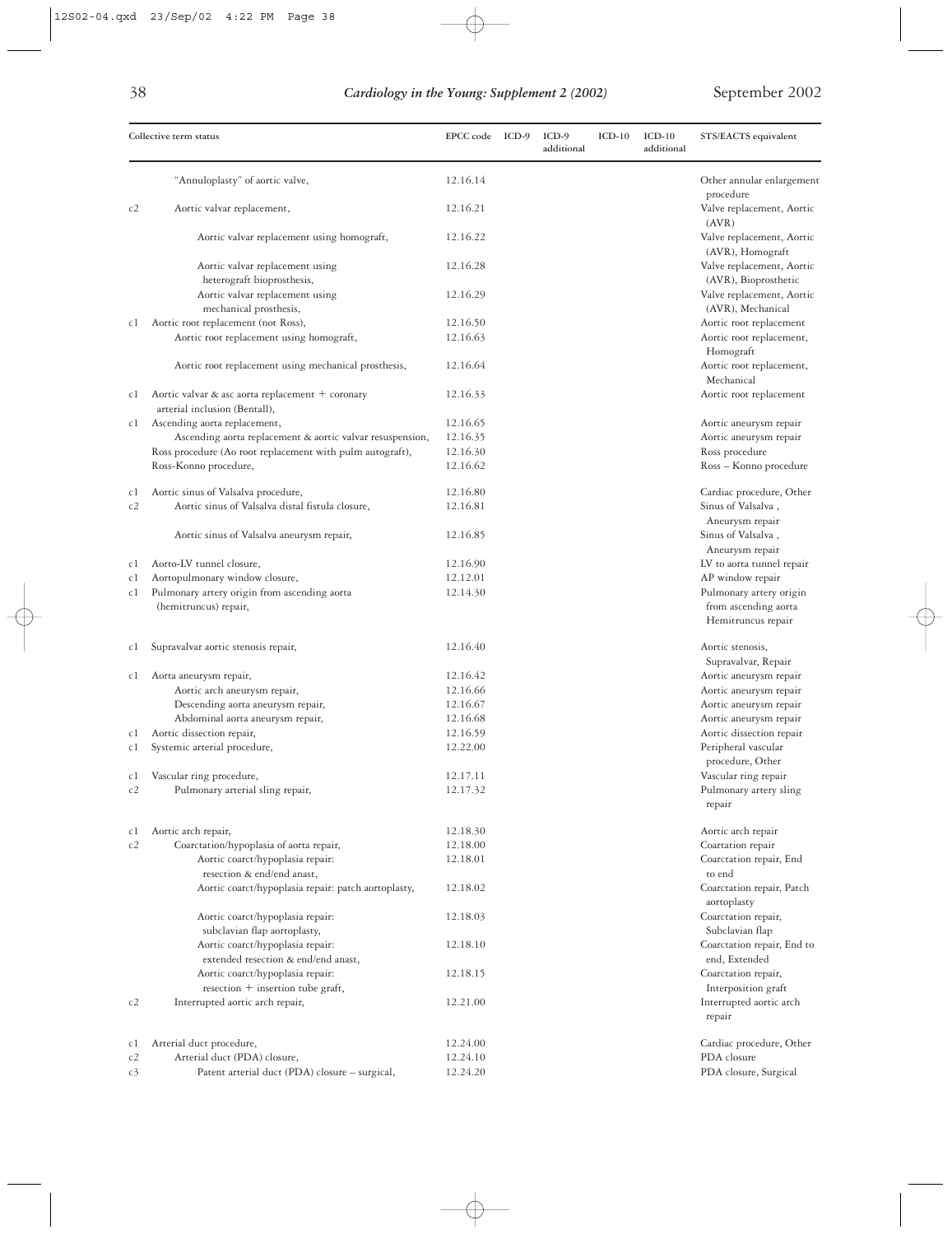|     | Collective term status                                              | EPCC code ICD-9 | ICD-9<br>additional | $ICD-10$ | $ICD-10$<br>additional | STS/EACTS equivalent                                                     |
|-----|---------------------------------------------------------------------|-----------------|---------------------|----------|------------------------|--------------------------------------------------------------------------|
|     | Fallot, double outlet ventricle and transposition procedures        |                 |                     |          |                        |                                                                          |
| c1  | Tetralogy of Fallot repair,                                         | 12.26.01        |                     |          |                        | TOF repair                                                               |
|     | Tetralogy of Fallot repair with transannular patch,                 | 12.26.13        |                     |          |                        | TOF repair, Ventriculotomy,                                              |
|     | Tetralogy of Fallot repair without transannular patch,              | 12.26.20        |                     |          |                        | Transanular patch<br>TOF repair, Ventriculotomy,<br>Nontransanular patch |
|     | RV to pulmonary artery conduit construction,                        | 12.36.01        |                     |          |                        | Cardiac procedure, Other                                                 |
| c1  | Double outlet RV (Fallot-type) repair,                              | 12.27.01        |                     |          |                        | DORV repair                                                              |
| c1  | Pulmonary atresia & VSD (including Fallot-type) repair,             | 12.28.01        |                     |          |                        | Pulmonary atresia - VSD                                                  |
|     | Pulmonary atresia, VSD & MAPCAs repair,                             | 12.28.11        |                     |          |                        | (including TOF, PA) repair<br>Pulmonary atresia - VSD -                  |
|     |                                                                     |                 |                     |          |                        | MAPCA (pseudotruncus)<br>repair                                          |
|     | Absent pulmonary valve syndrome (Fallot type) repair,               | 12.26.21        |                     |          |                        | TOF- Absent pulmonary<br>valve repair                                    |
| c1  | Major systemic-to-pulmonary collateral artery<br>(MAPCA) occlusion, | 12.25.18        |                     |          |                        | Occlusion MAPCA(s)                                                       |
| c1  | Unifocalisation procedure,                                          | 12.25.00        |                     |          |                        | Unifocalization MAPCA(s)                                                 |
| c1  | Arterial switch procedure,                                          | 12.29.21        |                     |          |                        | Arterial switch operation<br>(ASO)                                       |
|     | Senning procedure (atrial inversion),                               | 12.29.01        |                     |          |                        | Senning                                                                  |
|     | Mustard procedure (atrial inversion),                               | 12.29.02        |                     |          |                        | Mustard                                                                  |
|     | Rastelli procedure: LV to Ao via VSD &                              | 12.29.11        |                     |          |                        | Rastelli                                                                 |
|     | RV to pulm trunk conduit,                                           |                 |                     |          |                        |                                                                          |
|     | REV procedure: LV to Ao via VSD &<br>direct RV-PA anast (Lecompte), | 12.27.45        |                     |          |                        | <b>REV</b>                                                               |
| c1  | Complex transposition of great arteries repair (DESCRIBE),          | 12.29.40        |                     |          |                        | TGA, Other procedures<br>(Nikaido, Kawashima,<br>LV-PA conduit, other)   |
| c1  | Double outlet RV repair,                                            | 12.29.20        |                     |          |                        | DORV repair                                                              |
| c2  | Double outlet RV repair with intraventricular tunnel,               | 12.27.02        |                     |          |                        | DORV, Intraventricular<br>tunnel repair                                  |
| c1  | Congenitally corrected TGA repair,                                  | 12.27.46        |                     |          |                        | Congenitally corrected<br>TGA repair                                     |
|     | Arterial and atrial switch procedures (double switch),              | 12.29.25        |                     |          |                        | Cardiac procedure, Other                                                 |
|     | Arterial switch and Rastelli procedures,                            | 12.29.26        |                     |          |                        | Cardiac procedure, Other                                                 |
| c1  | Double outlet LV repair,                                            | 12.27.50        |                     |          |                        | DOLV repair                                                              |
|     | Procedures for functionally univentricular heart                    |                 |                     |          |                        |                                                                          |
| C I | Bidirectional superior cavopulmonary (Glenn) anastomosis,           | 12.31.11        |                     |          |                        | Bidirectional cavopulmonary                                              |
|     |                                                                     |                 |                     |          |                        | anastomosis (BDCPA)<br>(bidirectional Glenn)                             |
|     | Bilateral bidirectional superior cavopulmonary                      | 12.31.44        |                     |          |                        | Bilateral bidirectional                                                  |
|     | (Glenn) anastomoses,                                                |                 |                     |          |                        | cavopulmonary anastomosis                                                |
|     |                                                                     |                 |                     |          |                        | (BBDCPA) (bilateral                                                      |
|     |                                                                     |                 |                     |          |                        | bidirectional Glenn)                                                     |
| c1  | Unidirectional superior cavopulmonary (Glenn) anastomosis,          | 12.31.45        |                     |          |                        | Glenn (Unidirectional<br>cavopulmonary                                   |
|     |                                                                     |                 |                     |          |                        | anastomosis)<br>(unidirectional Glenn)                                   |
|     | Hemi-Fontan procedure,                                              | 12.31.15        |                     |          |                        | Hemifontan                                                               |
|     | c1 Fontan type procedure,                                           | 12.30.01        |                     |          |                        | Fontan                                                                   |
|     | Fontan procedure with direct atrio-pulmonary                        | 12.30.32        |                     |          |                        | Fontan, Atrio-pulmonary                                                  |
|     | anastomosis,                                                        |                 |                     |          |                        | connection                                                               |
|     | Fontan procedure with atrio-ventricular connection,                 | 12.30.13        |                     |          |                        | Fontan, Atrio-ventricular<br>connection                                  |
| c2  | Fenestration of Fontan type connection,                             | 12.30.27        |                     |          |                        | Fontan, Other                                                            |
|     | Fontan-type connection without fenestration,                        | 12.30.28        |                     |          |                        | Fontan, Other                                                            |
| c2  | Total cavopulmonary connection (TCPC),                              | 12.30.50        |                     |          |                        | Fontan                                                                   |
|     | Total cavopulmonary conn (TCPC) with lateral<br>atrial tunnel,      | 12.30.51        |                     |          |                        | Fontan, TCPC, Lateral<br>tunnel                                          |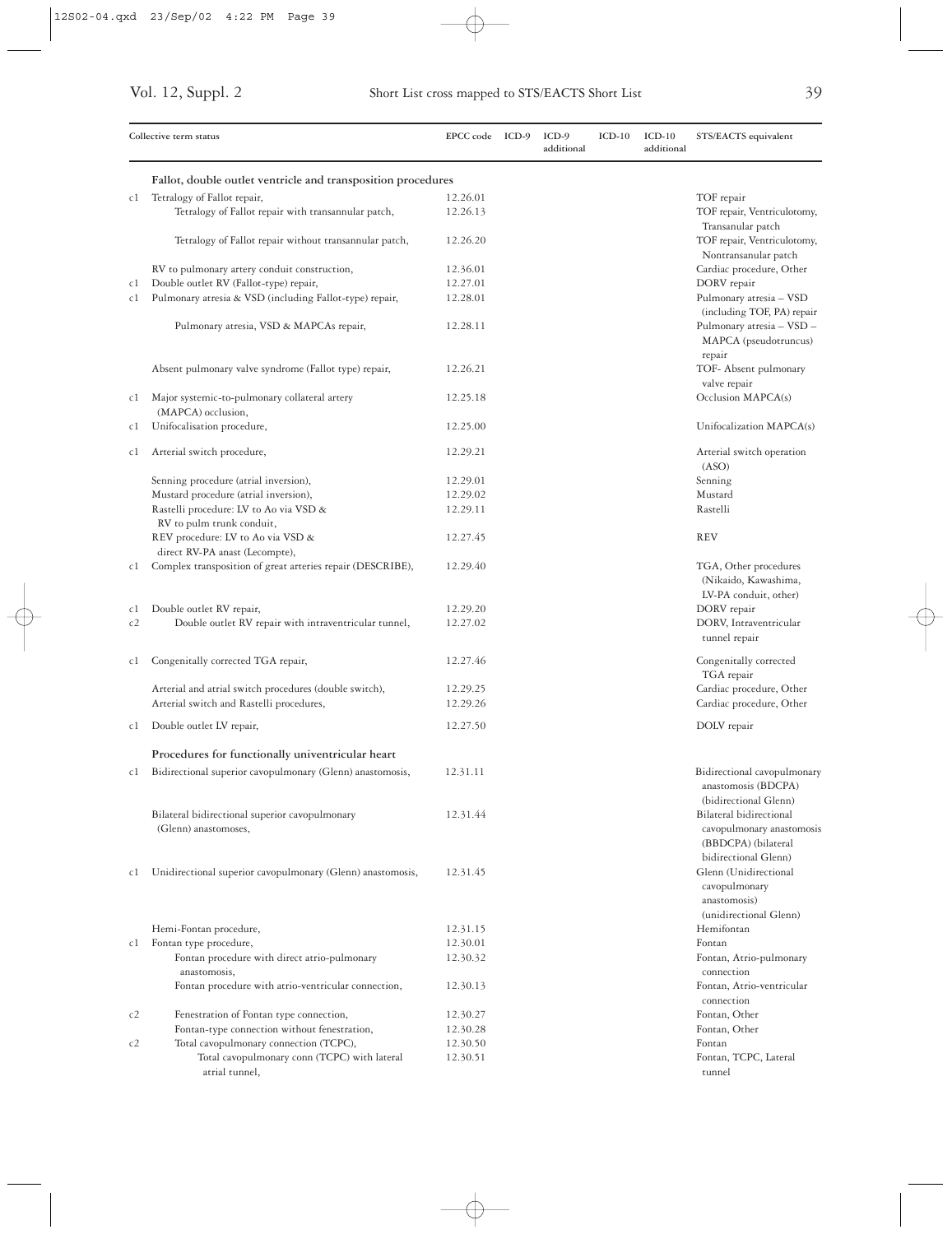|    | Collective term status                                                                                  | EPCC code ICD-9 | $ICD-9$<br>additional | $ICD-10$ | $ICD-10$<br>additional | STS/EACTS equivalent                                                                                        |
|----|---------------------------------------------------------------------------------------------------------|-----------------|-----------------------|----------|------------------------|-------------------------------------------------------------------------------------------------------------|
|    | Total cavopulmonary conn (TCPC) using<br>extracardiac IVC-PA conduit,                                   | 12.30.54        |                       |          |                        | Fontan, TCPC, External<br>conduit                                                                           |
| Сİ | Takedown of Fontan type procedure,                                                                      | 12.30.31        |                       |          |                        | Fontan, Other                                                                                               |
|    | Takedown of total cavopulmonary connection (TCPC),                                                      | 12.30.56        |                       |          |                        | Fontan, Other                                                                                               |
| c1 | Takedown of Glenn,                                                                                      | 12.31.42        |                       |          |                        | Cardiac procedure, Other                                                                                    |
|    | Damus-Kaye-Stansel type procedure: pulm trunk to<br>aorta end/side anastomosis,                         | 12.09.03        |                       |          |                        | Damus-Kaye-Stansel<br>procedure (DKS) (creation<br>of AP anastomosis without<br>arch reconstruction)        |
| c1 | Norwood type procedure,                                                                                 | 12.10.00        |                       |          |                        | Norwood procedure                                                                                           |
|    | Hypoplastic left heart biventricular repair,                                                            | 12.10.05        |                       |          |                        | HLHS biventricular repair                                                                                   |
| cl | Ventricular septation procedure,                                                                        | 12.09.01        |                       |          |                        | Cardiac procedure, Other                                                                                    |
|    | Shunt and conduit procedures                                                                            |                 |                       |          |                        |                                                                                                             |
| c1 | Systemic-to-pulmonary arterial shunt procedure,                                                         | 12.31.30        |                       |          |                        | Shunt, Systemic to                                                                                          |
|    |                                                                                                         |                 |                       |          |                        | pulmonary                                                                                                   |
| c2 | Modified Blalock interposition shunt,                                                                   | 12.31.46        |                       |          |                        | Shunt, Systemic to<br>pulmonary, Modified<br>Blalock-Taussig Shunt<br>(MBTS)                                |
|    | Modified R Blalock interposition shunt,                                                                 | 12.31.03        |                       |          |                        | Shunt, Systemic to<br>pulmonary, Modified<br>Blalock-Taussig Shunt<br>(MBTS)                                |
|    | Modified L Blalock interposition shunt,                                                                 | 12.31.04        |                       |          |                        | Shunt, Systemic to<br>pulmonary, Modified<br>Blalock-Taussig Shunt<br>(MBTS)                                |
|    | Waterston (ascending Ao-RPA) anastomosis,                                                               | 12.31.05        |                       |          |                        | Shunt, Systemic to                                                                                          |
| c2 | Central systemic-PA interposition shunt,                                                                | 12.31.06        |                       |          |                        | pulmonary, Other<br>Shunt, Systemic to<br>pulmonary, Central (from<br>aorta or to main<br>pulmonary artery) |
| Сİ | Closure of systemic-to-PA shunt,                                                                        | 12.31.31        |                       |          |                        | Shunt, Ligation and<br>takedown                                                                             |
| cl | Conduit construction procedure,                                                                         | 12.36.00        |                       |          |                        | Cardiac procedure, Other                                                                                    |
| c2 | RV to pulmonary artery conduit construction,                                                            | 12.36.01        |                       |          |                        | Conduit placement,                                                                                          |
|    | LV to pulmonary artery conduit construction,                                                            | 12.36.02        |                       |          |                        | RV to PA<br>Conduit placement,<br>LV to PA                                                                  |
| cl | Procedure involving constructed cardiac conduit/shunt,                                                  | 12.36.40        |                       |          |                        | Conduit reoperation                                                                                         |
|    | Replacement of cardiac conduit,                                                                         | 12.36.10        |                       |          |                        | Conduit reoperation                                                                                         |
|    |                                                                                                         |                 |                       |          |                        |                                                                                                             |
| cl | Coronary arterial surgical and transluminal procedures<br>Anomalous coronary artery (eg ALCAPA) repair, | 12.23.00        |                       |          |                        | Anomalous origin of<br>coronary artery from                                                                 |
| cl | Coronary fistula procedure,                                                                             | 12.23.07        |                       |          |                        | pulmonary artery repair<br>Coronary artery procedure,<br>Other                                              |
|    | Ligation of coronary fistula,                                                                           | 12.23.11        |                       |          |                        | Coronary artery fistula<br>ligation                                                                         |
| Сİ | Coronary arterial bypass graft (CABG) procedure,                                                        | 12.23.08        |                       |          |                        | Coronary artery bypass                                                                                      |
| cl | Coronary arterial procedure (DESCRIBE),                                                                 | 12.23.09        |                       |          |                        | Coronary artery procedure,<br>Other                                                                         |
|    | Coronary fistula transluminal embolisation,                                                             | 12.23.13        |                       |          |                        | Coil embolisation                                                                                           |
|    | Transluminal intracoronary injection of thrombolytic agent,                                             | 12.23.30        |                       |          |                        | Cardiac procedure, Other                                                                                    |
| c1 | Transluminal balloon coronary angioplasty (PTCA),                                                       | 12.23.31        |                       |          |                        | <b>Balloon</b> dilation                                                                                     |
| c1 | Transluminal coronary stent implantation,                                                               | 12.23.38        |                       |          |                        | Stent placement                                                                                             |
|    | Transluminal chemical occlusion of coronary artery,                                                     | 12.23.42        |                       |          |                        | Cardiac procedure, Other                                                                                    |

 $\oplus$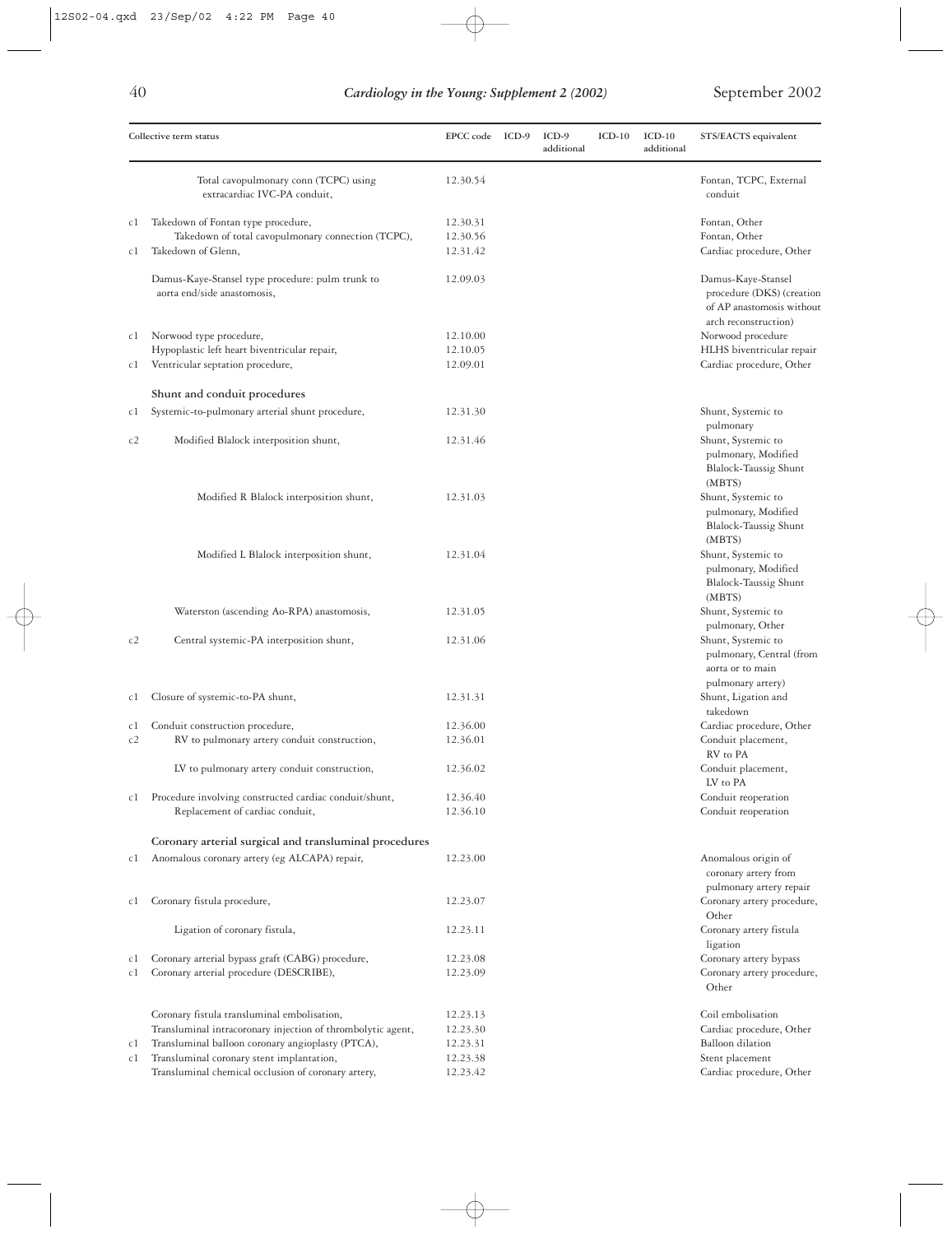|     | Collective term status                                      | <b>EPCC</b> code | ICD-9 | $ICD-9$<br>additional | $ICD-10$ | $ICD-10$<br>additional | STS/EACTS equivalent         |
|-----|-------------------------------------------------------------|------------------|-------|-----------------------|----------|------------------------|------------------------------|
|     | Arrhythmia, transplant and miscellaneous cardiac procedures |                  |       |                       |          |                        |                              |
|     |                                                             |                  |       |                       |          |                        |                              |
|     | DC cardioversion,                                           | 12.32.14         |       |                       |          |                        | Cardiac procedure, Other     |
|     | Pacing to abolish arrhythmia,                               | 12.35.60         |       |                       |          |                        | Cardiac procedure, Other     |
| c1  | Pacemaker system placement: temporary,                      | 12.34.60         |       |                       |          |                        | Pacemaker procedure          |
| c1  | Pacemaker system placement: permanent,                      | 12.34.67         |       |                       |          |                        | Pacemaker Implantation,      |
|     |                                                             |                  |       |                       |          |                        | Permanent                    |
|     | Pacemaker system placement: permanent epicardial,           | 12.34.63         |       |                       |          |                        | Pacemaker Implantation,      |
|     |                                                             |                  |       |                       |          |                        | Permanent                    |
|     | Pacemaker system placement: permanent endocardial,          | 12.34.64         |       |                       |          |                        | Pacemaker Implantation,      |
|     |                                                             |                  |       |                       |          |                        | Permanent                    |
| C I | Pulse generator box placement,                              | 12.34.85         |       |                       |          |                        | Pacemaker procedure          |
| c2  | Pulse generator box replacement,                            | 12.35.13         |       |                       |          |                        | Pacemaker procedure          |
| c1  | Pacemaker wire procedure,                                   | 12.34.70         |       |                       |          |                        | Pacemaker procedure          |
|     | Pacemaker wire revision procedure,                          | 12.34.84         |       |                       |          |                        | Pacemaker procedure          |
|     |                                                             |                  |       |                       |          |                        |                              |
| c1  | Pacemaker procedure,                                        | 12.34.68         |       |                       |          |                        | Pacemaker procedure          |
| c1  | Arrhythmia surgical procedure,                              | 12.35.40         |       |                       |          |                        | Arrhythmia surgery           |
|     | Open ablation procedure for atrial arrhythmia,              | 12.35.80         |       |                       |          |                        | Arrhythmia surgery -         |
|     |                                                             |                  |       |                       |          |                        | Atrial, Surgical ablation    |
|     | Open ablation procedure for ventricular arrhythmia,         | 12.35.81         |       |                       |          |                        | Arrhythmia surgery -         |
|     |                                                             |                  |       |                       |          |                        | Ventricular, Surgical        |
|     |                                                             |                  |       |                       |          |                        | ablation                     |
| c2  | Maze operation,                                             | 12.35.53         |       |                       |          |                        | Arrhythmia surgery           |
| c1  | Arrhythmia transluminal procedure,                          | 12.35.57         |       |                       |          |                        | Cardiac procedure, Other     |
|     |                                                             |                  |       |                       |          |                        |                              |
|     | Transluminal cryoablation procedure for arrhythmia,         | 12.35.46         |       |                       |          |                        | Cardiac procedure, Other     |
|     | Transluminal radiofrequency procedure for arrhythmia,       | 12.35.48         |       |                       |          |                        | RF ablation                  |
| c1  | Automatic cardioverter & defibrillator (AICD) implantation, | 12.42.31         |       |                       |          |                        | ICD (AICD) Implantation      |
| c1  | Automatic cardioverter & defibrillator (AICD)               | 12.42.39         |       |                       |          |                        | ICD (AICD) ([Automatic]      |
|     | procedure (DESCRIBE),                                       |                  |       |                       |          |                        | implantable cardioverter     |
|     |                                                             |                  |       |                       |          |                        | defibrillator) procedure     |
|     |                                                             |                  |       |                       |          |                        |                              |
| c1  | Heart transplant,                                           | 12.37.01         |       |                       |          |                        | Transplant, Heart            |
|     | Transplantation of heart - orthotopic allotransplant,       | 12.37.02         |       |                       |          |                        | Transplant, Heart            |
|     | Transplantation of heart - heterotopic (piggy back)         | 12.37.03         |       |                       |          |                        | Transplant, Heart            |
|     | allotransplant,                                             |                  |       |                       |          |                        |                              |
| c1  | Single lung transplant,                                     | 12.37.13         |       |                       |          |                        | Transplant, Lung(s)          |
| c1  | Double lung transplant,                                     | 12.37.20         |       |                       |          |                        | Transplant, Lung(s)          |
|     | Transplantation of heart and lungs,                         | 12.32.13         |       |                       |          |                        | Transplant, Heart and        |
|     |                                                             |                  |       |                       |          |                        | lung(s)                      |
|     |                                                             |                  |       |                       |          |                        |                              |
| сl  | Pericardiocentesis,                                         | 12.32.40         |       |                       |          |                        | Pericardial drainage         |
|     |                                                             |                  |       |                       |          |                        | procedure                    |
|     | Pericardiocentesis - open,                                  | 12.32.41         |       |                       |          |                        | Pericardial drainage         |
|     |                                                             |                  |       |                       |          |                        | procedure                    |
|     | Pericardial window creation,                                | 12.32.46         |       |                       |          |                        | Pericardial drainage         |
|     |                                                             |                  |       |                       |          |                        | procedure                    |
|     | Pericardial biopsy,                                         | 12.32.53         |       |                       |          |                        | Pericardial procedure, Other |
|     |                                                             | 12.32.09         |       |                       |          |                        | Pericardiectomy              |
|     | Pericardiectomy,                                            |                  |       |                       |          |                        |                              |
| c1  | Procedure involving pericardium (DESCRIBE),                 | 12.32.59         |       |                       |          |                        | Pericardial procedure,       |
|     |                                                             |                  |       |                       |          |                        | Other                        |
|     | Heart tumour resection,                                     | 12.32.10         |       |                       |          |                        | Cardiac tumor resection      |
|     | Removal of cardiac vegetations,                             | 12.32.20         |       |                       |          |                        | Cardiac procedure, Other     |
|     |                                                             |                  |       |                       |          |                        |                              |
|     | Traumatic injury of heart repair,                           | 12.33.10         |       |                       |          |                        | Cardiac procedure, Other     |
| c1  | Cardiac procedure (DESCRIBE),                               | 12.32.21         |       |                       |          |                        | Cardiac procedure, Other     |
| c1  | Peripheral vascular procedure (DESCRIBE),                   | 12.33.51         |       |                       |          |                        | Peripheral vascular          |
|     |                                                             |                  |       |                       |          |                        | procedure, Other             |
|     | Non-cardiothoracic/vascular procedure (DESCRIBE),           | 12.33.52         |       |                       |          |                        | Miscellaneous procedure,     |
|     |                                                             |                  |       |                       |          |                        | Other                        |
|     |                                                             |                  |       |                       |          |                        |                              |
|     | Post-operative and cardiac support procedures               |                  |       |                       |          |                        |                              |
| c1  | Post-operative procedure,                                   | 12.32.00         |       |                       |          |                        | Miscellaneous procedure,     |
|     |                                                             |                  |       |                       |          |                        | Other                        |
| c2  | Delayed closure of sternum,                                 | 12.65.60         |       |                       |          |                        | Delayed sternal closure      |
|     | Post-operative procedure to control bleeding,               | 12.32.18         |       |                       |          |                        | Thoracic and/or mediastinal  |
|     |                                                             |                  |       |                       |          |                        | procedure, Other             |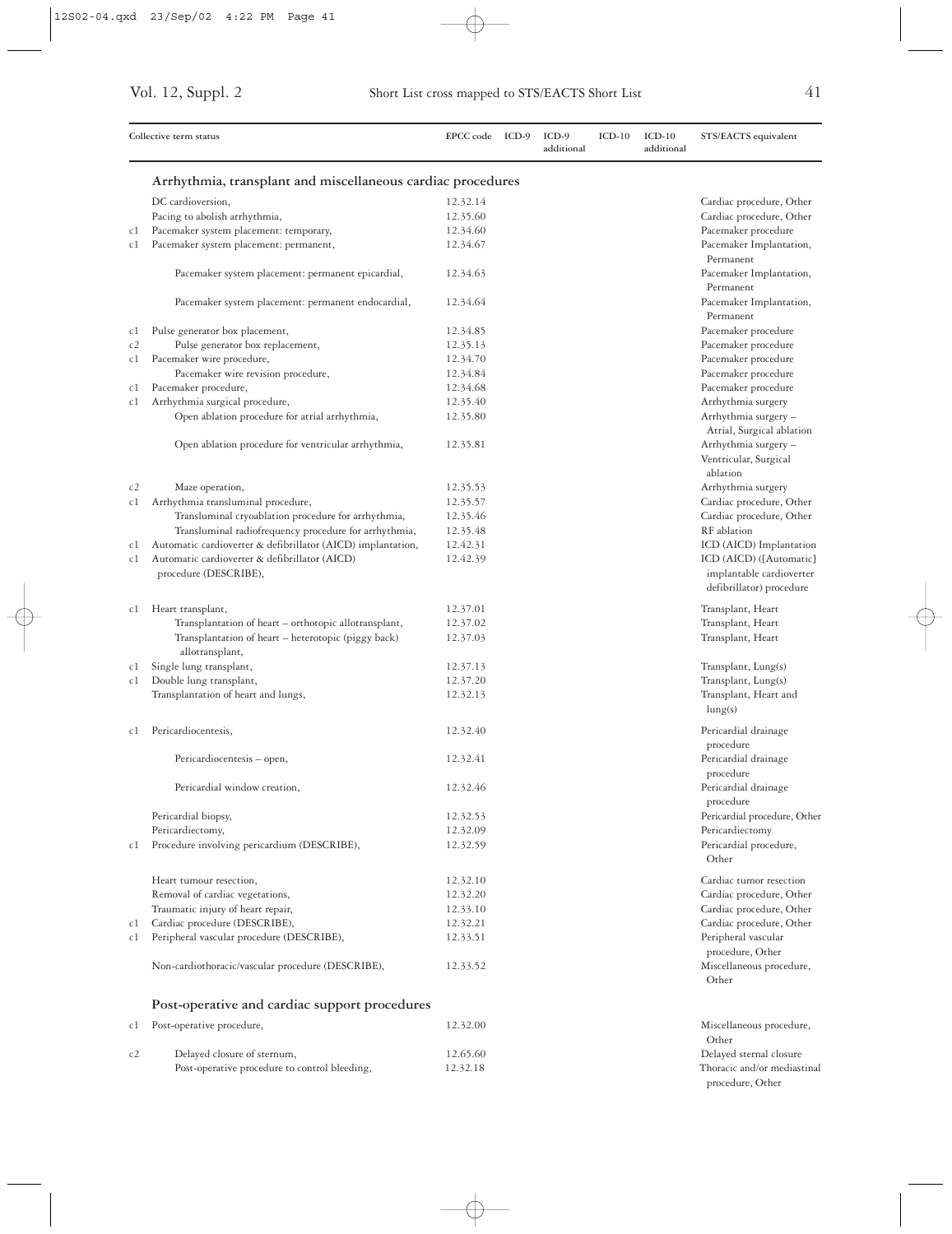| Collective term status                                                                                     | EPCC code            | ICD-9 | $ICD-9$<br>additional | $ICD-10$ | $ICD-10$<br>additional | STS/EACTS equivalent                       |
|------------------------------------------------------------------------------------------------------------|----------------------|-------|-----------------------|----------|------------------------|--------------------------------------------|
| Plication of hemidiaphragm,<br>c2                                                                          | 12.32.70             |       |                       |          |                        | Diaphragm application                      |
| Thoracic duct occlusion,<br>c2                                                                             | 12.32.28             |       |                       |          |                        | Ligation, Thoracic duct                    |
| c2<br>Instigation of renal dialysis,                                                                       | 12.32.90             |       |                       |          |                        |                                            |
| Cardiac support procedure,<br>c1                                                                           | 12.87.01             |       |                       |          |                        | Cardiac procedure, Other                   |
| Intra-aortic balloon pump (IABP) insertion,<br>c2                                                          | 12.87.10             |       |                       |          |                        | Intra-aortic balloon pump                  |
|                                                                                                            |                      |       |                       |          |                        | (IABP) insertion                           |
| Intra-aortic balloon pump (IABP)                                                                           | 12.87.02             |       |                       |          |                        | Intra-aortic balloon pump                  |
| insertion - transluminal,                                                                                  |                      |       |                       |          |                        | (IABP) insertion                           |
| Intra-aortic balloon pump (IABP)                                                                           | 12.87.04             |       |                       |          |                        | Intra-aortic balloon pump                  |
| insertion - open,                                                                                          |                      |       |                       |          |                        | (IABP) insertion                           |
| Ventricular assist device implantation,<br>c2                                                              | 12.87.21             |       |                       |          |                        | Right/Left heart assist                    |
|                                                                                                            |                      |       |                       |          |                        |                                            |
|                                                                                                            |                      |       |                       |          |                        | device procedure                           |
| RV assist device implantation,                                                                             | 12.87.22             |       |                       |          |                        | Right/Left heart assist                    |
|                                                                                                            |                      |       |                       |          |                        | device procedure                           |
| LV assist device implantation,                                                                             | 12.87.23             |       |                       |          |                        | Right/Left heart assist                    |
|                                                                                                            |                      |       |                       |          |                        | device procedure                           |
| Biventricular assist device implantation,                                                                  | 12.87.24             |       |                       |          |                        | Right/Left heart assist                    |
|                                                                                                            |                      |       |                       |          |                        | device procedure                           |
| Cardiac support using ECMO circuitry,                                                                      | 12.87.25             |       |                       |          |                        | ECMO procedure                             |
| Cardiomyoplasty procedure,<br>c1                                                                           | 12.87.31             |       |                       |          |                        | Cardiac procedure, Other                   |
| Prosthetic heart implantation,                                                                             | 12.37.04             |       |                       |          |                        | Right/Left heart assist                    |
|                                                                                                            |                      |       |                       |          |                        | device procedure                           |
| Sternotomy wound drainage,                                                                                 | 12.65.56             |       |                       |          |                        |                                            |
| Thorax and lung procedures                                                                                 |                      |       |                       |          |                        |                                            |
| Debridement of chest wall incision,<br>c1                                                                  | 12.65.45             |       |                       |          |                        | Thoracic and/or mediastinal                |
|                                                                                                            |                      |       |                       |          |                        | procedure, Other                           |
| Anterior chest wall (pectus) repair,<br>c1                                                                 | 12.65.23             |       |                       |          |                        | Pectus repair                              |
| Pectus carinatum repair,                                                                                   | 12.65.13             |       |                       |          |                        | Pectus repair                              |
| Pectus excavatum repair,<br>c1                                                                             | 12.65.14             |       |                       |          |                        | Pectus repair                              |
| Sternal wire removal from previous sternotomy,                                                             | 12.65.48             |       |                       |          |                        | Thoracic and/or mediastinal                |
|                                                                                                            |                      |       |                       |          |                        | procedure, Other                           |
| Mediastinal procedure,                                                                                     | 12.65.06             |       |                       |          |                        | Mediastinal procedure                      |
| Mediastinal exploration,                                                                                   | 12.65.05             |       |                       |          |                        | Mediastinal exploration                    |
| Insertion of mediastinal tube drain,                                                                       | 12.32.83             |       |                       |          |                        | Sternotomy wound drainage                  |
| Pleural procedure (DESCRIBE),<br>c1                                                                        | 12.65.89             |       |                       |          |                        | Pleural procedure, Other                   |
| c2<br>Insertion of pleural tube drain,                                                                     | 12.32.80             |       |                       |          |                        | Pleural drainage procedure                 |
| Pleurodesis,<br>c2                                                                                         | 12.65.82             |       |                       |          |                        | Pleural procedure, Other                   |
| Parietal pleurectomy,                                                                                      | 12.32.17             |       |                       |          |                        | Pleural procedure, Other                   |
| Open excision of pleural lesion,                                                                           | 12.65.72             |       |                       |          |                        | Pleural procedure, Other                   |
| Bronchoscopy,<br>c1                                                                                        | 12.64.00             |       |                       |          |                        | Bronchoscopy                               |
| Bronchoscopic removal of foreign body,                                                                     | 12.64.08             |       |                       |          |                        | Bronchoscopy                               |
| Tracheal procedure (DESCRIBE),<br>c1                                                                       | 12.64.20             |       |                       |          |                        | Tracheal procedure                         |
| c2<br>Tracheostomy creation,                                                                               | 12.64.21             |       |                       |          |                        | Postoperative tracheostomy                 |
| Tracheobronchial reconstruction procedure,<br>c2                                                           | 12.64.40             |       |                       |          |                        | Tracheal procedure                         |
|                                                                                                            |                      |       |                       |          |                        |                                            |
| Lung procedure,<br>c1                                                                                      | 12.66.00             |       |                       |          |                        | Lung procedure, Other                      |
| Lung biopsy procedure,                                                                                     | 12.32.06             |       |                       |          |                        | Lung biopsy                                |
| Lung decortication,                                                                                        | 12.66.01             |       |                       |          |                        | Decortication                              |
| Lung mass excision,                                                                                        | 12.66.02             |       |                       |          |                        | Lung procedure, Other                      |
| Lung lobectomy,                                                                                            | 12.66.05             |       |                       |          |                        | Lung procedure, Other                      |
| Pneumonectomy,                                                                                             | 12.66.06             |       |                       |          |                        | Lung procedure, Other                      |
| Lung sequestration repair,                                                                                 | 12.66.07             |       |                       |          |                        | Lung procedure, Other                      |
| Thoracic/mediastinal procedure (DESCRIBE),<br>cl                                                           | 12.80.00             |       |                       |          |                        | Thoracic and/or mediastinal                |
|                                                                                                            |                      |       |                       |          |                        | procedure, Other                           |
| Transcatheter procedures                                                                                   |                      |       |                       |          |                        |                                            |
| Transluminal catheter procedure,<br>c1                                                                     | 12.45.00             |       |                       |          |                        | Cardiac procedure, Other                   |
| Diagnostic catheterisation procedure,<br>c1                                                                | 13.05.01             |       |                       |          |                        | Cardiac procedure, Other                   |
| Transluminal atrial trans-septal puncture,                                                                 | 12.45.01             |       |                       |          |                        | Cardiac procedure, Other                   |
| Transluminal retrieval of foreign body,                                                                    | 12.45.04             |       |                       |          |                        | Cardiac procedure, Other                   |
| cl                                                                                                         |                      |       |                       |          |                        |                                            |
| Balloon dilation of pulmonary vein or pathway,<br>c1                                                       | 12.00.24             |       |                       |          |                        | <b>Balloon</b> dilation                    |
| Stent placement in pulmonary vein or pathway,<br>c1<br>Balloon dilation of systemic vein or pathway,<br>c1 | 12.00.25<br>12.00.43 |       |                       |          |                        | Stent placement<br><b>Balloon</b> dilation |
|                                                                                                            |                      |       |                       |          |                        |                                            |

 $\oplus$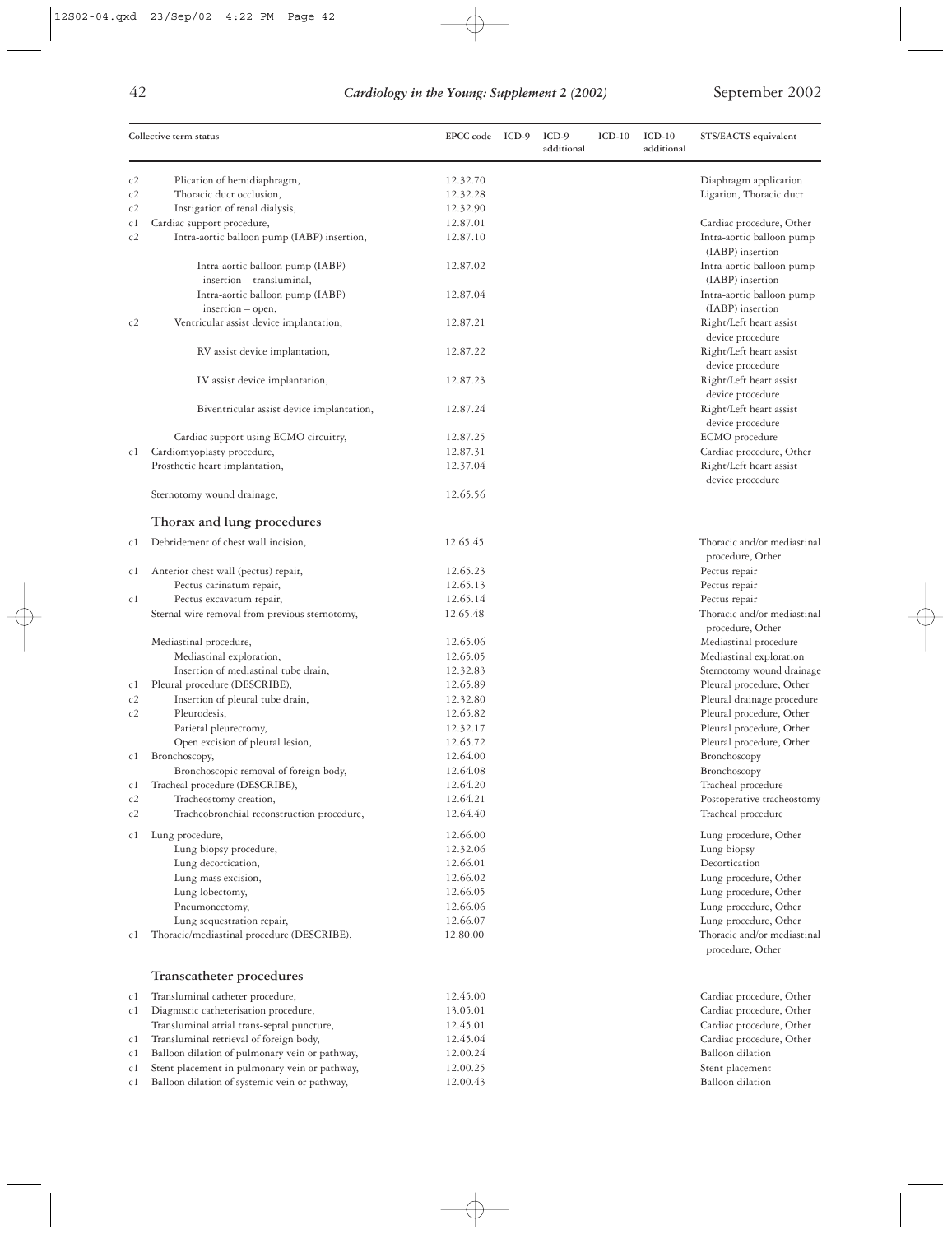|    | Collective term status                                              | EPCC code ICD-9 | $ICD-9$<br>additional | $ICD-10$ | $ICD-10$<br>additional | STS/EACTS equivalent                                    |
|----|---------------------------------------------------------------------|-----------------|-----------------------|----------|------------------------|---------------------------------------------------------|
| c1 | Stent placement in systemic vein or pathway,                        | 12.00.44        |                       |          |                        | Stent placement                                         |
| c1 | Balloon atrial septostomy by pull back (Rashkind),                  | 12.01.41        |                       |          |                        | ASD creation, Balloon<br>septostomy (BAS)<br>(Rashkind) |
|    | Blade atrial septostomy,                                            | 12.01.44        |                       |          |                        | ASD creation, Blade<br>septostomy                       |
| c1 | Transluminal fenestration of atrial septum/tunnel,                  | 12.01.47        |                       |          |                        | Cardiac procedure, Other                                |
| c1 | ASD closure with transluminal prosthesis,                           | 12.01.06        |                       |          |                        | ASD repair, Device                                      |
|    | Patent foramen ovale (PFO) closure with<br>transluminal prosthesis, | 12.01.07        |                       |          |                        | ASD repair, Device                                      |
|    | RA septum/tunnel fenestration closure with<br>transluminal device,  | 12.30.21        |                       |          |                        | Device closure                                          |
| c1 | Balloon mitral valvotomy,                                           | 12.03.10        |                       |          |                        | Balloon dilation                                        |
|    | Transluminal RV biopsy,                                             | 12.06.25        |                       |          |                        | Cardiac procedure, Other                                |
|    | Balloon dilation of RV outflow tract,                               | 12.06.05        |                       |          |                        | <b>Balloon</b> dilation                                 |
|    | Stent placement in RV outflow tract,                                | 12.06.18        |                       |          |                        | Stent placement                                         |
|    | Balloon dilation of LV outflow tract,                               | 12.07.07        |                       |          |                        | <b>Balloon</b> dilation                                 |
|    | VSD closure with transluminal prosthesis,                           | 12.08.07        |                       |          |                        | VSD repair, Device                                      |
|    | Transluminal fenestration of VSD patch,                             | 12.08.20        |                       |          |                        | Cardiac procedure, Other                                |
|    | Balloon pulmonary valvotomy,                                        | 12.13.05        |                       |          |                        | <b>Balloon</b> dilation                                 |
| c1 | Pulmonary valvar transluminal perforation & dilation,               | 12.13.09        |                       |          |                        | <b>Balloon</b> dilation                                 |
|    | Balloon aortic valvotomy,                                           | 12.16.05        |                       |          |                        | <b>Balloon</b> dilation                                 |
| c1 | Aortic valvar transluminal perforation & dilation,                  | 12.16.25        |                       |          |                        | <b>Balloon</b> dilation                                 |
| c1 | Balloon dilation of pulmonary trunk,                                | 12.14.05        |                       |          |                        | <b>Balloon</b> dilation                                 |
| c1 | Balloon dilation of RPA,                                            | 12.15.03        |                       |          |                        | <b>Balloon</b> dilation                                 |
| c1 | Balloon dilation of LPA,                                            | 12.15.04        |                       |          |                        | <b>Balloon</b> dilation                                 |
|    | Stent placement in RPA,                                             | 12.15.13        |                       |          |                        | Stent placement                                         |
|    | Stent placement in LPA,                                             | 12.15.14        |                       |          |                        | Stent placement                                         |
|    | Transluminal embolectomy from pulmonary tree,                       | 12.15.49        |                       |          |                        | Pulmonary embolectomy                                   |
|    | Aortopulmonary window closure with transcatheter device,            | 12.12.08        |                       |          |                        | Device closure                                          |
|    | Balloon dilation of native aortic coarct/hypoplasia,                | 12.18.04        |                       |          |                        | <b>Balloon</b> dilation                                 |
|    | Balloon dilation of aortic re-coarctation,                          | 12.18.08        |                       |          |                        | <b>Balloon</b> dilation                                 |
| c1 | Stent placement at site of aortic coarctation,                      | 12.18.09        |                       |          |                        | Stent placement                                         |
|    | Stent placement in arterial duct (PDA),                             | 12.10.14        |                       |          |                        | Stent placement                                         |
| c1 | Arterial duct (PDA) closure with transluminal prosthesis,           | 12.24.04        |                       |          |                        | PDA closure, Device                                     |
|    | Arterial duct (PDA) closure with transluminal coil,                 | 12.24.21        |                       |          |                        | PDA closure, Device                                     |
|    | Arterial duct (PDA) closure with transluminal<br>Amplatzer plug,    | 12.24.22        |                       |          |                        | PDA closure, Device                                     |
| c1 | Transluminal procedure to MAPCA,                                    | 12.25.19        |                       |          |                        | Thoracic and/or mediastinal<br>procedure, Other         |
|    | Stent placement in MAPCA,                                           | 12.25.62        |                       |          |                        | Stent placement                                         |
| c1 | Arteriovenous fistula embolisation,                                 | 12.25.02        |                       |          |                        | Coil embolization                                       |
| c1 | Balloon dilation of systemic-PA shunt,                              | 12.31.19        |                       |          |                        | <b>Balloon</b> dilation                                 |
|    | Occlusion of systemic-PA shunt by transluminal<br>embolus/device,   | 12.31.34        |                       |          |                        | Device closure                                          |
|    | Balloon dilation of cardiac conduit,                                | 12.36.14        |                       |          |                        | <b>Balloon</b> dilation                                 |
|    | Stent placement in cardiac conduit,                                 | 12.36.23        |                       |          |                        | Stent placement                                         |
|    | Pericardiocentesis - transcatheter,                                 | 12.32.43        |                       |          |                        | Pericardial drainage<br>procedure                       |
|    | Stent redilation,                                                   | 12.45.10        |                       |          |                        | <b>Balloon</b> dilation                                 |
| сl | Stent placement (DESCRIBE),                                         | 12.45.11        |                       |          |                        | Stent placement                                         |
| c1 | Balloon dilation (DESCRIBE),                                        | 12.45.12        |                       |          |                        | <b>Balloon</b> dilation                                 |
|    | Transluminal device closure (DESCRIBE),                             | 12.45.13        |                       |          |                        | Device closure                                          |
|    | Transluminal coil embolisation (DESCRIBE),                          | 12.45.14        |                       |          |                        | Coil embolization                                       |
|    | Procedure related complications                                     |                 |                       |          |                        |                                                         |
|    | No post-procedural complications,                                   | 15.90.03        |                       |          |                        | None                                                    |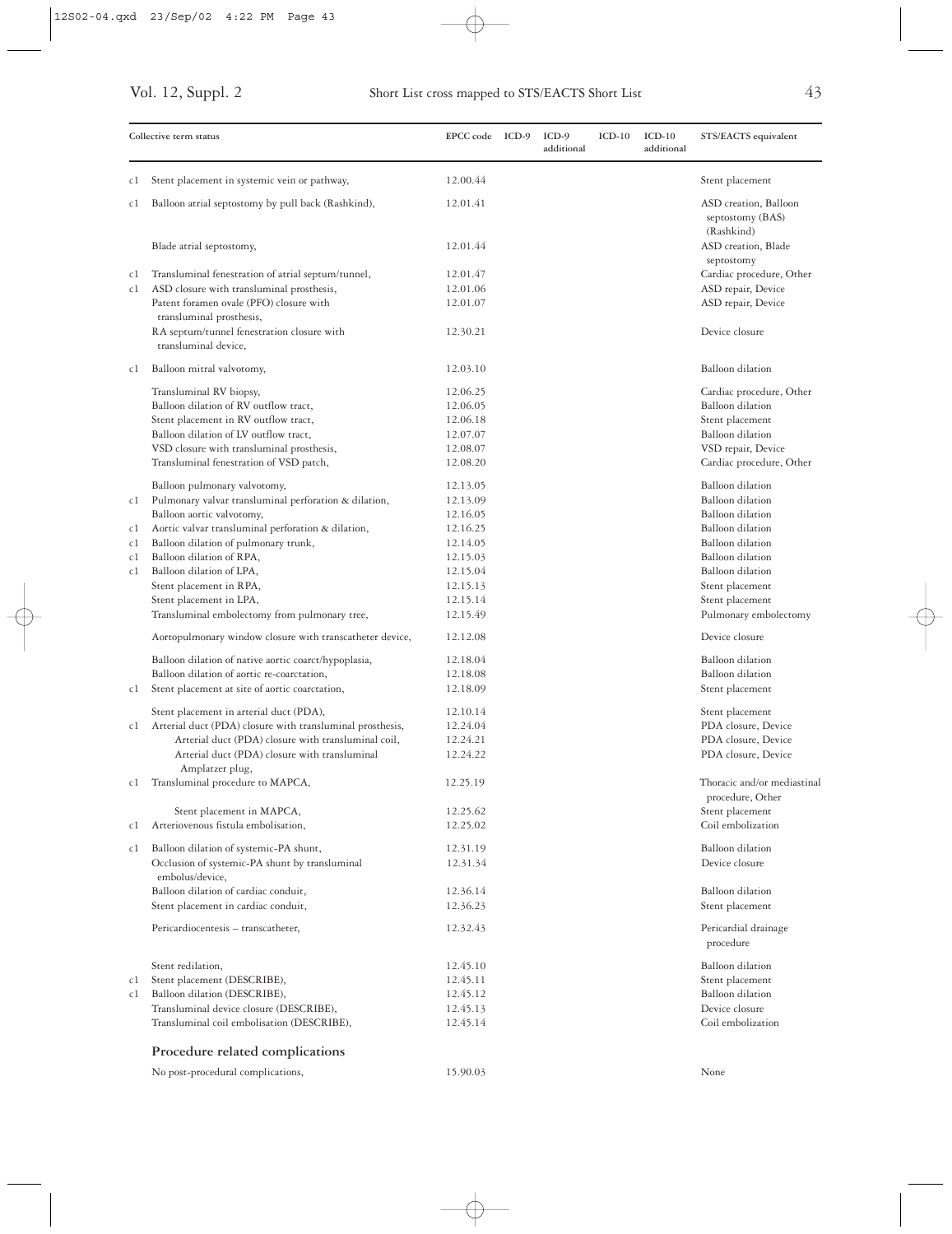pressure)

| Collective term status |                                                                                                                | EPCC code                        | $ICD-9$                 | $ICD-9$<br>additional | $ICD-10$                | $ICD-10$<br>additional | STS/EACTS equivalent                                                                                |  |
|------------------------|----------------------------------------------------------------------------------------------------------------|----------------------------------|-------------------------|-----------------------|-------------------------|------------------------|-----------------------------------------------------------------------------------------------------|--|
| c1                     | Post-procedural complication (DESCRIBE),                                                                       | 15.90.01                         | 998.9                   |                       | T81.8                   |                        | Other postoperative<br>complication                                                                 |  |
|                        | Intraoperative death,<br>Death within 30 days of procedure,<br>Death unrelated to cardiac procedure,           | 12.33.31<br>12.33.33<br>12.33.34 |                         |                       |                         |                        |                                                                                                     |  |
| c1                     | Cardiac arrest during procedure,<br>Cardiac arrest following procedure,<br>Post-procedural low cardiac output, | 15.00.01<br>15.00.02<br>15.00.03 | 997.1<br>997.1<br>997.1 |                       | T81.8<br>I97.8<br>I97.1 |                        | Arrhythmia<br>Postoperative cardiac arrest<br>Postoperative low cardiac<br>output                   |  |
|                        | Post-procedural requirement for mechanical<br>circulatory support,                                             | 15.00.09                         | 997.1                   |                       | I97.8                   |                        | Postoperative mechanical<br>circulatory support (IABP,<br>VAD, ECMO, or CPS)                        |  |
| c1                     | Myocardial infarction following procedure,<br>Post-procedural hypovolaemia,                                    | 15.00.05<br>15.00.30             | 997.1<br>998.0          | 410                   | I97.8<br>T81.1          | I21                    | Myocardial infarction<br>Other postoperative<br>complication                                        |  |
| c1<br>c2               | Arrhythmia following procedure,<br>Post-procedural complete AV block,                                          | 15.60.02<br>11.06.17             | 997.1<br>997.1          |                       | I97.8<br>I44.2          | I <sub>49.9</sub>      | Postoperative arrhythmia<br>Arrhythmia, Heart block,<br>Acquired                                    |  |
|                        | Post-procedural complete AV block - requiring<br>temporary pacemaker,                                          | 11.06.32                         | 997.1                   |                       | I44.2                   | Y83.8                  | Postoperative complete AV<br>block requiring temporary<br>pacemaker                                 |  |
|                        | Post-procedural complete AV block – requiring<br>permanent pacemaker,                                          | 11.06.33                         | 997.1                   |                       | I44.2                   | Y83.8                  | Postoperative complete AV<br>block requiring permanent<br>pacemaker                                 |  |
| c1                     | Post-procedural haemorrhage,                                                                                   | 15.02.00                         | 998.1                   |                       | T81.0                   |                        | Other postoperative<br>complication                                                                 |  |
|                        | Post-procedural haemorrhage requiring reoperation,                                                             | 15.02.65                         | 998.1                   |                       | T81.0                   |                        | Bleeding requiring<br>reoperation                                                                   |  |
| c1                     | Post-procedural coagulopathy,                                                                                  | 15.02.03                         | 286.9                   | E878.8                | D <sub>68.9</sub>       | Y83.8                  | Other postoperative<br>complication                                                                 |  |
| cl                     | Post-procedural haemolysis,                                                                                    | 15.02.07                         | 283.1                   | E878.8                | D59.8                   | Y83.8                  | Other postoperative<br>complication                                                                 |  |
| cl                     | General systemic complication of cardiac procedure,                                                            | 15.80.00<br>15.80.16             | 998.9                   |                       | T81.8                   |                        | Other postoperative<br>complication                                                                 |  |
|                        | Multiple organ dysfunction syndrome (MODS),<br>Post-procedural metabolic derangement,                          | 15.80.01                         | 998.9<br>277.9          | E878.8                | T81.8<br>E88.9          | Y83.8                  | Other postoperative<br>complication<br>Other postoperative                                          |  |
|                        | Post-procedural acidosis,                                                                                      | 15.80.15                         | 276.2                   | E878.8                | E87.2                   | Y83.8                  | complication<br>Postoperative acidosis                                                              |  |
|                        | Post-procedural septicaemia,<br>Capillary leak syndrome,                                                       | 15.80.05<br>15.80.06             | 998.5<br>998.8          |                       | T81.4<br>T81.8          |                        | Postoperative septicemia<br>Other postoperative<br>complication                                     |  |
|                        | Pulmonary and thoracic complications                                                                           |                                  |                         |                       |                         |                        |                                                                                                     |  |
| c1                     | Respiratory complication after cardiac procedure,                                                              | 15.80.20                         | 997.3                   |                       | J95.9                   |                        | Other postoperative<br>complication                                                                 |  |
|                        | Post-procedural requirement for mechanical respiratory<br>support >7 days,                                     | 15.80.32                         | 518.5                   |                       | J95.3                   |                        | Postoperative respiratory<br>insufficiency requiring<br>mechanical ventilatory<br>support $>7$ days |  |
|                        | Post-procedural requirement for reintubation,                                                                  | 15.80.33                         | 518.5                   |                       | J95.1                   |                        | Postoperative respiratory<br>insufficiency requiring<br>reintubation                                |  |
|                        | Post-procedural pulmonary infection,<br>Post-procedural lung collapse,                                         | 15.80.21<br>15.80.31             | 997.3<br>518.0          | E878.8                | J95.8<br>J98.1          | J22<br>Y83.8           | Pneumonia<br>Other postoperative<br>complication                                                    |  |
|                        | Residual pulmonary hypertension after relief of L to R shunt,                                                  | 15.22.31                         | 416.8                   | E878.8                | I27.8                   | Y83.8                  | Other postoperative<br>complication                                                                 |  |
|                        | Post-procedural pulmonary hypertensive crises,                                                                 | 15.80.22                         | 518.5                   | E878.8                | J95.8                   |                        | Postoperative pulmonary<br>hypertension crises (PA<br>pressure > systematic                         |  |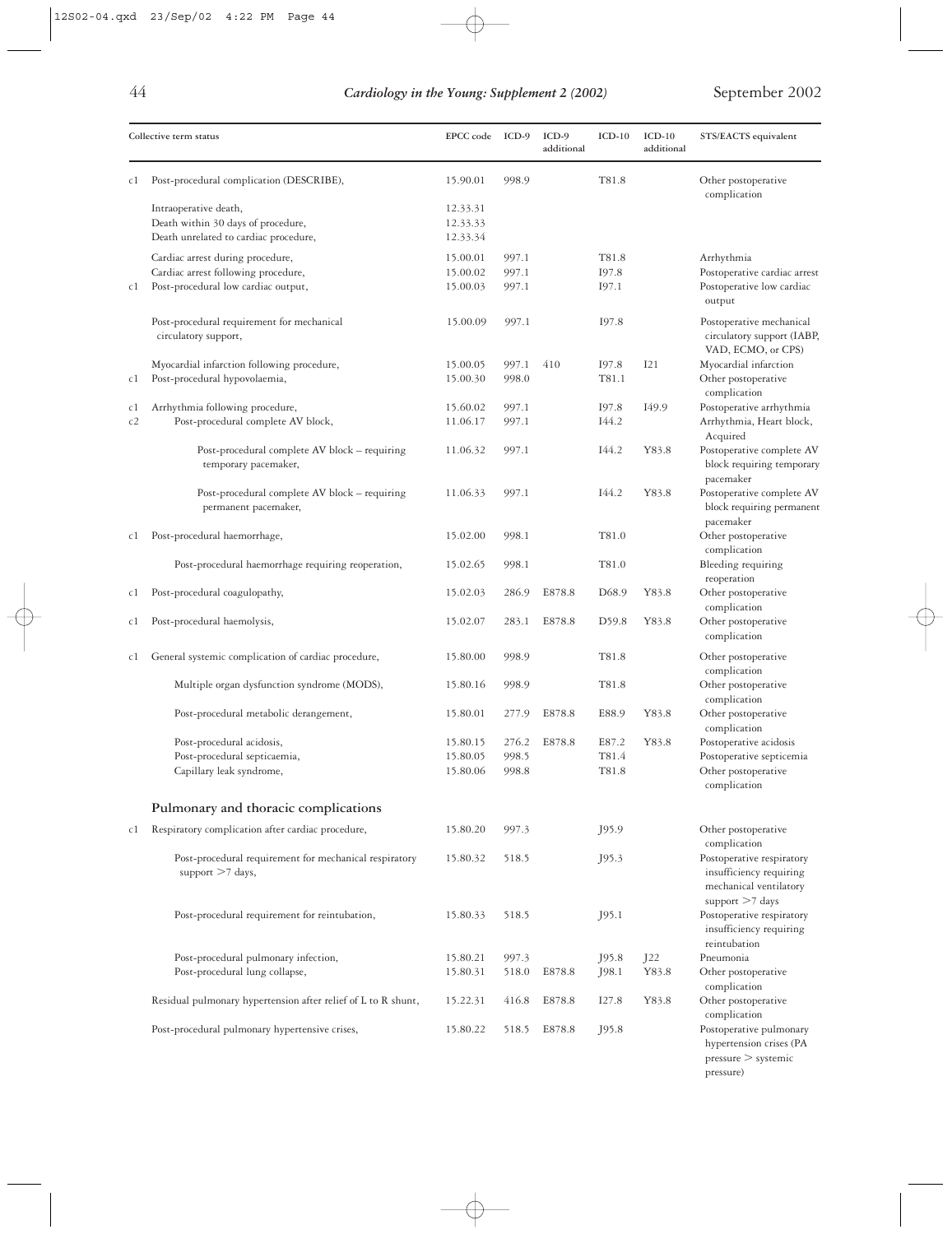|    | Collective term status                                              | <b>EPCC</b> code | ICD-9 | ICD-9<br>additional | $ICD-10$          | $ICD-10$<br>additional | STS/EACTS equivalent                                             |
|----|---------------------------------------------------------------------|------------------|-------|---------------------|-------------------|------------------------|------------------------------------------------------------------|
| сl | Post-procedural pleural effusion,                                   | 15.80.50         | 511.9 | E878.8              | J90               | Y83.8                  | Pleural effusion                                                 |
|    | Post-procedural R pleural effusion,                                 | 15.80.51         | 511.9 | E878.8              | J90               | Y83.8                  | Pleural effusion                                                 |
|    | Post-procedural L pleural effusion,                                 | 15.80.52         | 511.9 | E878.8              | J90               | Y83.8                  | Pleural effusion                                                 |
|    | Pleural effusion requiring drainage,                                | 15.80.61         | 511.9 |                     | J90               |                        | Pleural effusion requiring<br>drainage                           |
|    | Post-procedural chylothorax,                                        | 15.80.55         | 457.8 | E878.8              | J94.0             | Y83.8                  | Chylothorax                                                      |
|    | Post-procedural haemothorax,                                        | 15.80.56         | 998.1 |                     | T81.0             |                        | Pleural effusion                                                 |
| c1 | Post-procedural pneumothorax,                                       | 15.80.62         | 512   | E878.8              | J93.9             | Y83.8                  | Pneumothorax                                                     |
|    | Post-procedural requirement for tracheostomy,                       | 15.80.86         | 997.3 |                     | J95.3             |                        |                                                                  |
|    | Post-procedural complication involving tracheo-bronchial tree,      | 15.80.70         | 519.1 | 997.3               | J98.0             | Y83.8                  | Tracheal disease, Other                                          |
| c1 | Post-procedural phrenic nerve palsy,                                | 15.80.90         | 519.4 |                     | J98.6             |                        | Phrenic nerve injury/<br>paralyzed diaphragm                     |
|    | Post-procedural recurrent laryngeal nerve palsy,                    | 15.80.93         | 352.3 | 998.2               | G52.2             | T81.2                  | Recurrent laryngeal nerve<br>injury/paralyzed vocal cord         |
|    | Post-procedural Horner's syndrome,                                  | 15.80.94         | 337.9 | 998.2               | G90.2             | T81.2                  | Other postoperative<br>complication                              |
|    | Renal, GI tract and CNS complications                               |                  |       |                     |                   |                        |                                                                  |
| c1 | Post-procedural renal failure,                                      | 15.82.00         | 997.5 |                     | N99.0             |                        | Other postoperative<br>complication                              |
|    | Renal failure requiring temporary dialysis,                         | 15.82.06         | 997.5 |                     | N99.0             |                        | Acute renal failure requiring<br>temporary dialysis              |
|    | Renal failure requiring permanent dialysis,                         | 15.82.07         | 997.5 |                     | N99.0             |                        | Acute renal failure requiring<br>permanent dialysis              |
|    | Post-procedural gastrointestinal bleeding,                          | 15.82.21         | 578.9 | 997.4               | K92.2             | Y83.8                  | Other postoperative<br>complication                              |
|    | Post-procedural inability to sustain gastric feeding,               | 15.82.23         | 997.4 |                     | K91.8             |                        | Other postoperative<br>complication                              |
|    | Post-procedural intestinal obstruction,                             | 15.82.28         | 997.4 |                     | K91.3             |                        | Other postoperative<br>complication                              |
| c1 | Post-procedural peritonitis,                                        | 15.82.29         | 567.9 | 997.4               | K <sub>65.0</sub> | Y83.8                  | Other postoperative<br>complication                              |
|    | Post-procedural protein losing enteropathy,                         | 15.82.33         | 579.8 | E878.8              | K90.4             | Y83.8                  | Other postoperative<br>complication                              |
| c1 | Post-procedural hepatic impairment,                                 | 15.82.43         | 997.4 |                     | K72.0             | Y83.8                  | Other postoperative<br>complication                              |
|    | Post-procedural acute pancreatitis,                                 | 15.82.47         | 577.0 | 997.4               | K85               | Y83.8                  | Other postoperative<br>complication                              |
| c1 | Neurological complication after cardiac procedure,                  | 15.82.50         | 997.0 |                     | G97.9             |                        | Other postoperative<br>complication                              |
| c2 | Post-procedural new onset seizures,                                 | 15.82.67         | 345.9 | 997.0               | G <sub>40.9</sub> | Y83.8                  | Postoperative new onset<br>seizures                              |
|    | Post-procedural generalised seizures,                               | 15.82.51         | 345.1 | 997.0               | G40.3             | Y83.8                  | Postoperative new onset<br>seizures                              |
| c2 | Post-procedural temporary neurological impairment,                  | 15.82.53         | 997.0 |                     | G97.8             |                        | Other postoperative<br>complication                              |
| c2 | Post-procedural permanent neurological impairment,                  | 15.82.57         | 997.0 |                     | G97.8             |                        | Postoperative neurological<br>deficit persisting at<br>discharge |
|    | Post-procedural neurological impairment persisting<br>at discharge, | 15.82.65         | 997.0 |                     | G97.8             |                        | Postoperative neurological<br>deficit persisting at<br>discharge |
|    | Post-procedural brain death,                                        | 15.82.64         | 997.0 |                     | G97.8             |                        | Other postoperative<br>complication                              |
|    | Post-procedural cerebral abscess,                                   | 15.82.66         | 324.0 | 997.0               | G06.0             | Y83.8                  | Other postoperative<br>complication                              |
|    | Brain abscess,                                                      | 14.03.40         | 324.0 |                     | G06.0             |                        |                                                                  |
|    | Wound and pericardial complications                                 |                  |       |                     |                   |                        |                                                                  |
| c1 | Median sternotomy complication,                                     | 15.03.00         | 998.9 |                     | T81.9             |                        | Other postoperative<br>complication                              |
| c2 | Infection of median sternotomy wound,                               | 15.03.03         | 998.5 |                     | T81.4             |                        | Other postoperative<br>complication                              |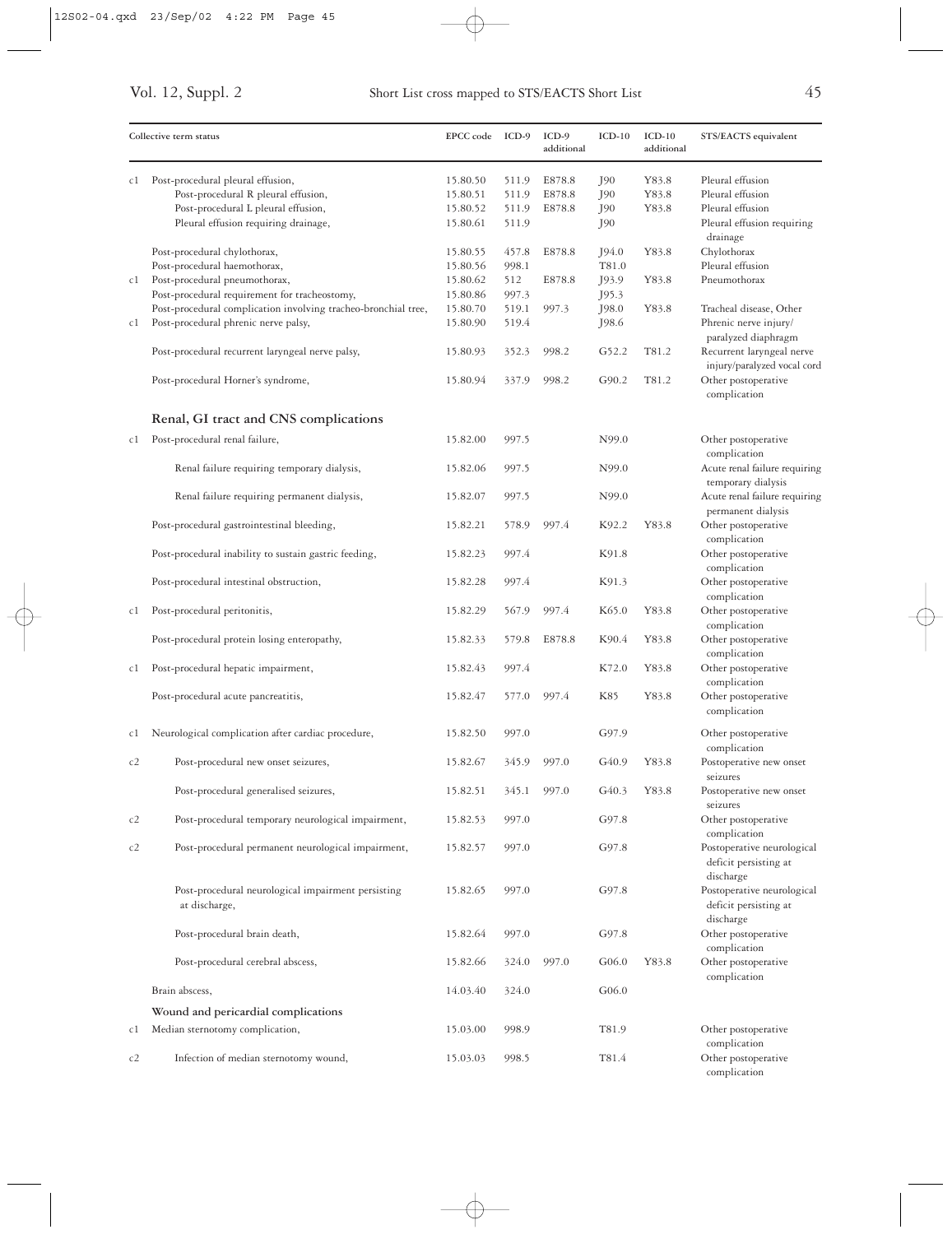| Collective term status |                                                        | EPCC code | $ICD-9$ | $ICD-9$<br>additional | $ICD-10$ | $ICD-10$<br>additional | STS/EACTS equivalent                       |
|------------------------|--------------------------------------------------------|-----------|---------|-----------------------|----------|------------------------|--------------------------------------------|
|                        | Keloid/hypertrophic scar of median sternotomy wound,   | 15.03.15  | 701.4   |                       | L91.0    |                        | Other postoperative<br>complication        |
| cl                     | Lateral thorocotomy complication,                      | 15.03.30  | 998.9   |                       | T81.9    |                        | Other postoperative<br>complication        |
| c2                     | Infection of lateral thorocotomy wound,                | 15.03.32  | 998.5   |                       | T81.4    |                        | Other postoperative<br>complication        |
|                        | Wound dehiscence,                                      | 15.03.51  | 998.3   |                       | T81.3    |                        | Wound dehiscence                           |
| c1                     | Wound infection,                                       | 15.03.50  | 998.9   |                       | T81.9    |                        | Wound infection                            |
|                        | Mediastinitis,                                         | 15.03.52  | 519.2   |                       | J98.5    |                        | Mediastinitis                              |
| c1                     | Post-pericardiotomy syndrome,                          | 10.08.11  | 429.4   |                       | 197.0    |                        | Pericardial effusion                       |
|                        | Pericardial effusion requiring drainage,               | 15.83.00  | 423.9   |                       | 131.3    |                        | Pericardial effusion<br>requiring drainage |
|                        | Tamponade,                                             | 10.08.13  | 423.9   |                       | I31.9    |                        | Pericardial effusion<br>requiring drainage |
|                        | Catheterisation and support device complications       |           |         |                       |          |                        |                                            |
| c1                     | Cardiac catheterisation complication,                  | 15.50.00  | 998.9   | E879.0                | T81.9    | Y84.0                  |                                            |
|                        | Intramyocardial injection of contrast medium,          | 15.50.01  | E870.6  |                       | Y60.5    |                        | Other postoperative<br>complication        |
|                        | Lost pulse after cardiac catheterisation,              | 15.50.11  | 997.2   | E879.0                | T81.7    | Y84.0                  |                                            |
|                        | Post-procedural femoral arterial complication,         | 15.24.20  | 997.2   |                       | T81.7    |                        | Peripheral vascular, Other                 |
|                        | Failed attempt to site coil/device at catheterisation, | 15.50.40  | E874.5  |                       | T82.8    |                        |                                            |
| c1                     | Intraaortic balloon pump (IABP) complication,          | 15.57.21  | 996.1   |                       | T82.9    |                        |                                            |
| c1                     | ECMO circuit complication,                             | 15.57.02  | 996.1   |                       | T82.9    |                        |                                            |
|                        | Ventricular assist device complication,                | 15.57.03  | 996.1   |                       | T82.9    |                        |                                            |

## **Appendix – EPCC to STS/EACTS boxed terms**

### **Each STS/EACTS term requires two or more EPCC terms to be equivalent**

### **Diagnostic combined terms**

| Collective term status                          | EPCC code | $ICD-9$ | $ICD-9$<br>additional | $ICD-10$ | $ICD-10$<br>additional | STS/EACTS equivalent    |
|-------------------------------------------------|-----------|---------|-----------------------|----------|------------------------|-------------------------|
|                                                 |           |         |                       |          |                        |                         |
| Functionally univentricular heart,              | 01.01.22  | 746.9   |                       | Q20.9    |                        | Single ventricle,       |
| Abnormal atrial arrangement,                    | 01.03.06  | 746.9   |                       | Q20.9    |                        | Heterotaxia syndrome    |
| Mitral atresia,                                 | 06.02.01  | 746.8   |                       | Q23.2    |                        | Single ventricle,       |
| Functionally univentricular heart,              | 01.01.22  | 746.9   |                       | Q20.9    |                        | Mitral atresia          |
| Tricuspid atresia,                              | 06.01.01  | 746.1   |                       | Q22.4    |                        | Single ventricle,       |
| Functionally univentricular heart,              | 01.01.22  | 746.9   |                       | Q20.9    |                        | Tricuspid atresia       |
| AVSD with ventricular imbalance,                | 06.07.26  | 745.6   |                       | Q21.2    |                        | Single ventricle,       |
| Functionally univentricular heart,              | 01.01.22  | 746.9   |                       | Q20.9    |                        | Unbalanced AV Canal     |
| Complete transposition of great arteries (IVS), | 01.01.02  | 745.1   |                       | Q20.3    |                        | TGA, IVS - LVOTO        |
| LV outflow tract obstruction,                   | 07.09.01  | 746.8   |                       | $Q$ 24.8 |                        |                         |
| Discordant VA connections (TGA),                | 01.05.01  | 745.1   |                       | Q20.3    |                        | TGA, VSD                |
| VSD,                                            | 07.10.00  | 745.4   |                       | Q21.0    |                        |                         |
| Discordant VA connections (TGA),                | 01.05.01  | 745.1   |                       | Q20.3    |                        | TGA, VSD - LVOTO        |
| VSD.                                            | 07.10.00  | 745.4   |                       | Q21.0    |                        |                         |
| LV outflow tract obstruction,                   | 07.09.01  | 746.8   |                       | $Q$ 24.8 |                        |                         |
| Tricuspid regurgitation,                        | 06.01.91  | 746.8   |                       | Q22.8    |                        | Tricuspid regurgitation |
| Tricuspid stenosis,                             | 06.01.92  | 746.1   |                       | Q22.4    |                        | and tricuspid stenosis  |
|                                                 |           |         |                       |          |                        |                         |
| Mitral regurgitation,                           | 06.02.91  | 746.6   |                       | Q23.3    |                        | Mitral regurgitation    |
| Mitral stenosis,                                | 06.02.92  | 746.5   |                       | Q23.2    |                        | and stenosis            |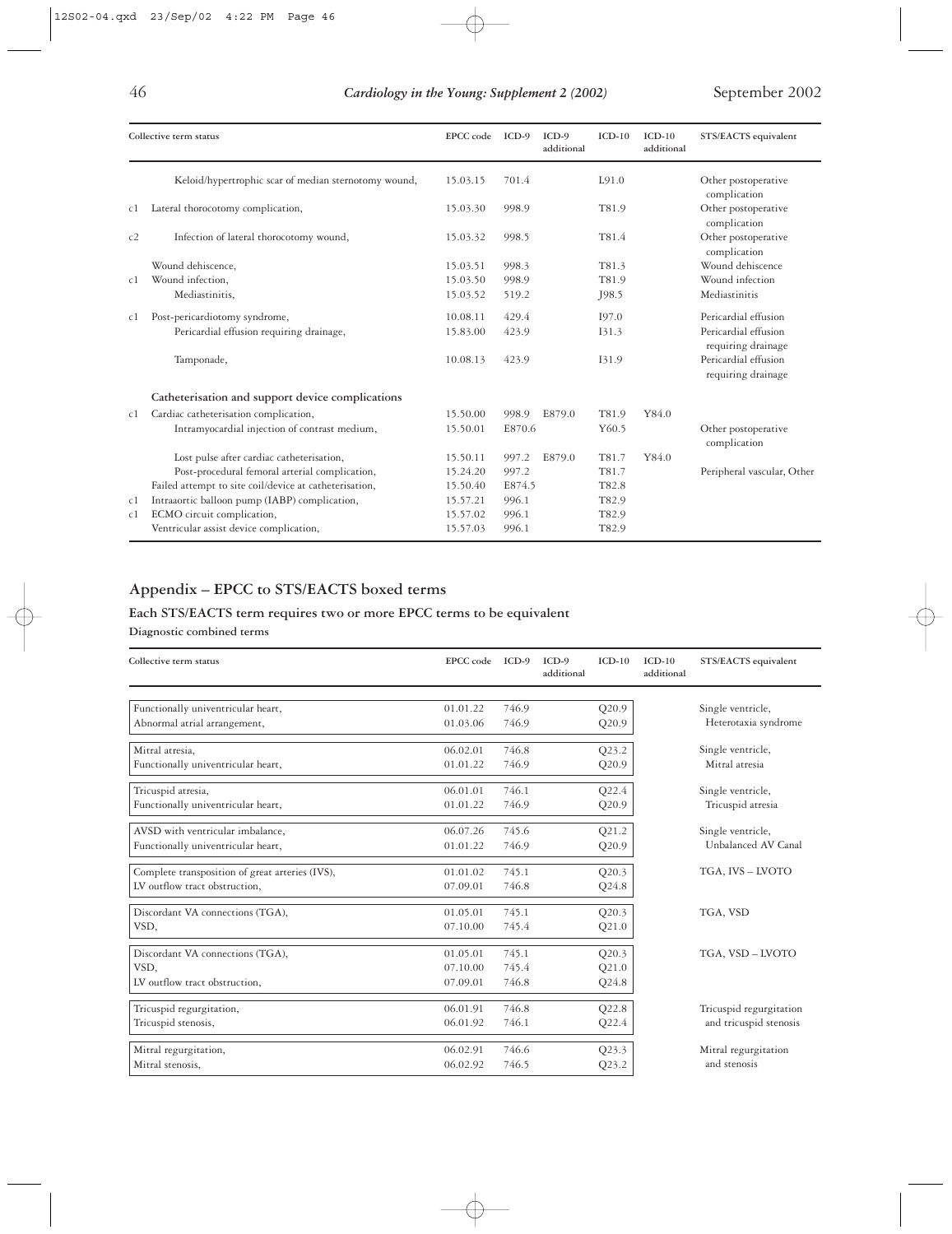| Collective term status                         | <b>EPCC</b> code     | $ICD-9$        | $ICD-9$<br>additional | $ICD-10$       | $ICD-10$<br>additional |
|------------------------------------------------|----------------------|----------------|-----------------------|----------------|------------------------|
| Pulmonary stenosis,                            | 09.05.92             | 746.0          |                       | Q22.1          |                        |
| Pulmonary regurgitation,                       | 09.05.91             | 746.0          |                       | Q22.2          |                        |
| Supravalvar pulmonary trunk stenosis,          | 09.07.13             | 747.3          |                       | Q25.6          |                        |
| Pulmonary trunk hypoplasia,                    | 09.07.11             | 747.3          |                       | Q25.7          |                        |
| Aortic regurgitation,                          | 09.15.91             | 746.4          |                       | Q23.1          |                        |
| Aortic stenosis,                               | 09.15.92             | 746.3          |                       | Q23.0          |                        |
| Aortic regurgitation,                          | 09.15.91             | 746.4          |                       | Q23.1          |                        |
| Mitral regurgitation,                          | 06.02.91             | 746.6          |                       | Q23.3          |                        |
| Aortic regurgitation,                          | 09.15.91             | 746.4          |                       | Q23.1          |                        |
| Mitral regurgitation,<br>Mitral stenosis,      | 06.02.91<br>06.02.92 | 746.6<br>746.5 |                       | Q23.3<br>Q23.2 |                        |
|                                                |                      |                |                       |                |                        |
| Aortic regurgitation,                          | 09.15.91             | 746.4          |                       | Q23.1          |                        |
| Mitral stenosis,                               | 06.02.92             | 746.5          |                       | Q23.2          |                        |
| Aortic regurgitation,                          | 09.15.91             | 746.4          |                       | Q23.1          |                        |
| Aortic stenosis,                               | 09.15.92             | 746.3          |                       | Q23.0          |                        |
| Mitral regurgitation,                          | 06.02.91             | 746.6          |                       | Q23.3          |                        |
| Aortic regurgitation,                          | 09.15.91             | 746.4          |                       | Q23.1          |                        |
| Mitral stenosis,                               | 06.02.92             | 746.5          |                       | Q23.2          |                        |
| Aortic regurgitation,                          | 09.15.91             | 746.4          |                       | Q23.1          |                        |
| Aortic stenosis,                               | 09.15.92             | 746.3          |                       | Q23.0          |                        |
| Mitral regurgitation,                          | 06.02.91             | 746.6          |                       | Q23.3          |                        |
| Mitral stenosis,                               | 06.02.92             | 746.5          |                       | Q23.2          |                        |
| Aortic regurgitation,                          | 09.15.91             | 746.4          |                       | Q23.1          |                        |
| Aortic stenosis,                               | 09.15.92             | 746.3          |                       | Q23.0          |                        |
| Mitral stenosis,                               | 06.02.92             | 746.5          |                       | Q23.2          |                        |
| Aortic stenosis,                               | 09.15.92             | 746.3          |                       | Q23.0          |                        |
| Mitral regurgitation,                          | 06.02.91             | 746.6          |                       | Q23.3          |                        |
| Aortic stenosis,                               | 09.15.92             | 746.3          |                       | Q23.0          |                        |
| Mitral regurgitation,                          | 06.02.91             | 746.6          |                       | Q23.3          |                        |
| Mitral stenosis,                               | 06.02.92             | 746.5          |                       | Q23.2          |                        |
| Aortic stenosis,                               | 09.15.92             | 746.3          |                       | Q23.0          |                        |
| Mitral stenosis,                               | 06.02.92             | 746.5          |                       | Q23.2          |                        |
| Aortic valvar abnormality,                     | 09.15.00             | 746.9          |                       | Q23.9          |                        |
| Mitral valvar abnormality,                     | 06.02.00             | 746.9          |                       | Q23.9          |                        |
| Pulmonary atresia + intact ventricular septum, | 01.01.07             | 746.0          |                       | Q22.0          |                        |
| Coronary arterial abnormality,                 | 09.46.00             | 746.8          |                       | Q24.5          |                        |

### **Procedural combined terms**

| VSD closure,                            | 12.08.01 |
|-----------------------------------------|----------|
| ASD closure.                            | 12.01.01 |
|                                         |          |
| VSD closure,                            | 12.08.01 |
| Pulmonary trunk band removal (de-band), | 12.14.03 |
|                                         |          |
| Mitral valvar replacement,              | 12.03.11 |
| Aortic valvar replacement,              | 12.16.21 |

| Pulmonary insufficiency<br>and pulmonary stenosis                                            |
|----------------------------------------------------------------------------------------------|
| Pulmonary artery stenosis<br>(Hypoplasia), Main<br>(Trunk)                                   |
| Aortic insufficiency +<br>aortic stenosis                                                    |
| Aortic insufficiency +<br>mitral regurgitation                                               |
| Aortic insufficiency +<br>Mitral regurgitation and<br>mitral stenosis                        |
| Aortic insufficiency +<br>mitral stenosis                                                    |
| Aortic insufficiency and<br>aortic stenosis +<br>mitral regurgitation                        |
| Aortic insufficiency +<br>mitral stenosis                                                    |
| Aortic insufficiency and<br>aortic stenosis + Mitral<br>regurgitation and mitral<br>stenosis |

**Collective term status EPCC code ICD-9 ICD-9 ICD-10 ICD-10 STS/EACTS equivalent**

Aortic insufficiency and  $a$ ortic stenosis + mitral stenosis

Aortic stenosis and mitral regurgitation

 $\begin{aligned} \text{Aortic stenosis} \; + \; \text{Mittal} \end{aligned}$ regurgitation and mitral stenosis

Aortic stenosis  $+$  mitral stenosis

Aortic valve, Other Mitral valve, Other

Pulmonary atresia, IVS Coronary artery anomalies

VSD repair ASD repair

VSD repair PA debanding

Valve replacement,  $M$ itral  $(MVR) + Valve$ replacement, Aortic (AVR)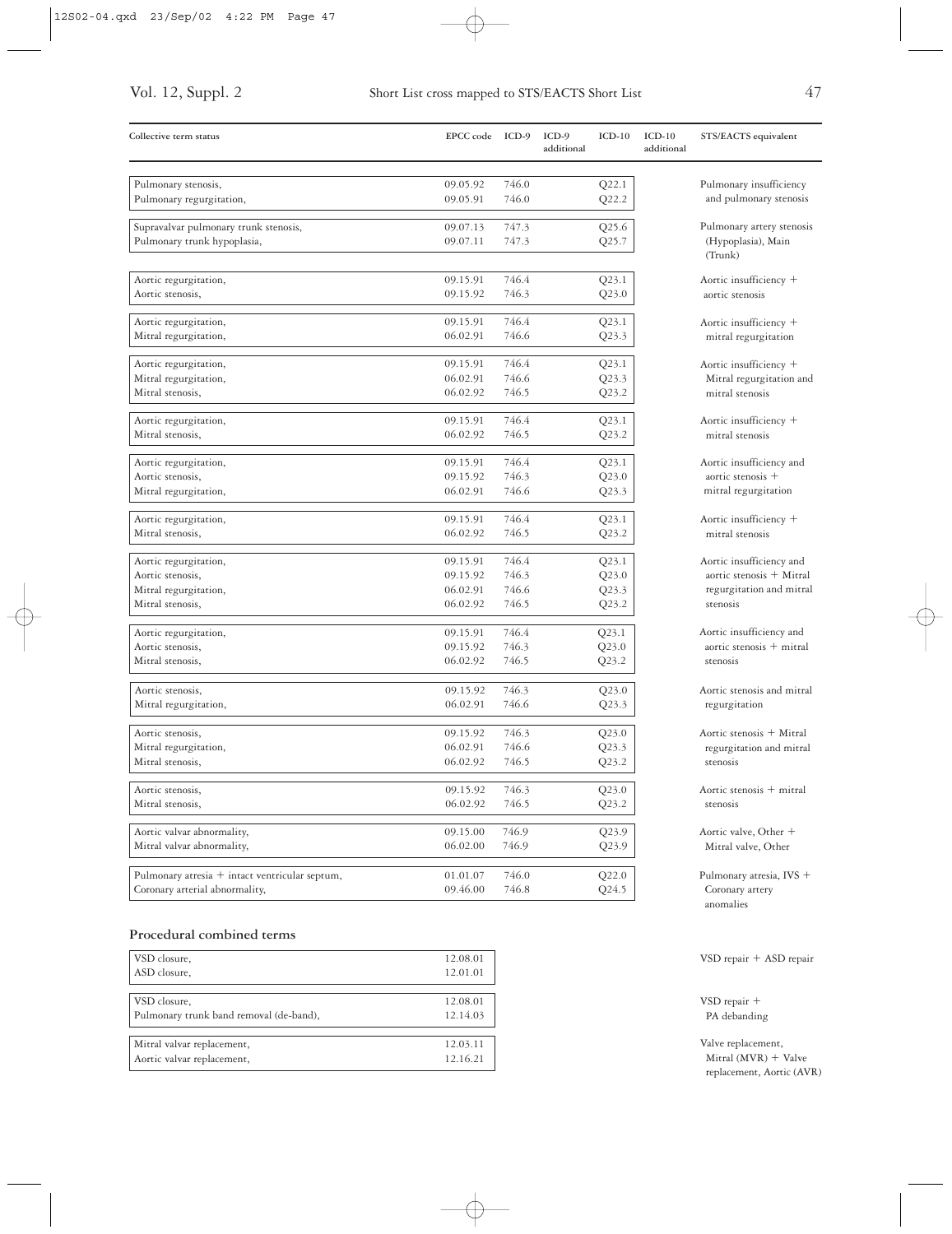| ٠ |
|---|
| ٠ |
|   |
|   |

| Tetralogy of Fallot repair,<br>12.26.01<br>TOF repair, No<br>Transatrial approach,<br>12.08.11<br>ventriculotomy<br>Tetralogy of Fallot repair with transannular patch,<br>12.26.13<br>TOF repair,<br>Trans-RV approach,<br>Ventriculotomy,<br>12.08.12<br>Transanular patch<br>Tetralogy of Fallot repair without transannular patch,<br>12.26.20<br>TOF repair,<br>Ventriculotomy,<br>Trans-RV approach,<br>12.08.12<br>Tetralogy of Fallot repair,<br>12.26.01<br>TOF repair, RV-PA<br>RV to pulmonary artery conduit construction,<br>12.36.01<br>conduit<br>Arterial switch procedure,<br>12.29.21<br>VSD closure,<br>(ASO) and VSD repair<br>12.08.01<br>Congenitally corrected TGA repair,<br>12.27.46<br>Congenitally corrected<br>Arterial and atrial switch procedures (double switch),<br>12.29.25<br>TGA repair, Atrial Switch<br>Congenitally corrected TGA repair,<br>12.27.46<br>Congenitally corrected<br>Arterial switch and Rastelli procedures,<br>TGA repair, Atrial<br>12.29.26<br>Switch and Rastelli<br>Congenitally corrected TGA repair,<br>12.27.46<br>Congenitally corrected<br>VSD closure,<br>12.08.01<br>Congenitally corrected TGA repair,<br>Congenitally corrected<br>12.27.46<br>VSD closure,<br>12.08.01<br>and LV to PA conduit<br>LV to pulmonary artery conduit construction,<br>12.36.02<br>Total cavopulmonary conn (TCPC) with lateral atrial tunnel,<br>Fontan, TCPC, Lateral<br>12.30.51<br>tunnel, Fenestrated<br>Fenestration of Fontan type connection,<br>12.30.27<br>Total cavopulmonary conn (TCPC) with lateral atrial tunnel,<br>12.30.51<br>Fontan, TCPC, Lateral<br>Fontan-type connection without fenestration,<br>12.30.28<br>Total cavopulmonary conn (TCPC) using<br>Fontan, TCPC, External<br>12.30.54<br>conduit, Fenestrated<br>extracardiac IVC-PA conduit,<br>Fenestration of Fontan type connection,<br>12.30.27<br>Fontan, TCPC, External<br>Total cavopulmonary conn (TCPC) using<br>12.30.54<br>extracardiac IVC-PA conduit,<br>Fontan-type connection without fenestration,<br>12.30.28<br>Coronary arterial bypass graft (CABG) procedure,<br>Coronary artery bypass +<br>12.23.08<br>Aortic valvar replacement,<br>12.16.21<br>(AVR)<br>Coronary arterial bypass graft (CABG) procedure,<br>12.23.08<br>Aortic valvar replacement,<br>12.16.21<br>Valve replacement,<br>Aortic (AVR)<br>Coronary arterial bypass graft (CABG) procedure,<br>12.23.08<br>Coronary artery bypass +<br>Valve replacement,<br>Aortic valvar replacement,<br>12.16.21<br>Mitral valvar replacement,<br>12.03.11 | STS/EACTS equivalent                                  |
|-----------------------------------------------------------------------------------------------------------------------------------------------------------------------------------------------------------------------------------------------------------------------------------------------------------------------------------------------------------------------------------------------------------------------------------------------------------------------------------------------------------------------------------------------------------------------------------------------------------------------------------------------------------------------------------------------------------------------------------------------------------------------------------------------------------------------------------------------------------------------------------------------------------------------------------------------------------------------------------------------------------------------------------------------------------------------------------------------------------------------------------------------------------------------------------------------------------------------------------------------------------------------------------------------------------------------------------------------------------------------------------------------------------------------------------------------------------------------------------------------------------------------------------------------------------------------------------------------------------------------------------------------------------------------------------------------------------------------------------------------------------------------------------------------------------------------------------------------------------------------------------------------------------------------------------------------------------------------------------------------------------------------------------------------------------------------------------------------------------------------------------------------------------------------------------------------------------------------------------------------------------------------------------------------------------------------------------------------------------------------------------------------------------------------------------------------------------------------------------------------------------------------------------------------------------------|-------------------------------------------------------|
|                                                                                                                                                                                                                                                                                                                                                                                                                                                                                                                                                                                                                                                                                                                                                                                                                                                                                                                                                                                                                                                                                                                                                                                                                                                                                                                                                                                                                                                                                                                                                                                                                                                                                                                                                                                                                                                                                                                                                                                                                                                                                                                                                                                                                                                                                                                                                                                                                                                                                                                                                                 |                                                       |
|                                                                                                                                                                                                                                                                                                                                                                                                                                                                                                                                                                                                                                                                                                                                                                                                                                                                                                                                                                                                                                                                                                                                                                                                                                                                                                                                                                                                                                                                                                                                                                                                                                                                                                                                                                                                                                                                                                                                                                                                                                                                                                                                                                                                                                                                                                                                                                                                                                                                                                                                                                 |                                                       |
|                                                                                                                                                                                                                                                                                                                                                                                                                                                                                                                                                                                                                                                                                                                                                                                                                                                                                                                                                                                                                                                                                                                                                                                                                                                                                                                                                                                                                                                                                                                                                                                                                                                                                                                                                                                                                                                                                                                                                                                                                                                                                                                                                                                                                                                                                                                                                                                                                                                                                                                                                                 |                                                       |
|                                                                                                                                                                                                                                                                                                                                                                                                                                                                                                                                                                                                                                                                                                                                                                                                                                                                                                                                                                                                                                                                                                                                                                                                                                                                                                                                                                                                                                                                                                                                                                                                                                                                                                                                                                                                                                                                                                                                                                                                                                                                                                                                                                                                                                                                                                                                                                                                                                                                                                                                                                 |                                                       |
|                                                                                                                                                                                                                                                                                                                                                                                                                                                                                                                                                                                                                                                                                                                                                                                                                                                                                                                                                                                                                                                                                                                                                                                                                                                                                                                                                                                                                                                                                                                                                                                                                                                                                                                                                                                                                                                                                                                                                                                                                                                                                                                                                                                                                                                                                                                                                                                                                                                                                                                                                                 |                                                       |
|                                                                                                                                                                                                                                                                                                                                                                                                                                                                                                                                                                                                                                                                                                                                                                                                                                                                                                                                                                                                                                                                                                                                                                                                                                                                                                                                                                                                                                                                                                                                                                                                                                                                                                                                                                                                                                                                                                                                                                                                                                                                                                                                                                                                                                                                                                                                                                                                                                                                                                                                                                 | Non-transanular patch                                 |
|                                                                                                                                                                                                                                                                                                                                                                                                                                                                                                                                                                                                                                                                                                                                                                                                                                                                                                                                                                                                                                                                                                                                                                                                                                                                                                                                                                                                                                                                                                                                                                                                                                                                                                                                                                                                                                                                                                                                                                                                                                                                                                                                                                                                                                                                                                                                                                                                                                                                                                                                                                 |                                                       |
|                                                                                                                                                                                                                                                                                                                                                                                                                                                                                                                                                                                                                                                                                                                                                                                                                                                                                                                                                                                                                                                                                                                                                                                                                                                                                                                                                                                                                                                                                                                                                                                                                                                                                                                                                                                                                                                                                                                                                                                                                                                                                                                                                                                                                                                                                                                                                                                                                                                                                                                                                                 |                                                       |
|                                                                                                                                                                                                                                                                                                                                                                                                                                                                                                                                                                                                                                                                                                                                                                                                                                                                                                                                                                                                                                                                                                                                                                                                                                                                                                                                                                                                                                                                                                                                                                                                                                                                                                                                                                                                                                                                                                                                                                                                                                                                                                                                                                                                                                                                                                                                                                                                                                                                                                                                                                 | Arterial switch operation                             |
|                                                                                                                                                                                                                                                                                                                                                                                                                                                                                                                                                                                                                                                                                                                                                                                                                                                                                                                                                                                                                                                                                                                                                                                                                                                                                                                                                                                                                                                                                                                                                                                                                                                                                                                                                                                                                                                                                                                                                                                                                                                                                                                                                                                                                                                                                                                                                                                                                                                                                                                                                                 |                                                       |
|                                                                                                                                                                                                                                                                                                                                                                                                                                                                                                                                                                                                                                                                                                                                                                                                                                                                                                                                                                                                                                                                                                                                                                                                                                                                                                                                                                                                                                                                                                                                                                                                                                                                                                                                                                                                                                                                                                                                                                                                                                                                                                                                                                                                                                                                                                                                                                                                                                                                                                                                                                 |                                                       |
|                                                                                                                                                                                                                                                                                                                                                                                                                                                                                                                                                                                                                                                                                                                                                                                                                                                                                                                                                                                                                                                                                                                                                                                                                                                                                                                                                                                                                                                                                                                                                                                                                                                                                                                                                                                                                                                                                                                                                                                                                                                                                                                                                                                                                                                                                                                                                                                                                                                                                                                                                                 | and ASO (Double switch)                               |
|                                                                                                                                                                                                                                                                                                                                                                                                                                                                                                                                                                                                                                                                                                                                                                                                                                                                                                                                                                                                                                                                                                                                                                                                                                                                                                                                                                                                                                                                                                                                                                                                                                                                                                                                                                                                                                                                                                                                                                                                                                                                                                                                                                                                                                                                                                                                                                                                                                                                                                                                                                 |                                                       |
|                                                                                                                                                                                                                                                                                                                                                                                                                                                                                                                                                                                                                                                                                                                                                                                                                                                                                                                                                                                                                                                                                                                                                                                                                                                                                                                                                                                                                                                                                                                                                                                                                                                                                                                                                                                                                                                                                                                                                                                                                                                                                                                                                                                                                                                                                                                                                                                                                                                                                                                                                                 |                                                       |
|                                                                                                                                                                                                                                                                                                                                                                                                                                                                                                                                                                                                                                                                                                                                                                                                                                                                                                                                                                                                                                                                                                                                                                                                                                                                                                                                                                                                                                                                                                                                                                                                                                                                                                                                                                                                                                                                                                                                                                                                                                                                                                                                                                                                                                                                                                                                                                                                                                                                                                                                                                 |                                                       |
|                                                                                                                                                                                                                                                                                                                                                                                                                                                                                                                                                                                                                                                                                                                                                                                                                                                                                                                                                                                                                                                                                                                                                                                                                                                                                                                                                                                                                                                                                                                                                                                                                                                                                                                                                                                                                                                                                                                                                                                                                                                                                                                                                                                                                                                                                                                                                                                                                                                                                                                                                                 | TGA repair, VSD closure                               |
|                                                                                                                                                                                                                                                                                                                                                                                                                                                                                                                                                                                                                                                                                                                                                                                                                                                                                                                                                                                                                                                                                                                                                                                                                                                                                                                                                                                                                                                                                                                                                                                                                                                                                                                                                                                                                                                                                                                                                                                                                                                                                                                                                                                                                                                                                                                                                                                                                                                                                                                                                                 |                                                       |
|                                                                                                                                                                                                                                                                                                                                                                                                                                                                                                                                                                                                                                                                                                                                                                                                                                                                                                                                                                                                                                                                                                                                                                                                                                                                                                                                                                                                                                                                                                                                                                                                                                                                                                                                                                                                                                                                                                                                                                                                                                                                                                                                                                                                                                                                                                                                                                                                                                                                                                                                                                 | TGA repair, VSD closure                               |
|                                                                                                                                                                                                                                                                                                                                                                                                                                                                                                                                                                                                                                                                                                                                                                                                                                                                                                                                                                                                                                                                                                                                                                                                                                                                                                                                                                                                                                                                                                                                                                                                                                                                                                                                                                                                                                                                                                                                                                                                                                                                                                                                                                                                                                                                                                                                                                                                                                                                                                                                                                 |                                                       |
|                                                                                                                                                                                                                                                                                                                                                                                                                                                                                                                                                                                                                                                                                                                                                                                                                                                                                                                                                                                                                                                                                                                                                                                                                                                                                                                                                                                                                                                                                                                                                                                                                                                                                                                                                                                                                                                                                                                                                                                                                                                                                                                                                                                                                                                                                                                                                                                                                                                                                                                                                                 |                                                       |
|                                                                                                                                                                                                                                                                                                                                                                                                                                                                                                                                                                                                                                                                                                                                                                                                                                                                                                                                                                                                                                                                                                                                                                                                                                                                                                                                                                                                                                                                                                                                                                                                                                                                                                                                                                                                                                                                                                                                                                                                                                                                                                                                                                                                                                                                                                                                                                                                                                                                                                                                                                 |                                                       |
|                                                                                                                                                                                                                                                                                                                                                                                                                                                                                                                                                                                                                                                                                                                                                                                                                                                                                                                                                                                                                                                                                                                                                                                                                                                                                                                                                                                                                                                                                                                                                                                                                                                                                                                                                                                                                                                                                                                                                                                                                                                                                                                                                                                                                                                                                                                                                                                                                                                                                                                                                                 | tunnel, Non-fenestrated                               |
|                                                                                                                                                                                                                                                                                                                                                                                                                                                                                                                                                                                                                                                                                                                                                                                                                                                                                                                                                                                                                                                                                                                                                                                                                                                                                                                                                                                                                                                                                                                                                                                                                                                                                                                                                                                                                                                                                                                                                                                                                                                                                                                                                                                                                                                                                                                                                                                                                                                                                                                                                                 |                                                       |
|                                                                                                                                                                                                                                                                                                                                                                                                                                                                                                                                                                                                                                                                                                                                                                                                                                                                                                                                                                                                                                                                                                                                                                                                                                                                                                                                                                                                                                                                                                                                                                                                                                                                                                                                                                                                                                                                                                                                                                                                                                                                                                                                                                                                                                                                                                                                                                                                                                                                                                                                                                 |                                                       |
|                                                                                                                                                                                                                                                                                                                                                                                                                                                                                                                                                                                                                                                                                                                                                                                                                                                                                                                                                                                                                                                                                                                                                                                                                                                                                                                                                                                                                                                                                                                                                                                                                                                                                                                                                                                                                                                                                                                                                                                                                                                                                                                                                                                                                                                                                                                                                                                                                                                                                                                                                                 |                                                       |
|                                                                                                                                                                                                                                                                                                                                                                                                                                                                                                                                                                                                                                                                                                                                                                                                                                                                                                                                                                                                                                                                                                                                                                                                                                                                                                                                                                                                                                                                                                                                                                                                                                                                                                                                                                                                                                                                                                                                                                                                                                                                                                                                                                                                                                                                                                                                                                                                                                                                                                                                                                 | conduit, Non-fenestrated                              |
|                                                                                                                                                                                                                                                                                                                                                                                                                                                                                                                                                                                                                                                                                                                                                                                                                                                                                                                                                                                                                                                                                                                                                                                                                                                                                                                                                                                                                                                                                                                                                                                                                                                                                                                                                                                                                                                                                                                                                                                                                                                                                                                                                                                                                                                                                                                                                                                                                                                                                                                                                                 |                                                       |
|                                                                                                                                                                                                                                                                                                                                                                                                                                                                                                                                                                                                                                                                                                                                                                                                                                                                                                                                                                                                                                                                                                                                                                                                                                                                                                                                                                                                                                                                                                                                                                                                                                                                                                                                                                                                                                                                                                                                                                                                                                                                                                                                                                                                                                                                                                                                                                                                                                                                                                                                                                 | Valve replacement, Aortic                             |
|                                                                                                                                                                                                                                                                                                                                                                                                                                                                                                                                                                                                                                                                                                                                                                                                                                                                                                                                                                                                                                                                                                                                                                                                                                                                                                                                                                                                                                                                                                                                                                                                                                                                                                                                                                                                                                                                                                                                                                                                                                                                                                                                                                                                                                                                                                                                                                                                                                                                                                                                                                 |                                                       |
|                                                                                                                                                                                                                                                                                                                                                                                                                                                                                                                                                                                                                                                                                                                                                                                                                                                                                                                                                                                                                                                                                                                                                                                                                                                                                                                                                                                                                                                                                                                                                                                                                                                                                                                                                                                                                                                                                                                                                                                                                                                                                                                                                                                                                                                                                                                                                                                                                                                                                                                                                                 | Coronary artery bypass +                              |
|                                                                                                                                                                                                                                                                                                                                                                                                                                                                                                                                                                                                                                                                                                                                                                                                                                                                                                                                                                                                                                                                                                                                                                                                                                                                                                                                                                                                                                                                                                                                                                                                                                                                                                                                                                                                                                                                                                                                                                                                                                                                                                                                                                                                                                                                                                                                                                                                                                                                                                                                                                 |                                                       |
|                                                                                                                                                                                                                                                                                                                                                                                                                                                                                                                                                                                                                                                                                                                                                                                                                                                                                                                                                                                                                                                                                                                                                                                                                                                                                                                                                                                                                                                                                                                                                                                                                                                                                                                                                                                                                                                                                                                                                                                                                                                                                                                                                                                                                                                                                                                                                                                                                                                                                                                                                                 |                                                       |
|                                                                                                                                                                                                                                                                                                                                                                                                                                                                                                                                                                                                                                                                                                                                                                                                                                                                                                                                                                                                                                                                                                                                                                                                                                                                                                                                                                                                                                                                                                                                                                                                                                                                                                                                                                                                                                                                                                                                                                                                                                                                                                                                                                                                                                                                                                                                                                                                                                                                                                                                                                 |                                                       |
|                                                                                                                                                                                                                                                                                                                                                                                                                                                                                                                                                                                                                                                                                                                                                                                                                                                                                                                                                                                                                                                                                                                                                                                                                                                                                                                                                                                                                                                                                                                                                                                                                                                                                                                                                                                                                                                                                                                                                                                                                                                                                                                                                                                                                                                                                                                                                                                                                                                                                                                                                                 | Aortic ( $AVR$ ) + Valve<br>replacement, Mitral (MVR) |
| Coronary arterial bypass graft (CABG) procedure,<br>12.23.08<br>Coronary artery bypass +                                                                                                                                                                                                                                                                                                                                                                                                                                                                                                                                                                                                                                                                                                                                                                                                                                                                                                                                                                                                                                                                                                                                                                                                                                                                                                                                                                                                                                                                                                                                                                                                                                                                                                                                                                                                                                                                                                                                                                                                                                                                                                                                                                                                                                                                                                                                                                                                                                                                        |                                                       |
| Valve replacement,<br>Aortic valvar replacement,<br>12.16.21                                                                                                                                                                                                                                                                                                                                                                                                                                                                                                                                                                                                                                                                                                                                                                                                                                                                                                                                                                                                                                                                                                                                                                                                                                                                                                                                                                                                                                                                                                                                                                                                                                                                                                                                                                                                                                                                                                                                                                                                                                                                                                                                                                                                                                                                                                                                                                                                                                                                                                    |                                                       |
| Mitral leaflet (valvoplasty) procedure,<br>Aortic $(AVR)$ +<br>12.03.03<br>Valvuloplasty, Mitral                                                                                                                                                                                                                                                                                                                                                                                                                                                                                                                                                                                                                                                                                                                                                                                                                                                                                                                                                                                                                                                                                                                                                                                                                                                                                                                                                                                                                                                                                                                                                                                                                                                                                                                                                                                                                                                                                                                                                                                                                                                                                                                                                                                                                                                                                                                                                                                                                                                                |                                                       |

 $\phi$